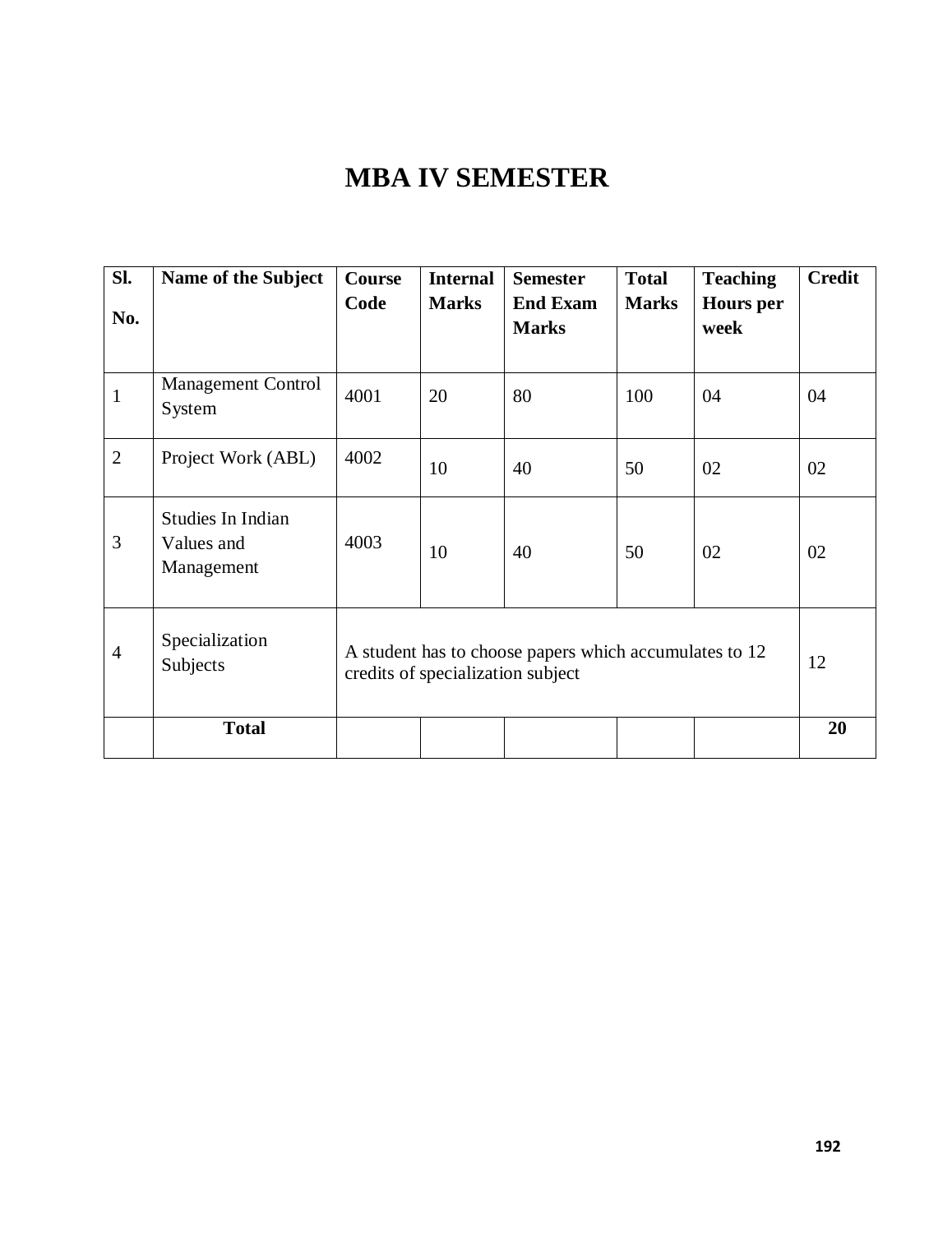# **MANAGEMENT CONTROL SYSTEM**

| <b>Subject Code:</b>      | <b>Credit Points: 4</b>   |
|---------------------------|---------------------------|
| <b>Teaching Hours: 60</b> | Hours/Week: 4             |
| <b>External Marks: 80</b> | <b>Internal Marks: 20</b> |

### **Objective**:

- 1. To introduce macro level canvas of Management Control to the management students.
- 2. To explain their relevance to micro operations at the unit level management.

### **Expected Outcome**:

1. A multi-dimensional (CEO's) perspective to understand Control & focus.

### **Module I 5 Hours**

Basic Concepts, Goals, Strategies, Key-variables in Management Control Systems, Control characteristics in Business activities. Management by Objectives - with emphasis on all functional areas in an organization, Analysis for effective feedback.

# **Module II 20 Hours**

Responsibility Center Concept - Types of Responsibility Centers. Evolution of various models of Responsibility Centers, Cost Centers (Associated Problems). Profit Center (Associated Problems) with special reference to Transfer Pricing Problems. Investment Center (Associated Problems) with special reference to Problem of Measurement of Investment, Importance of Behavioral Aspects of Management Control

### **Module III 15 Hours**

Budgetary Control System - Types of Budget, Zero Based Budgeting, Performance Budgeting, Flexible Budgets, Special Problems related to Behavioural Aspects. (Participation, Procedure, Authorization, System and Manual) Standard Costing and Variance Analysis: Need for setting standards-development of standards for material and labour costs- variance analysis– breakup of material and labour cost variances

Ideal Reporting System - Budget Reporting. Estimation in Reporting, Financial Reporting, Project Reporting, Troubles in Reporting, Nature of Economic Reporting.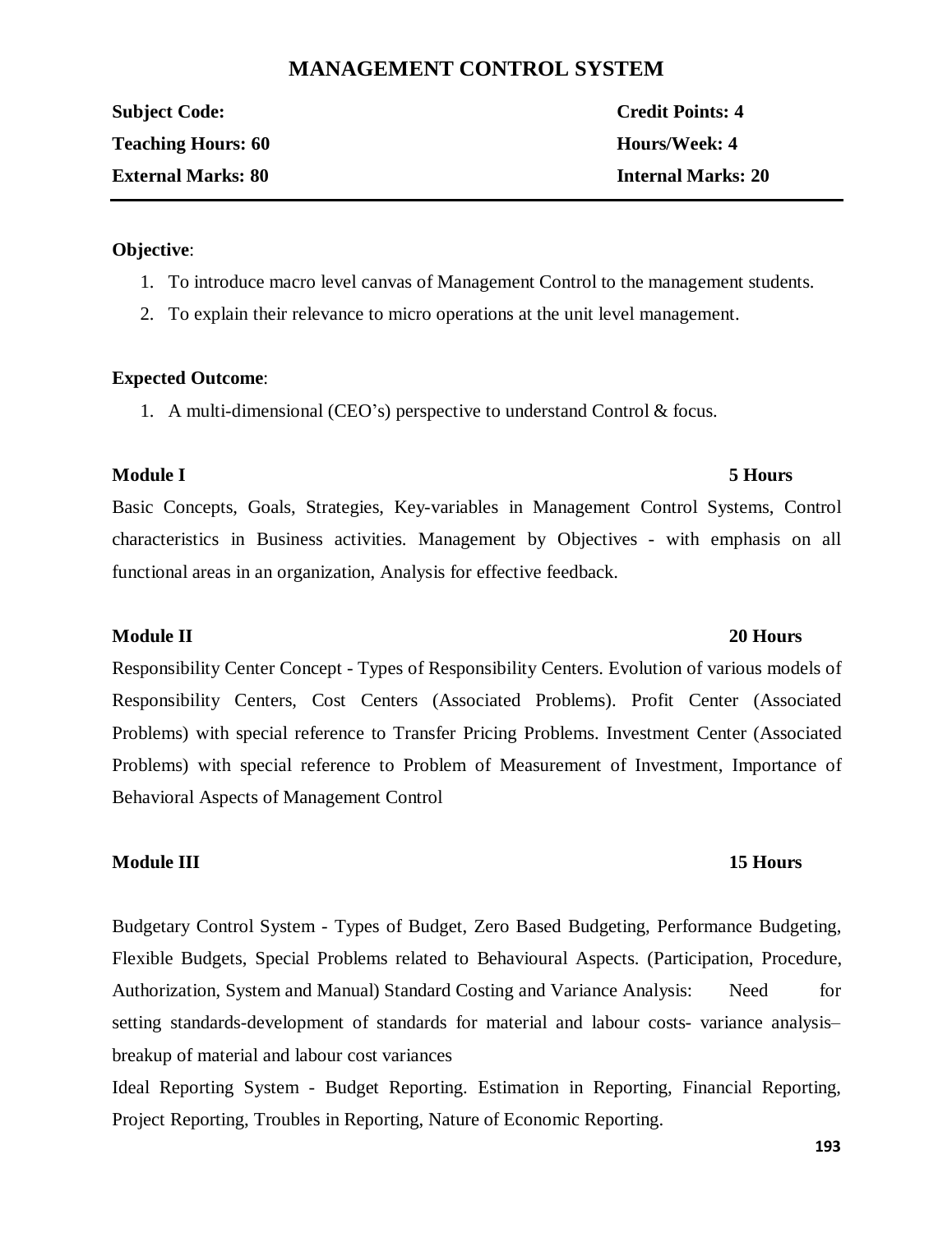### **Module IV 10 Hours**

Financial Control and Reporting in Non-Profit and Non-Government Organisations, Multi-National Organisations and Service Organisations, Scope, Characteristics, Non-Monetary Output Measurement

# **Module V 10 Hours**

Management Control of Projects: Nature, Planning, execution and evaluation.

### **Recommended Reading**

### **Essential Reading:**

- 1. Robert N. Anthony and Vijay Govindarajan: Management Control Systems, Tata Mc Graw Hill Publishing Company Ltd., New Delhi- 8/e.
- 2. P. Saravanavel Management Control Systems, Himalaya Publishing House.

### **Suggested Reading**:

- 1. Pradip Kumar Sinha, Mgmt Control System a Managerial Emphasis. Excel Books Publication.
- 2. Ravindra Vadapalli, Management Control System, Excel Books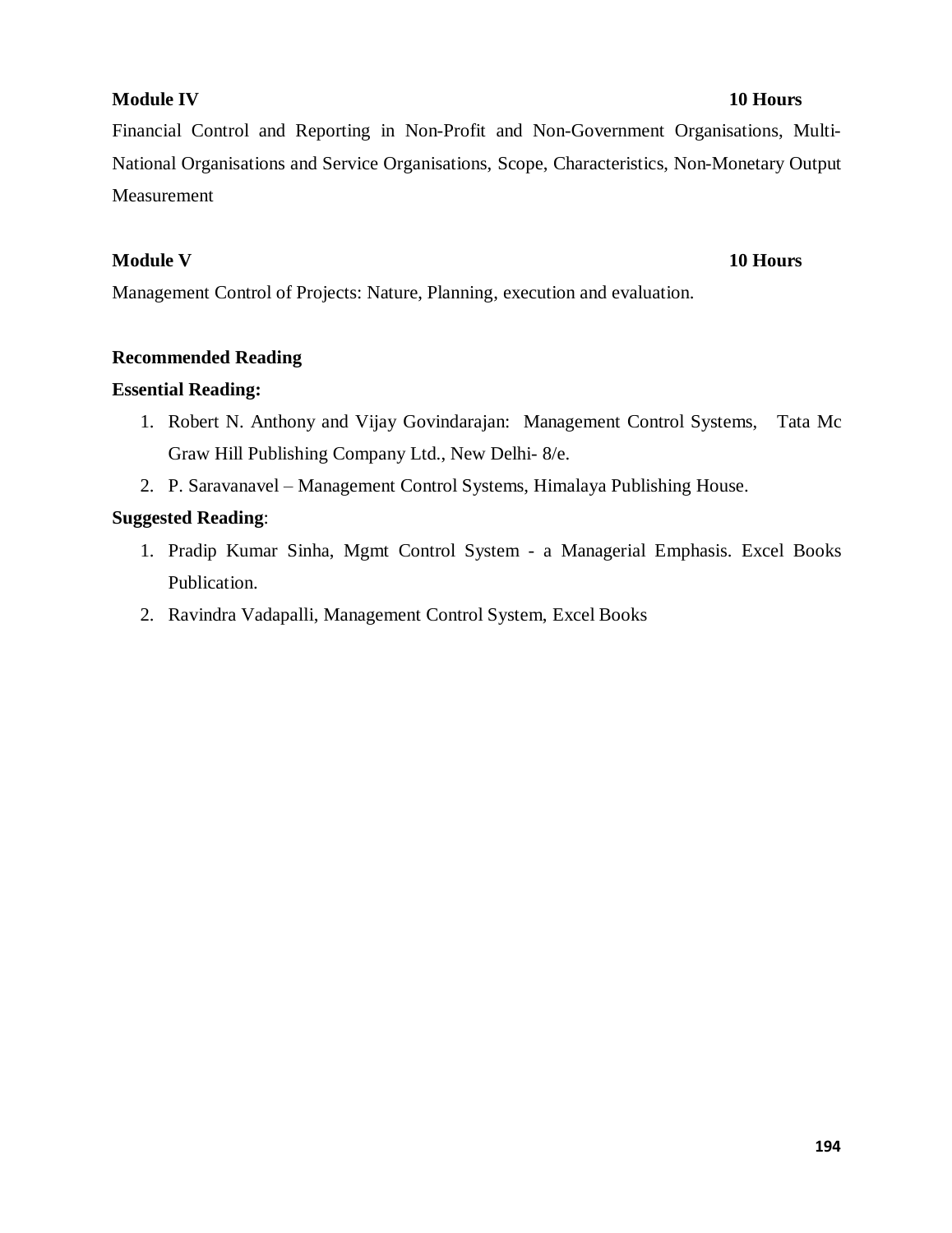# **PROJECT PLANNING & ANALYSIS**

**Subject Code: Credits: 02 Teaching Hours: 60 Hours/Week: 4 External Marks: 80 Internal Marks: 20**

# **Objective**:

1. To introduce the students about the basic knowledge of project planning and analysis.

**\_\_\_\_\_\_\_\_\_\_\_\_\_\_\_\_\_\_\_\_\_\_\_\_\_\_\_\_\_\_\_\_\_\_\_\_\_\_\_\_\_\_\_\_\_\_\_\_\_\_\_\_\_\_\_\_\_\_\_\_\_\_\_\_\_\_\_\_\_\_\_\_**

2. To help them to prepare and analyze the project feasibility.

# **Expected Outcome**:

1. To develop the skill of preparing a detailed project report.

# **Module I 8 hours**

# **Introduction to Projects**

Project – definition, project management (definition), project life cycle (conception, selection, planning, control, evaluation,& termination).

Capital Budgeting – Meaning, capital budgeting process (Planning, analysis, selection, financing, implementation & review), Levels of decision making, facets of project analysis (Market, technical, financial, economical, ecological), Feasibility study a schematic diagram. Key issues in major investment decisions.

# **Module II 10 hours**

# **Generation and Screening of Project Ideas**

Simulating flow of ideas – SWOT analysis, clear articulation of objectives, fostering conducive climate.

Monitoring the Environment –Economic, Government, Technology, socio-demographics, competition & supplier.

Corporate Appraisal – Marketing  $\&$  distribution, production  $\&$  operations, research  $\&$ development, corporate resources & personnel, finance & accounting.

Scouting for project ideas, preliminary screening.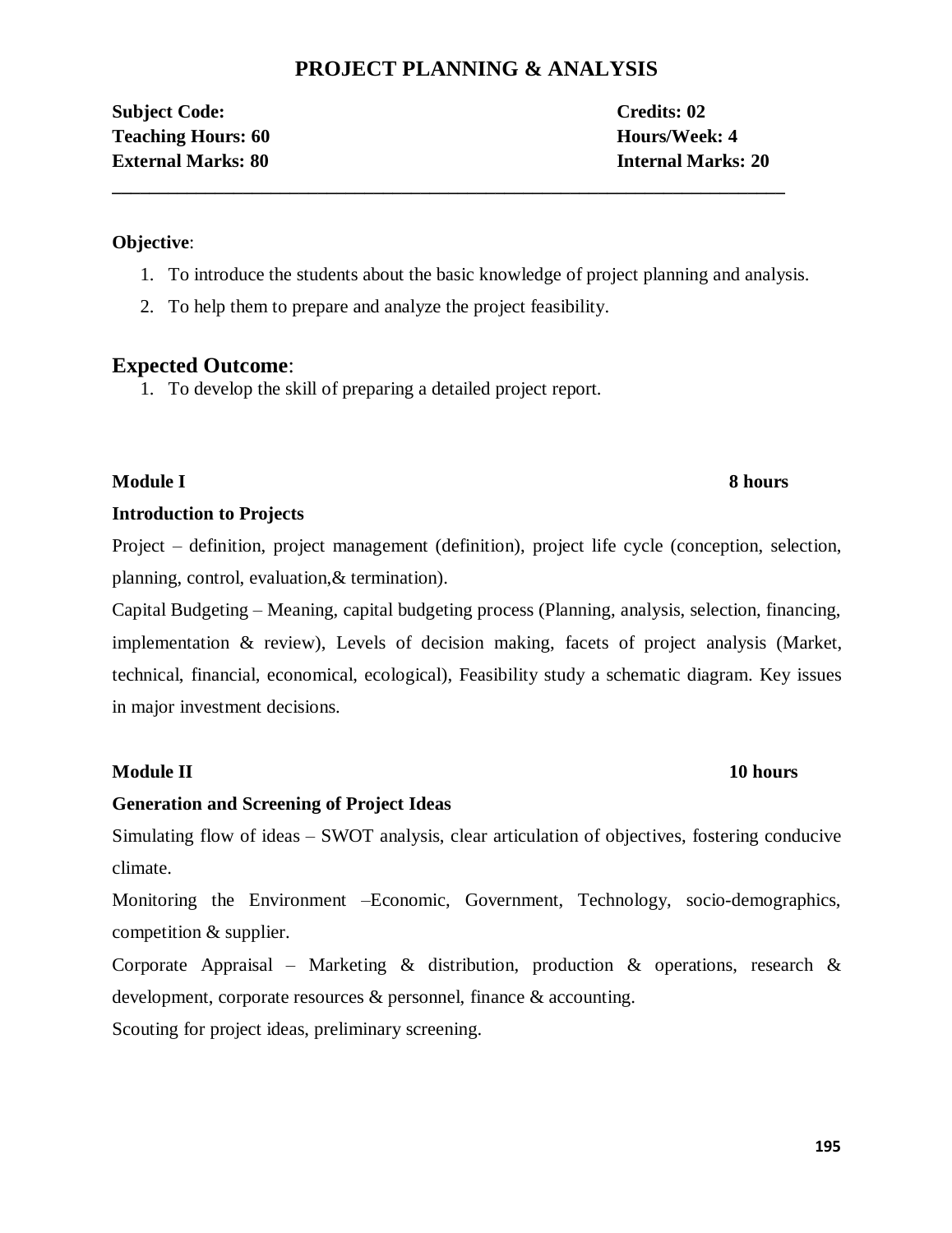# **Module III 12 hours**

# **Project Feasibility Analysis**

Marketing Analysis – Marketing plan,

Technical analysis – Product mix, plant capacity, location  $\&$  site  $\&$  environmental aspects.

Financial analysis –Cost of project, means of finance, estimation of sales & production, cost of production, working capital requirement & financing, profitability projections, projected cash flow statement &balance sheet, multiyear projections

# **Activity**

- 1. Visit to DIC and detailing government support for industry.
- 2. B plan competition.
- 3. Profiling of firms with less than 5 years of establishment
- 4. Assessing business model of newly established e commerce firms.

# **Essential Book**

1. Projects: Planning, Analysis, Selection, Financing, Implementation and Review - 7th Edition - Tata Mcgraw Hill Education Private Limited - Dr. Prasanna Chandra

# **Reference Books**

- 1. Project Management A managerial approach–6e Wiley India Jack R. Meredith, Samuel J. Mantel, Jr.
- 2. Project Management for Business, Engineering & Technology –3e –Elservier –John M. Nicholas 7 Herman Steyn
- 3. Stay hungry stay foolish Westland Rashmi Bansal
- 4. Connecting the dots Westland Rashmi Bansal
- 5. Poor Little Rich Slum Westland Rashmi Bansal
- 6. Rich Dad Poor Dad Robert Kiyosaki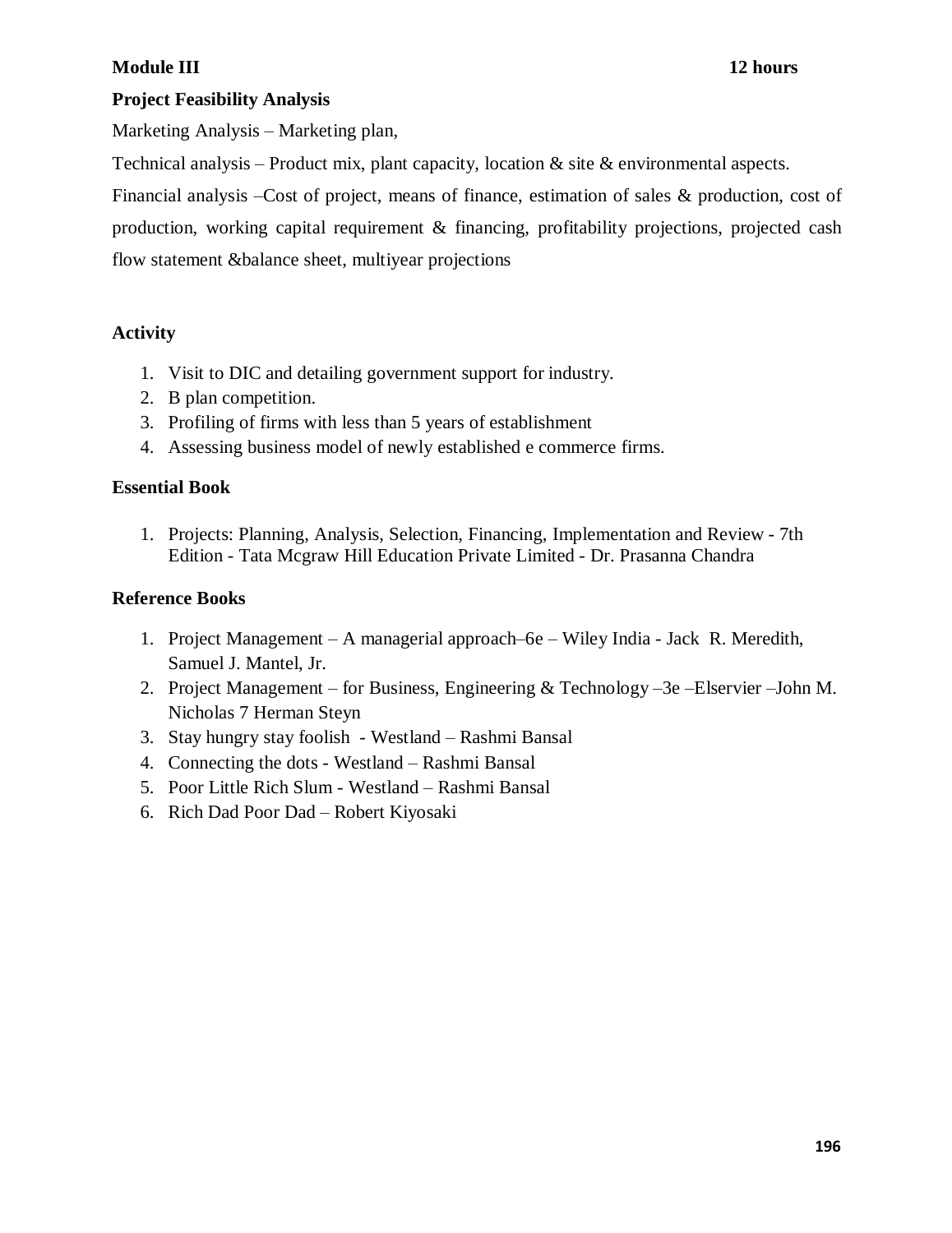# **STUDIES IN INDIAN VALUES AND MANAGEMENT**

| <b>Subject Code:</b>      | Credits: 02        |
|---------------------------|--------------------|
| <b>Contact Hours: 30</b>  | Hours/week: 2      |
| <b>External Marks: 40</b> | Internal Marks: 10 |

### **Objectives:**

- 1. To provide the students a glimpse into the wealth of Indian Values & it's relevance in Management.
- 2. To help students develop a holistic perspective towards learning and living
- 3. To enable an understanding of the concept of unity of mankind.

### **Expected Outcome:**

Students shall understand and appreciate the core values of humanity and evolve as better citizens.

### **Module I 10 hours**

**Introduction to Values:** Indian Values, Global Values, Corporate Values

**Indian Values**: Empathy, Sensitivity, Tradition, Peace, Humility, Economy, Sacrifice, Patriotism, Spirituality, & Respect

**Corporate Values**: Achievement, Independence, Corporate Social Responsibility, Trust, Appreciation, Agree to Disagree, Adaptability, Commitment, Harmony, & Excellence

**Global Values**: Health, Environment, Freedom, Equality, Fraternity, Diversity, Happiness, Unity, Honesty, & Humanity

### **Module II 10 hours**

**Comparative study of Traditional and Modern Management ethos, Eternal Indian/Universal values:** Patriotism (Art/Dance/Music/Dress/Food/etc), Work is Worship (May1/Professionalism/etc), Empathy/Sensitivity/Flexibility, Sacrifice, Social Commitment (Society, Environment)

# **Module III 10 hours**

**Spirituality and the Unity of thought: Important Commandments of Major religions of India (Hinduism, Islam, Christianity, Buddhism, Jainism). Management lessons from the** 

**197**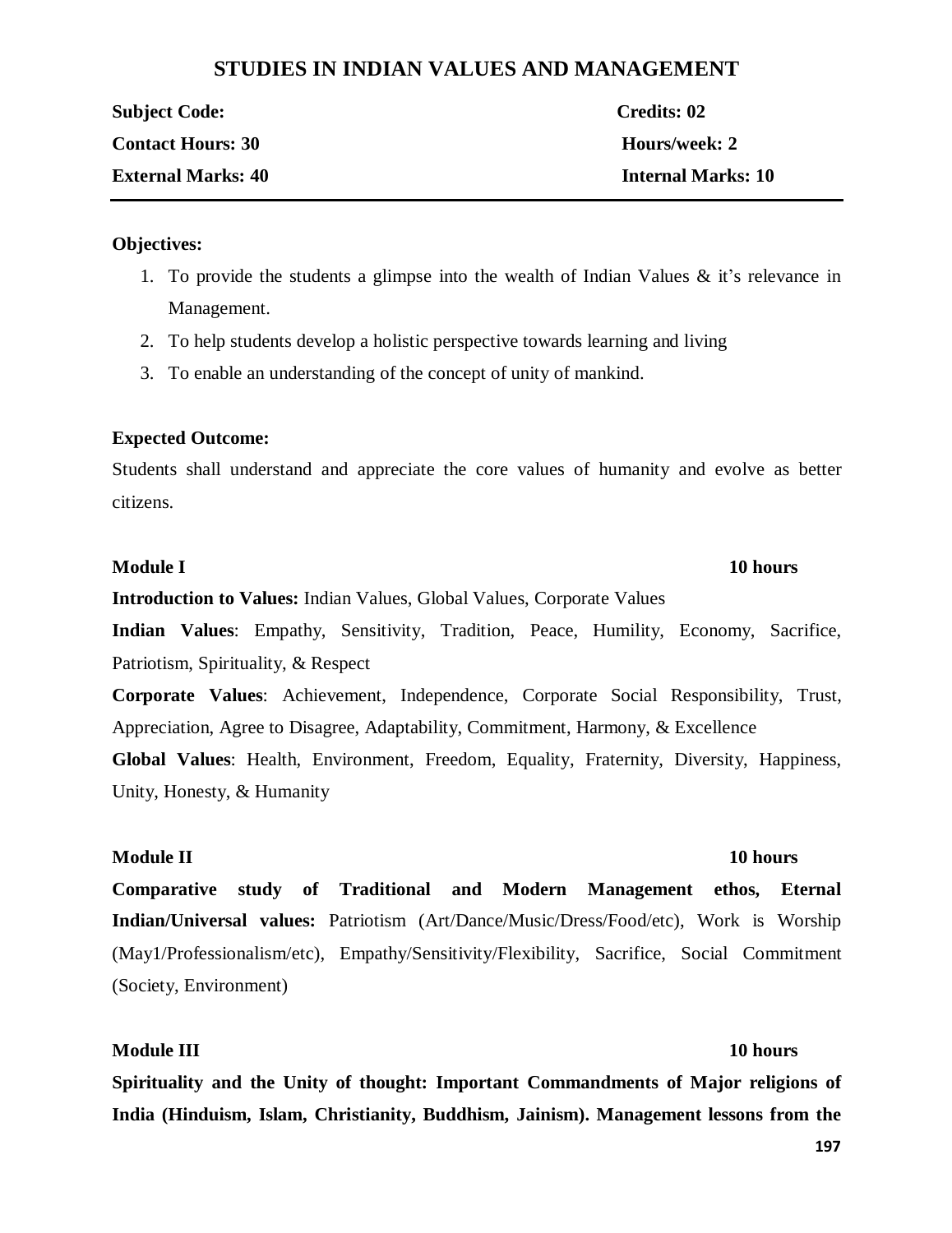**works and thoughts:** Learning from Works and Thoughts of Chanakya, Lord Basaveshwara, Mahavira, Gautama Buddha, Swami Vivekananda, Mahatma Gandhi, Dr. B.R. Ambedkar, APJ Abdul Kalam, Mother Teresa and JRD Tata. Concepts and Application. (any three to be selected)

# **Activities:**

- 1. Quiz
- 2. Celebrating Festivities
- 3. Common Feasts
- 4. Cultural days
- 5. Sharing Experiences
- 6. Guest lectures
- 7. Yoga/ Meditation
- 8. Failure stories (learning from failures)
- 9. Identify a role model
- 10. Role Plays/Skits
- 11. Defend a friend/invite criticism/Face the truth
- 12. Recording/Documenting/Presenting hidden stories of success
- 13. 1 day for the Nation/Society/Friends/Institution/etc.
- 14. Book/Movie/Prayer/Symbols/ Review
- 15. 1 day with Orphans/elders/HIV/etc
- 16. Visit to a farm/Village/wilderness/etc.

# **Books/Resources for reference**

- 1. Devdutt Patnaik Business Sutras, other books, Ted talks, etc.
- 2. Chinmaya Mission Publications
- 3. Swami Sukhabodhananda's Books, Videos and Audio.
- 4. Rama Krishna Mission Ashrama Publications
- 5. Swami Vivekananda's Works
- 6. Gurudev Ranade Mandir Publications
- 7. Speaking Tree (Times of India Columns/Collected Volume)
- 8. Panchatantra
- 9. Akbar Birbal/ Tenali Rama / Raja Bhoj stories
- 10. C Rajagopalachari's works (Mahabharatha, Ramayana)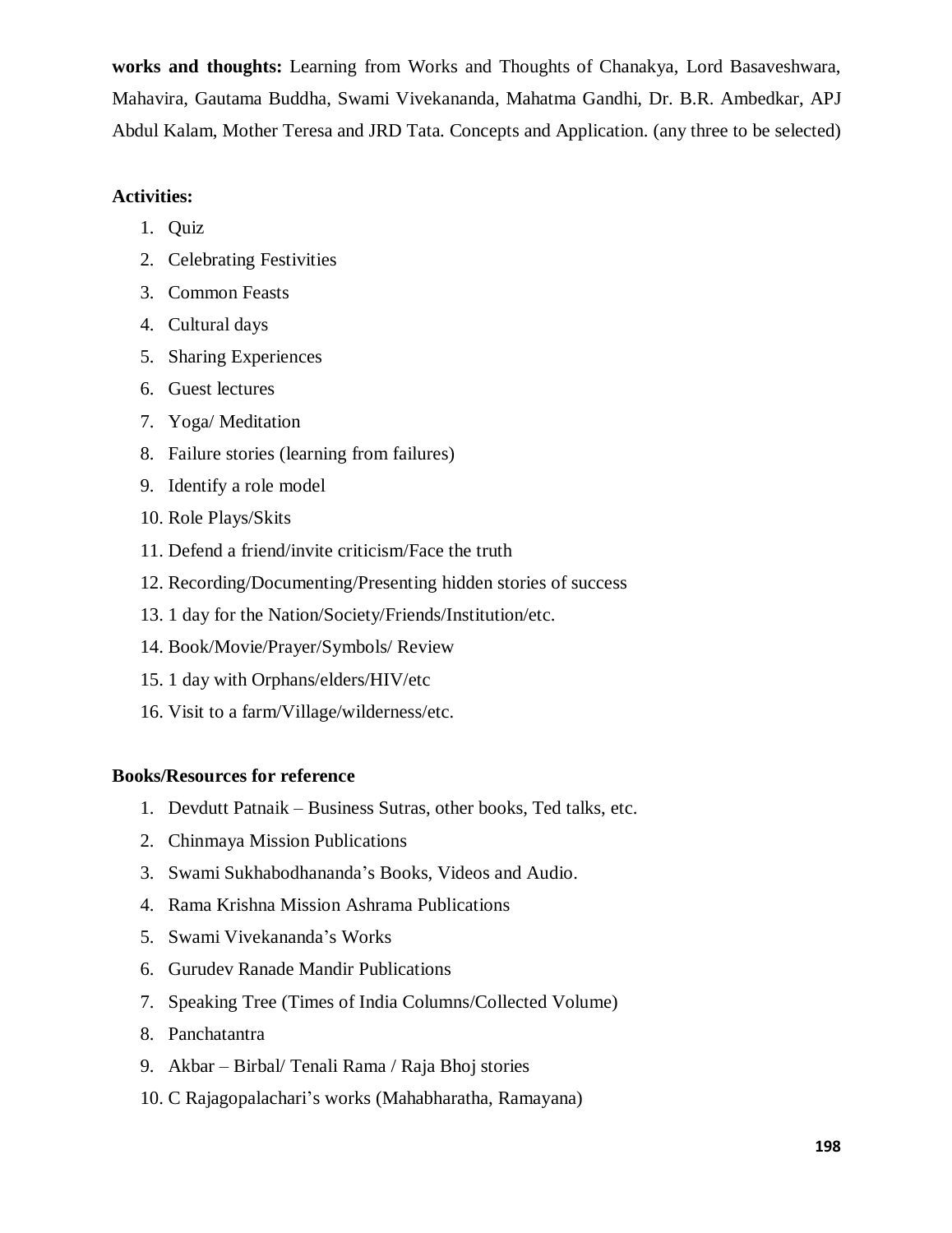- 11. Biographies of Importance
- 12. Bhavan's Journal
- 13. Bharathiya Vidya Bhavan Publication
- 14. Good to Great by Jim Collins / Seagull by Livingstone
- 15. Robin Sharma / Shiv Khera / Deepak Chopra / others
- 16. R Nandagopal and Ajit Shankar's Ethos in Management

# **Evaluation:**

7. Internal Assessment: (10 Marks)

Class Participation, Presentations, Story Telling, & Assignments

- 8. External Assessment: (40 Marks)
	- a. MCQs (20 Marks)
	- b. Project (10 marks)
	- c. Viva (10 marks)

Skills are evaluated through the mode of assessment to measure the skill level. Assessment rating are given below

- O Outstanding (45 and above)
- $A Excellent$  (41 to 44)
- B Good (31 to 40)
- C Moderate (21 to 30)
- D Must Improve (Less than or equal to 20)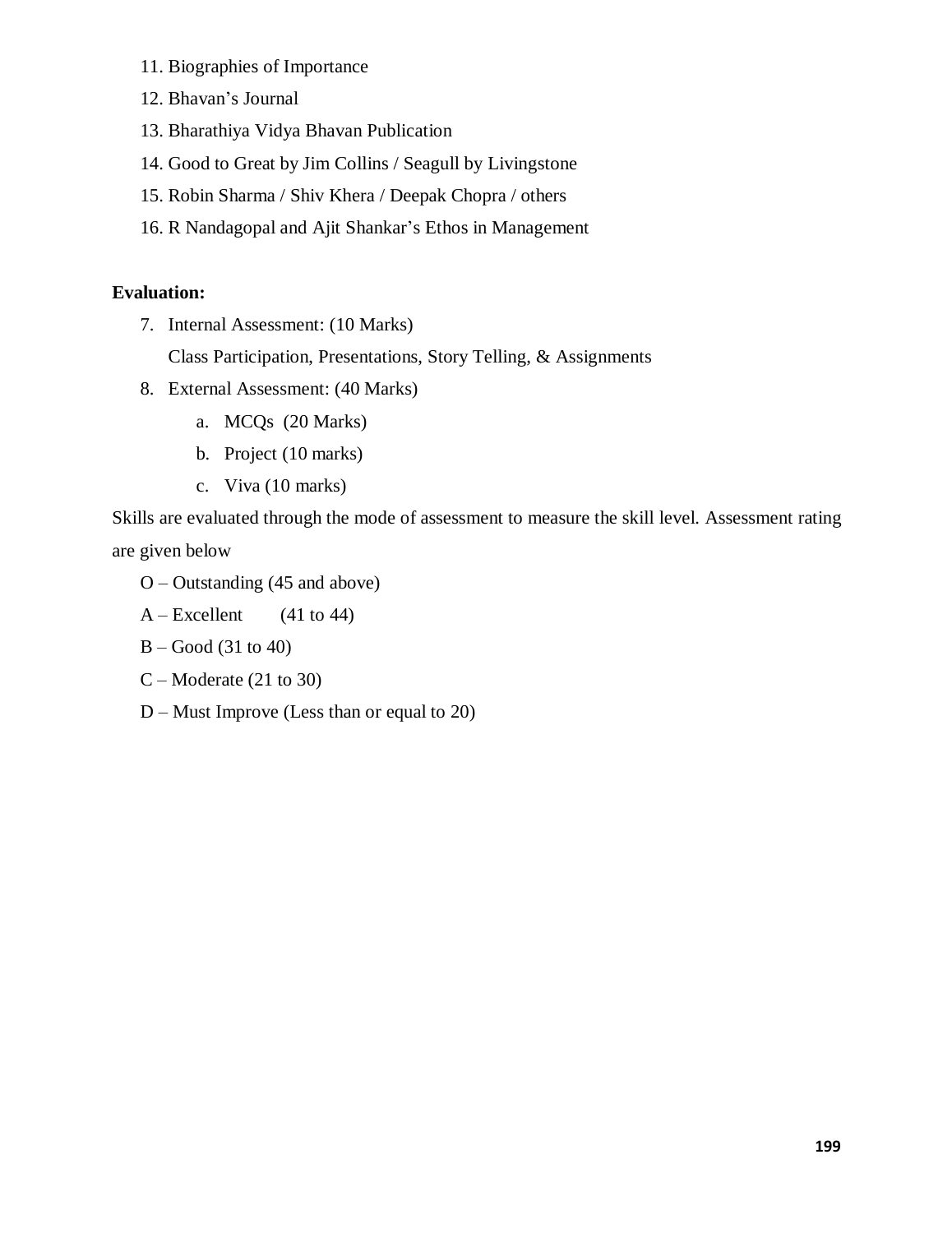| SI.<br>No.        | Name of the Subject                        | Course<br>Code | <b>Internal</b><br><b>Marks</b> | <b>Semester</b><br><b>End Exam</b><br><b>Marks</b> | <b>Total</b><br><b>Marks</b> | <b>Teaching</b><br><b>Hours Per</b><br>Week | <b>Credit</b> |
|-------------------|--------------------------------------------|----------------|---------------------------------|----------------------------------------------------|------------------------------|---------------------------------------------|---------------|
| $\mathbf{1}$      | Innovation and<br>Technology<br>Management | 4004           | 20                              | 80                                                 | 100                          | 04                                          | 04            |
| $\overline{2}$    | <b>Supply Chain</b><br>Management          | 4005           | 20                              | 80                                                 | 100                          | 04                                          | 04            |
| Two Credit Papers |                                            |                |                                 |                                                    |                              |                                             |               |
| $\overline{3}$    | <b>Enterprise Resource</b><br>Planning     | 4006           | 10                              | 40                                                 | 50                           | 02                                          | 02            |
| $\overline{4}$    | <b>Managing Business</b><br>Growth         | 4007           | 10                              | 40                                                 | 50                           | 02                                          | 02            |
| 5                 | <b>Tourism and Travel</b><br>Management    | 4008           | 10                              | 40                                                 | 50                           | 02                                          | 02            |
| 6                 | Value Analysis and<br>Management           | 4009           | 10                              | 40                                                 | 50                           | 02                                          | 02            |

# **ADVANCED BUSINESS MANAGEMENT SPECIALIZATION**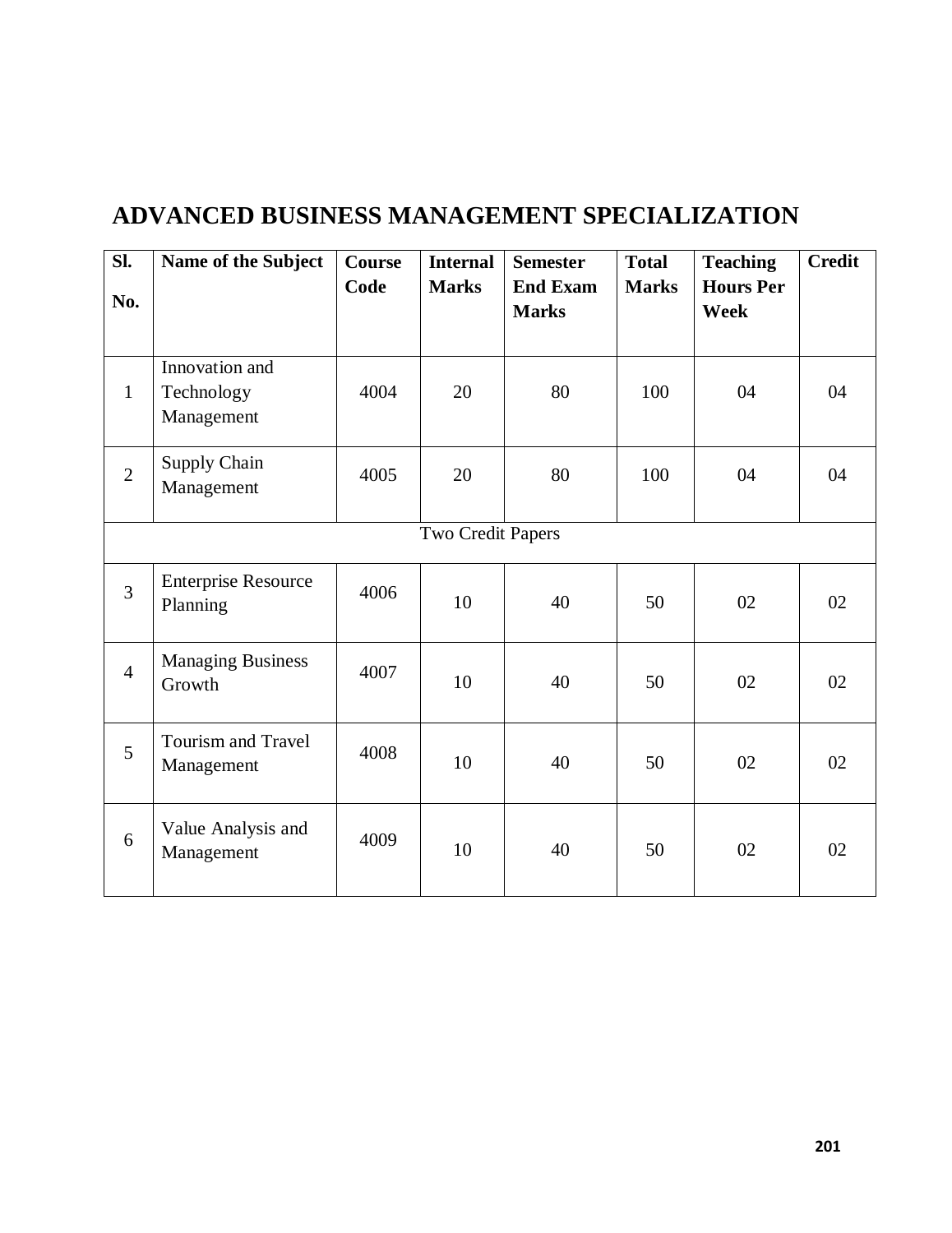# **INNOVATION AND TECHNOLOGY MANAGEMENT**

**Subject Code: Credit: 4 Contact Hours/week: 04 Exam Marks: 80 Semester: IV Internal Marks: 20**

# **Course Objectives:**

- 1. To highlight the role of technology and innovation as drivers of value and competitive advantage
- 2. To provide conceptual foundation in managing innovation and technology

### **Outcome:**

Students are equipped to set themselves for the challenging fields of innovation and technology.

### **Module I: 10 Hours**

**Introduction and importance of technology management:** Definition and characteristics, technology trends, market based and resources based view, impact of technology on business, forma of technology change, concept significant management of technology, technological environment- meaning, and importance. Recent developments in technological environmentglobalization, time compression, technology integration, induced and autonomous changes in the technology environment, competitive advantages through new technology.

### **Module II: 15 Hours**

Innovation Management: Concept of innovation, innovation and creativity, role and relationship with innovation, drivers and process of innovation-firm & technology level, classification of innovation, management of innovation. Technology evolution – S curve, technology progression, and technology change agents, evolutionary characteristics of technology change, uncertainty & technological insularity.

### **Module III: 10 Hours**

**Technology Sources & Research & Development Management:** Sources of technology, process of new product development, reason of failures of high tech products, strategy to avoid product failure in market. Process of bringing high tech product from development to market, managing R& D organization-issues and recent trends. Linking between technology, development and competition, strategies issues in managing IPR.

### **Module IV: 15 Hours**

**Technological forecasting:** Meaning of technology forecasting, uses of technology forecasting, technology forecasting techniques: Exploratory and Normative technique; process and application of techniques like Delphi, Growth curves, S curves, Pearl Curve, Gompetz curve; Relevancy Tree, Morphological Analysis, Mission flow diagram, technology strategy, linking of technology with business strategy.

# **Module V: 10 Hours**

**Technology & Organizational Issues:** Technological Change and industrial relations, Technology assignment and environmental impact analysis integration of people and technology, organizational and psychological factors, organizational structure.

### **Practical Component**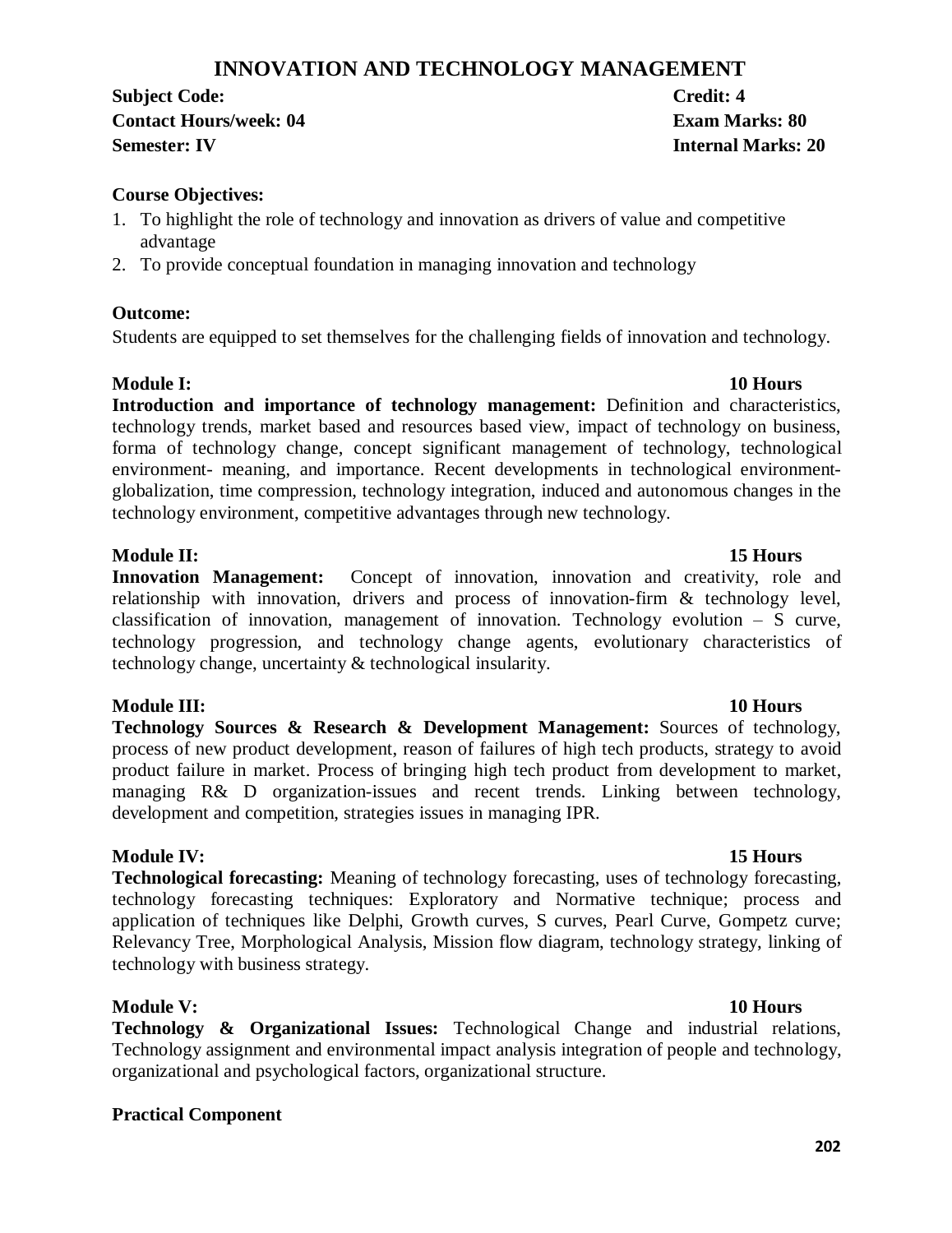- 1. Visit a R&D organization and explore the innovation made by them and prepare a record.
- 2. Select a company known for innovation and list the immerging technologies and its impact on the Business environment.

# **Recommended Reading:**

# **Essential Reading:**

**1.** Managing Technology & innovation for competitive advantage by V K Narayana, Pearson Education Asia.

# **References:**

**1.** Handbook of technology management by Gaynor, McGraw Hill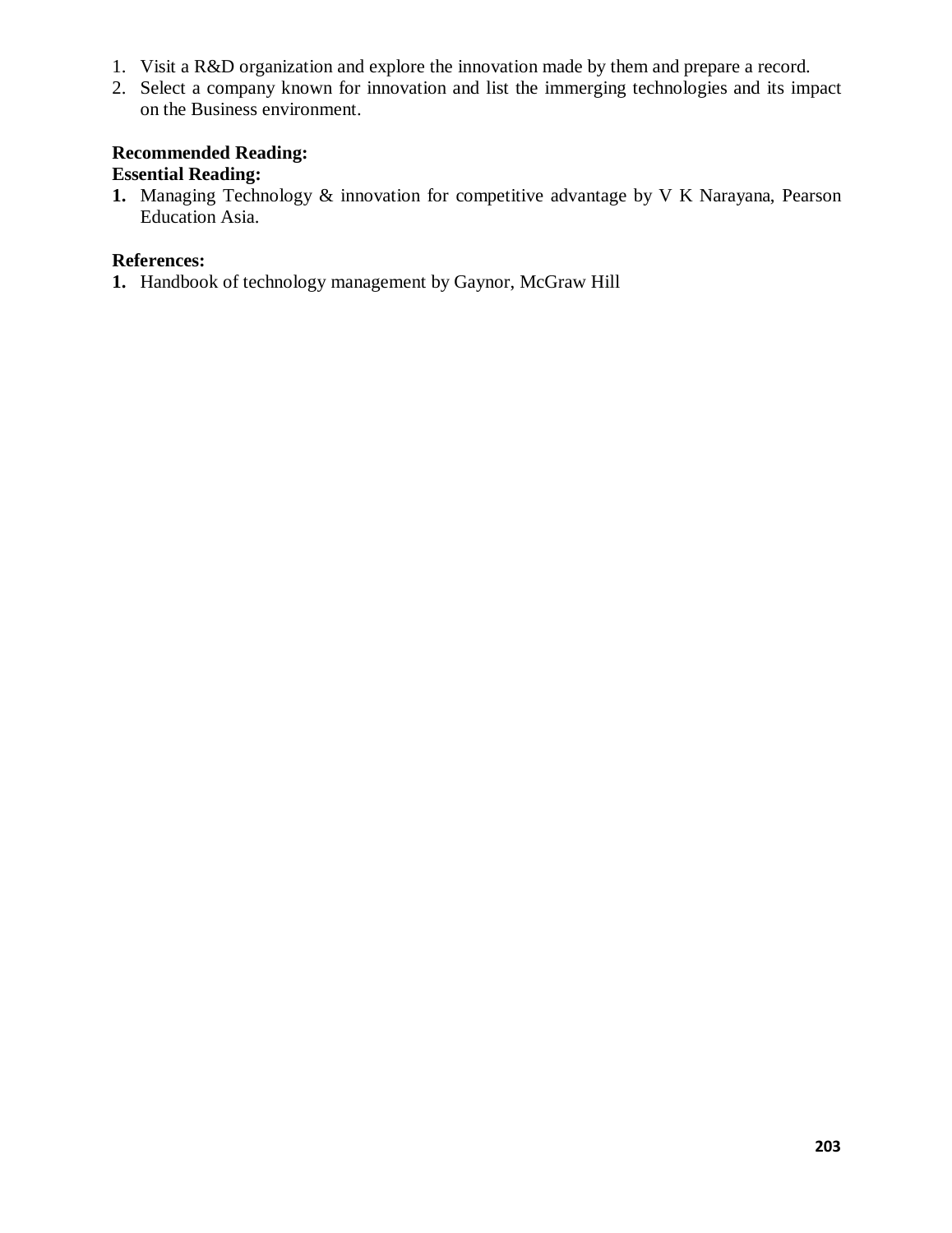# **SUPPLY CHAIN MANAGEMENT**

**Subject Code: Credit: 4 Contact Hours/week: 04 Exam Marks: 80 Semester: IV Internal Marks: 20**

### **Course Objectives:**

- 1. The objective of this course is to enable the student to understand the basic concepts, processes and key elements of a supply chain and how they interact in supply chains.
- 2. This subject provides information regarding the strategies for establishing efficient, effective and sustainable supply chains.

# **Outcome:**

By the end of the course Students are ready to take up their career in supply chain management,

# **Module I: 10 Hours**

Introduction: Basic concepts and philosophy of SCM, essential features, decision phases – process view, supply chain framework, key issues in SCM and benefits, IT in supply chain management, CRM vs SCM, value addition in SCM.

# **Module II: 15 Hours**

**Designing the supply chain Network:** Designing the distribution network, role of distribution, factors influencing distribution, design options, distribution networks in practice, network design in the supply chain, factors affecting the network design decisions. Designing and planning transportation networks, role of transportation, modes and their performance, transportation infrastructure and policies, design options and their trade-offs, tailored transportation.

### **Module III: 10 Hours**

**Purchasing and Vendor Management:** Centralized and decentralized purchasing, function of purchase department and purchase policies, outsourcing, vendor rating/evaluation, management of stores, account for materials, just in time and Kanban systems of inventory management.

# **Module IV: 15 Hours**

**Inventory and Logistics Management:** Concept, various costs associated with inventory, EOQ, buffer stock, lead time reduction, reorder point/re-order level fixation, ABC analysis, SDE/VED analysis, Numerical exercises, Logistics part of SCM, logistics cost, different models, logistics, sub-systems, inbound and out bound logistics, bullwhip effects in logistics, distribution and warehousing management.

# **Module V: 10 Hours**

**Demand Management and Customer Service:** Demand Management, Traditional forecasting, customer service, expected cost of stock outs, Demand chain management, Benchmarking concept, features and implementation.

# **Practical Components:**

1. Students are expected to choose any 2 Indian organization and study their supply chain in terms of drivers of the supply chain and submit a report.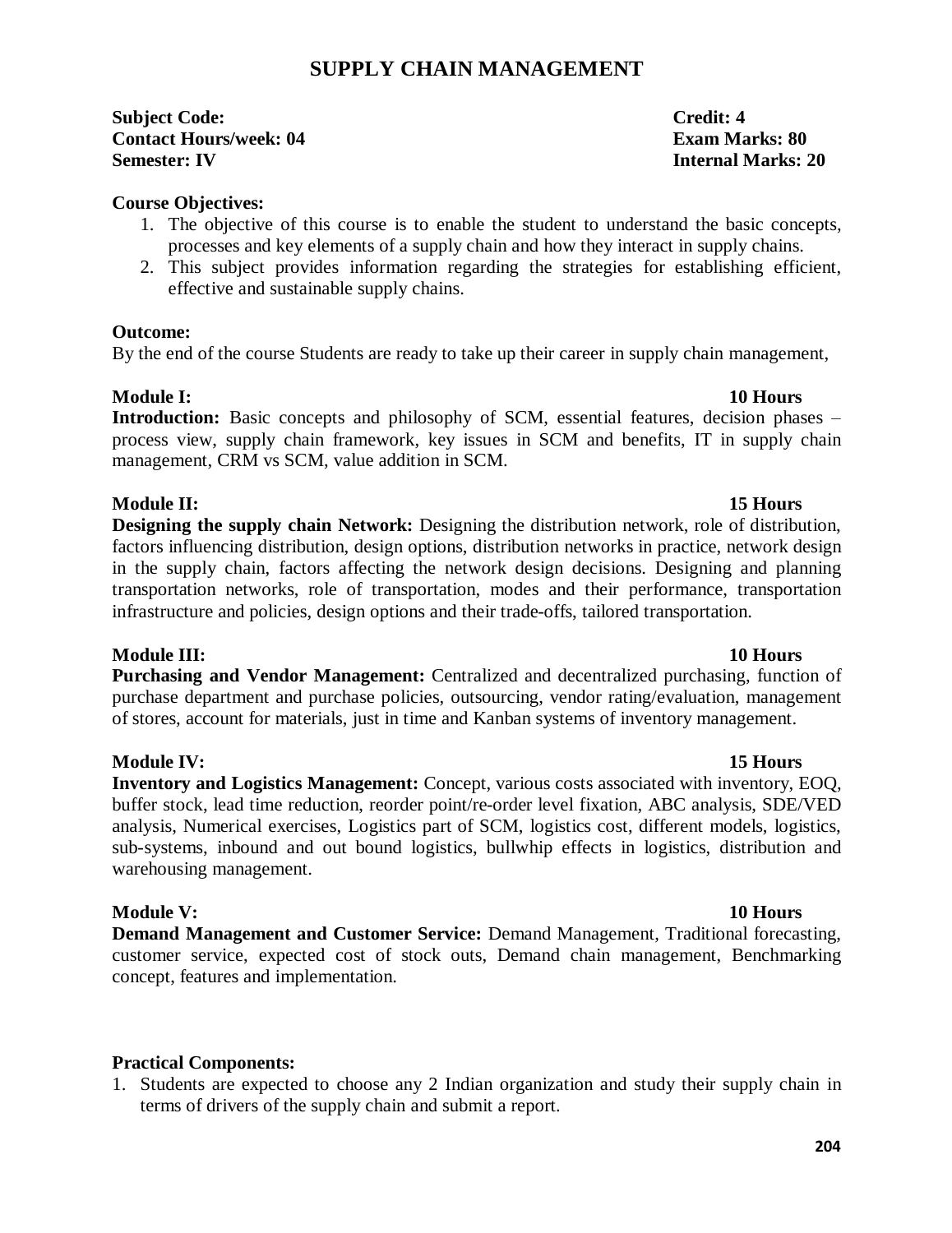- 2. Students can study different logistics companies and services provided by them
- 3. Students can identify any product/service and study the type of distribution system used and understand the reason for using that particular type.
- 4. Students can identify the various types of IT applications employed by Indian organization in their supply chain.

# **Recommended Books:**

# **Essential Reading:**

- 1. Rahul V Altekar, Supply Chain Management, Concepts and Cases, PHI Learning, Pvt Ltd.
- 2. Chopra Sunil and Peter Meindl Supply Chain Management, Pearson,  $3<sup>rd</sup>$  Edition, 2007

# **References:**

- 1. A Logistic approach to supply chain management –Coyle, Bardi, Lonley, Cengage Learning,  $1/e$
- 2. Total Supply Chain Management by Basu and Wright, Elsevier,  $1<sup>st</sup>$  Edition.
- 3. Supply Chain Logistics Management, Donald J Bowersox, Dand J Closs, M Bixby Coluper, TMH, 2<sup>nd</sup> Edition 2008.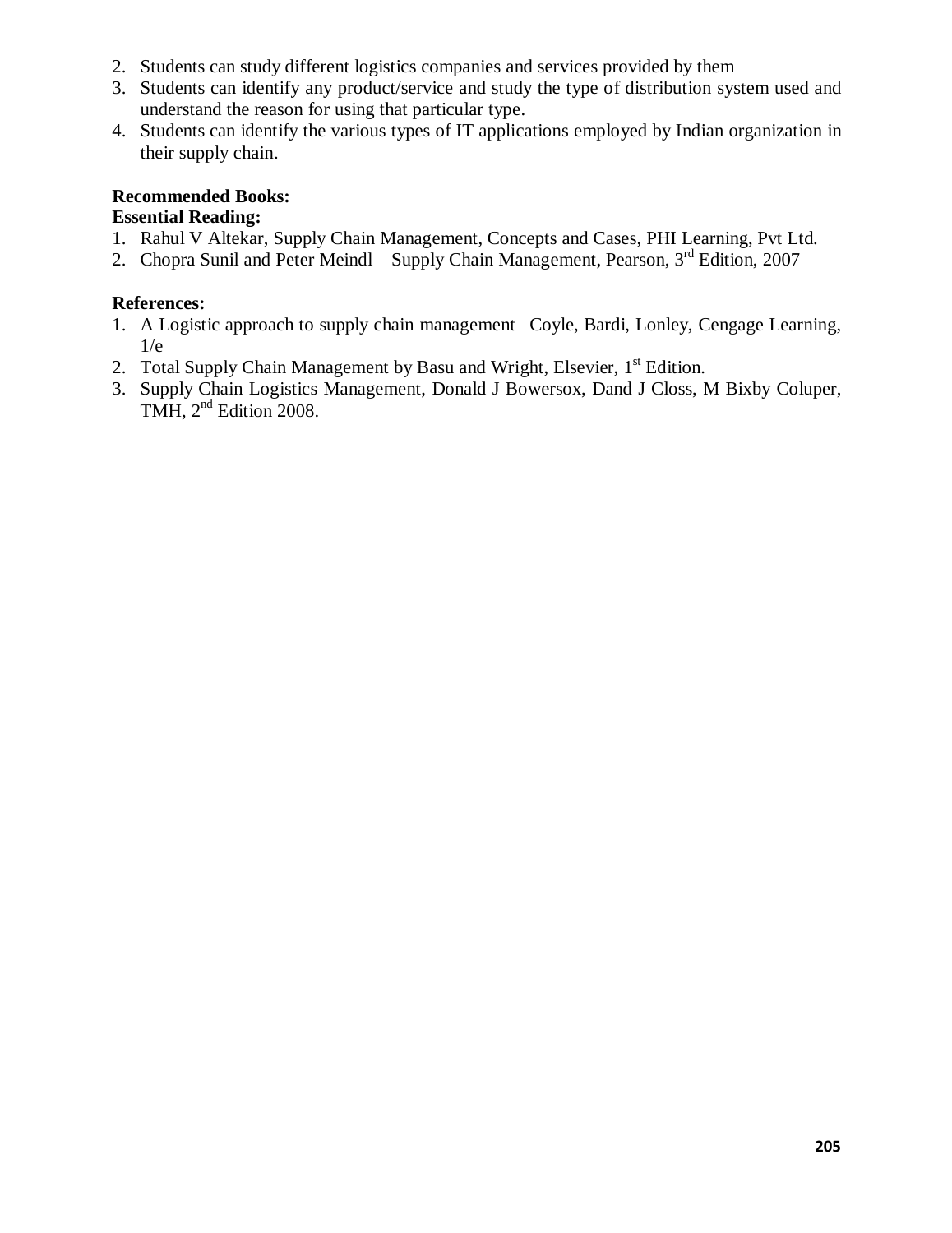# **ENTERPRISE RESOURCE PLANNING**

# **Subject Code: Credits: 2 Credits Contact Hours: 30 Weekly Hours: 2 External Marks: 40 Internal Marks: 10**

### **Objects:**

The primary objective of this course is to provide basic knowledge regarding the concept and structure of ERP systems and impart necessary skills for the implementation in a business enterprise.

### **Outcome:**

Students who completes this course shall have a idea and hands on experience of ERP

### **Module I: 08 Hours**

An Enterprise perspective: Production, finance personnel disciplines and their relationships, transiting environment, MIS Integration for disciplines, Information? Work flow Network Structure, Client Server Integrator Systems, Virtual Enterprise.

### **Module II: 10 Hours**

Resource Management Perspective of ERP Systems: Function and process of Resource Management, Basic modules of ERP Systems – HRD, Personal Management, Training and Development, Skill Inventory, Material Planning and control.

### **Module III: 12 Hours**

Inventory, forecasting, Manufacturing, Production Planning, Production scheduling, production control, sales and distribution, finance, Resource management in global scenario. Dynamic Data Management in complex global scenario. Information system perspective of ERP system: Evolution of application Software Technology Management MIS, DBMS, DSS, OLAP, KBSM, BPR, SCM, CRM, Information Communication Technology. E-Business.

### **References Books:**

- 1. Garg V.K. and Venket Krishna N.K. ERP Concepts and Practice", PHI publication 1997
- 2. Champy J. Harper, "Re-engineering Management ", Harper Collins 1995
- 3. J. Kanter Managing with information, Prentice Hall (I) 1996 New Delhi
- 4. V. Rajaraman Analysis and Design of Information System, Prentice Hall (I) 1997, New Delhi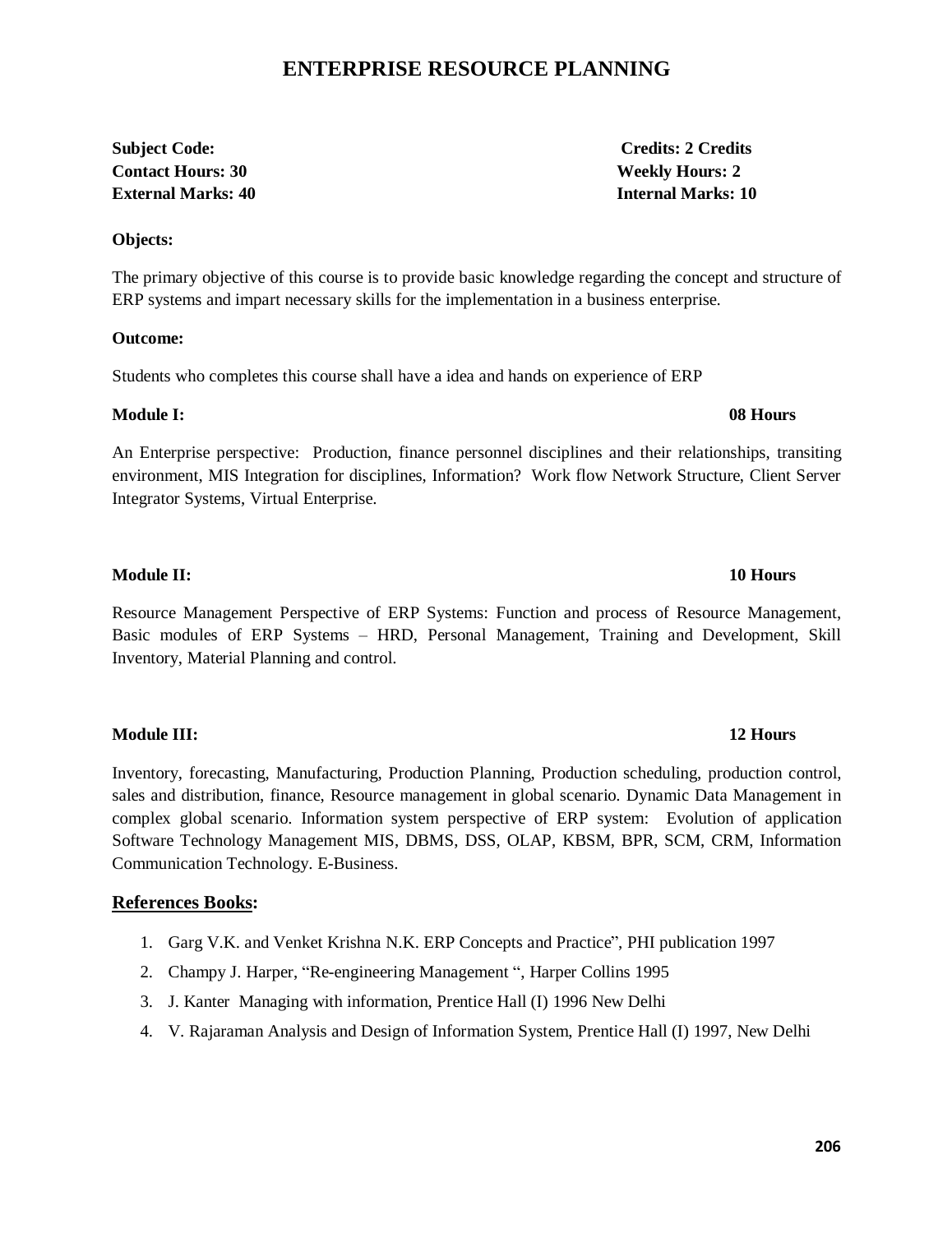# **MANAGING BUSINESS GROWING**

# **Subject Code: Credit: 2 Contact Hours/week: 02 Exam Marks: 40 Semester: III Internal Marks: 10**

The aim of this course is to present students an insight into what makes business to grow.

# **Outcome:**

**Objective** 

Students are acquainted with the skills and techniques those are used in growing a business.

# **Module I: 10 Hours**

Running an early stage growing business, overview of the major strategic and operational issues that confront growing businesses

# **Module II: 10 Hours**

Barriers to growth and strategies to overcome them; Finance for entrepreneurs – including cash management, funding growth

# **Module III: 10 Hours**

Stakeholder perspectives in a growing business; Non-organic growth – e.g. roll-ups, buy/sell businesses; Organising for growth; Growth models, adaptation and evolution and managing transitions

# **Activity:**

Visit a growing enterprise and make a report on the various strategies by that enterprise.

### **Recommended Readings Essential Reading:**

1. Hisrich, R., & Peters, M. (2002). Entrepreneurship. New Delhi: Tata McGraw Hill.

2. Burns, P. (2001). Entrepreneurship and small business. New Jersey: Palgrave.

3. Kaplan, J. (2004). Patterns of entrepreneurship. Wiley.

# **References:**

1. Mullins, J. (2004). New business road test. New Delhi: Prentice Hall.

2. Stevenson, H. (Ed.). (2007). Perspective on entrepreneurship. Boston: Harvard Business Press.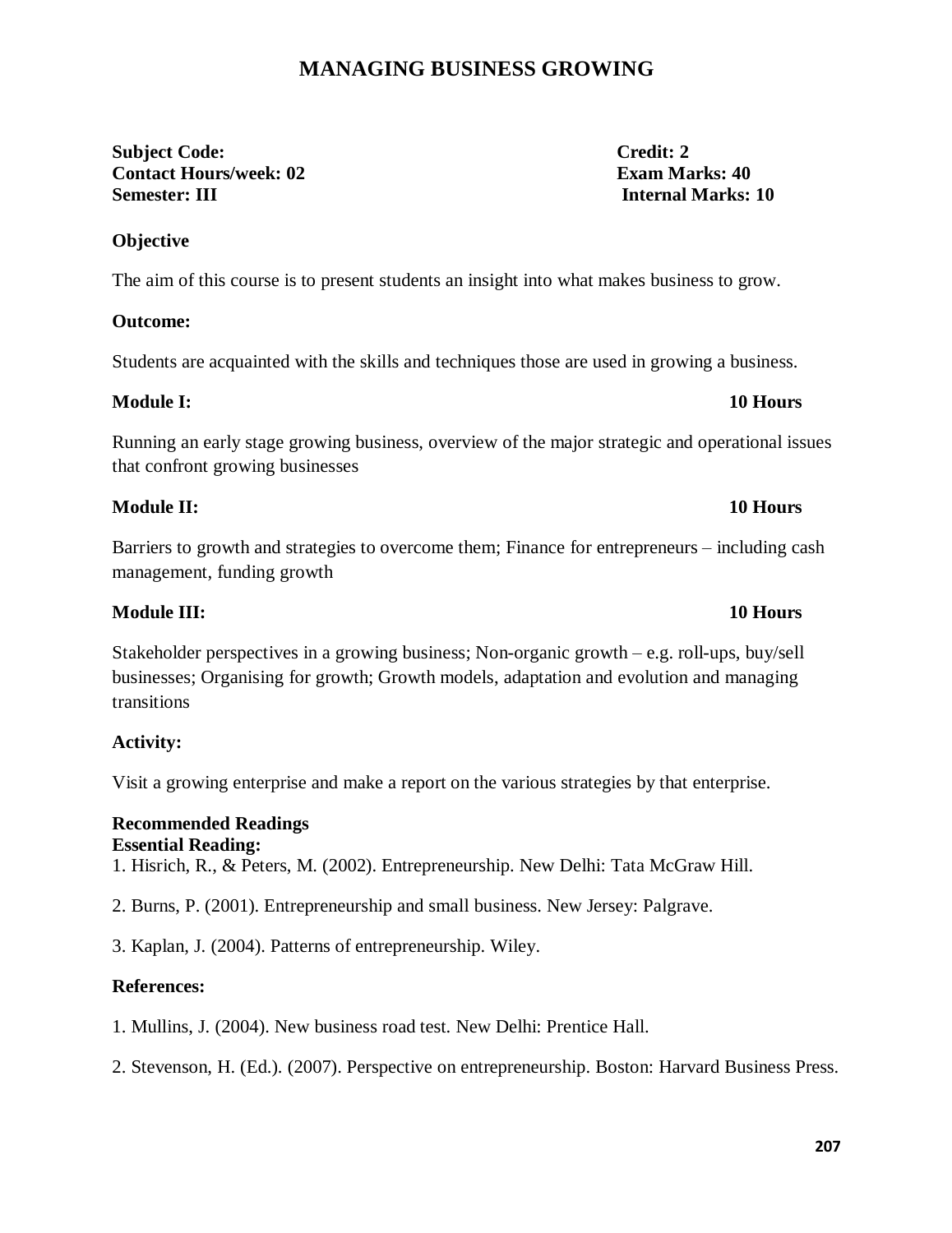# **TOURISM AND TRAVEL MANAGEMENT**

Subject Code: Credit:2 Contact Hours: 30 Weekly hours: 2 External Marks: 40 Internal Marks: 10

# **OBJECTIVE**

To prepare the learners with knowledge and skills essential to know what is tourism, its types and the Nations contribution to the industry

# **OUTCOME**

The learners will have a complete idea about the different concepts, trends and strategies and more used in this industry.

### **Module I** and the set of the set of the set of the set of the set of the set of the set of the set of the set of the set of the set of the set of the set of the set of the set of the set of the set of the set of the set o

INTRODUCTION Tourism - Definitions and Concepts – Components of tourism, Geographic components of tourism - Types of Tourists, Visitor, Traveler, and Excursionist – Differentiation Tourism, recreation and leisure, their inter–relationships – Tourism organization / Institutions – Role and functions of International agencies in Hospitality industry.

# **Module II** 12 hours

TRAVEL MANAGEMENT Travel Agency and Tour Operation Business - Functions of Travel Agency - Setting up a fullfledged Travel Agency - Sources of Income of a travel agency - Diversification of Business - Travel and Health Insurance, Forex, Cargo & MICE – Documentation - IATA Accreditation - Recognition from Government.

### **Module III 8 hours**

TOUR PLANNING Tour Packaging & Costing - Importance of Tour Packaging – Classifications of Tour Packages - Components of Package Tours - Concept of costing - Types of costs - Components of tour cost - Preparation of cost sheet - Tour pricing - Calculation of tour price - Pricing strategies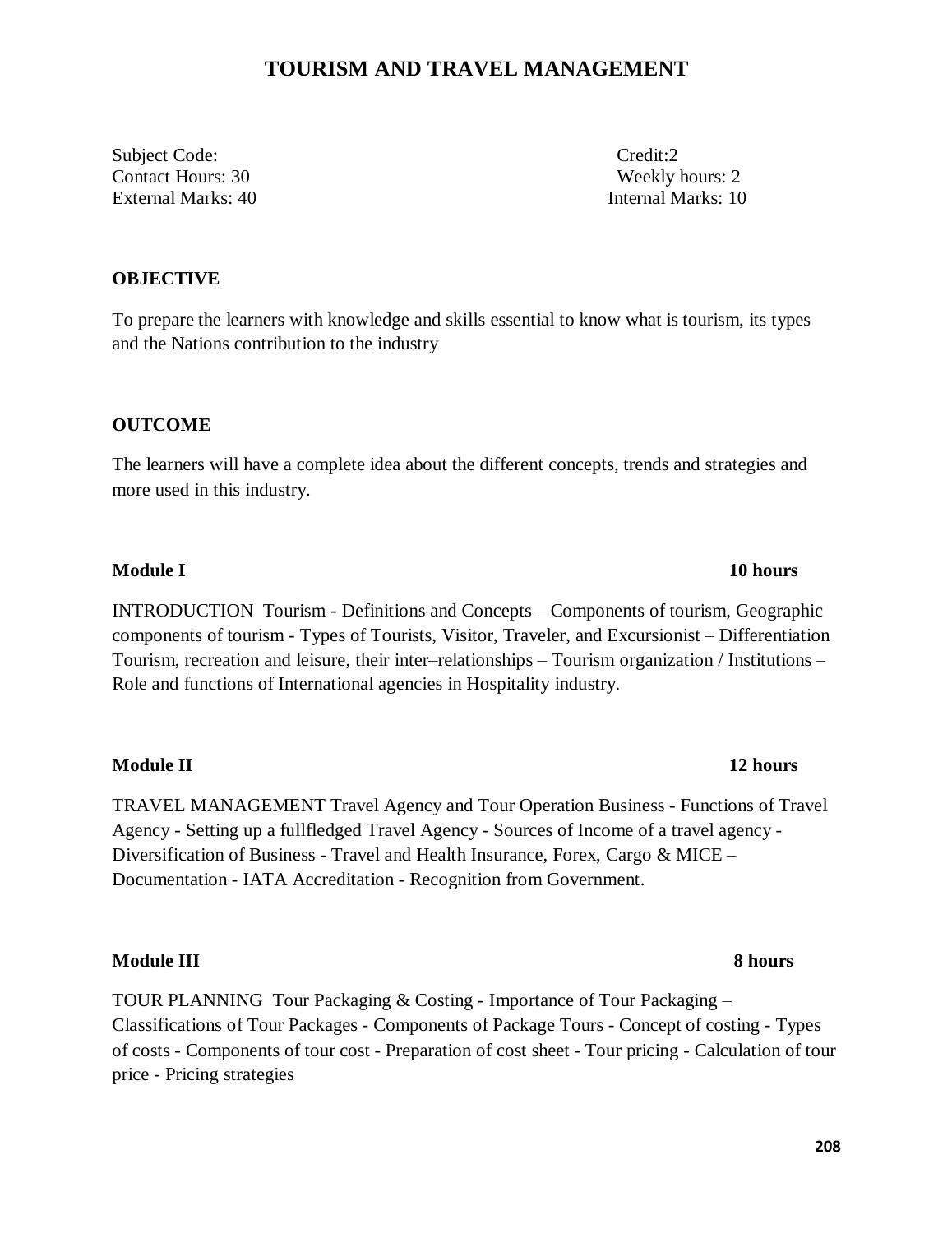UNIT IV TOURISM MANAGEMENT Tourism infrastructure- Tourism organizations-Travel motivators-Leisure or holiday TourismVisiting friends and Relatives (VFR)- Cultural Tourism-Adventure Tourism-Sports Tourism, Religious Tourism-Business Tourism-Medical Tourism-Alternative Forms of tourism-Tourism Products and types.

UNIT V ECO TOURISM Evolution, Principles, Trends and Functions of Ecotourism-Themes - Eco-tel and Eco resorts - Fundamentals of Ecology- Basic Laws & ideas in Ecology- Function and Management of Ecosystem-Biodiversity and its Conservation-Pollution-Ecological Foot Prints -Mass Tourism Vs Ecotourism -Typology of Eco-tourists - Ecotourism Activities & Impacts –Western and Eastern Views of Ecotourism

# **Activity:**

1. Visit any local Tourism/Travel agency and prepare a report on its tour plan

# **Recommended Readings**:

### **a. Essential Reading:**

- 1. Rajat Gupta, Nishant Singh, Ishita Kirar & Mahesh Kumar Bairwa, Hospitality and Tourism, Vikas Publishing House Pvt Ltd.
- 2. Foster Dennis L., The Business Of Travel Agency Operations and Administration (1993) Macmillan/ McGraw, Singapore
- 3. Tourism Operations and Management, SunetraRoday, ArchanaBiwal&Vandana Joshi, Oxford University Press

### **b. References:**

1. Tourism principles and practices, Sampad Kumar Swain &Jitendra Mohan Mishra, Oxford University Press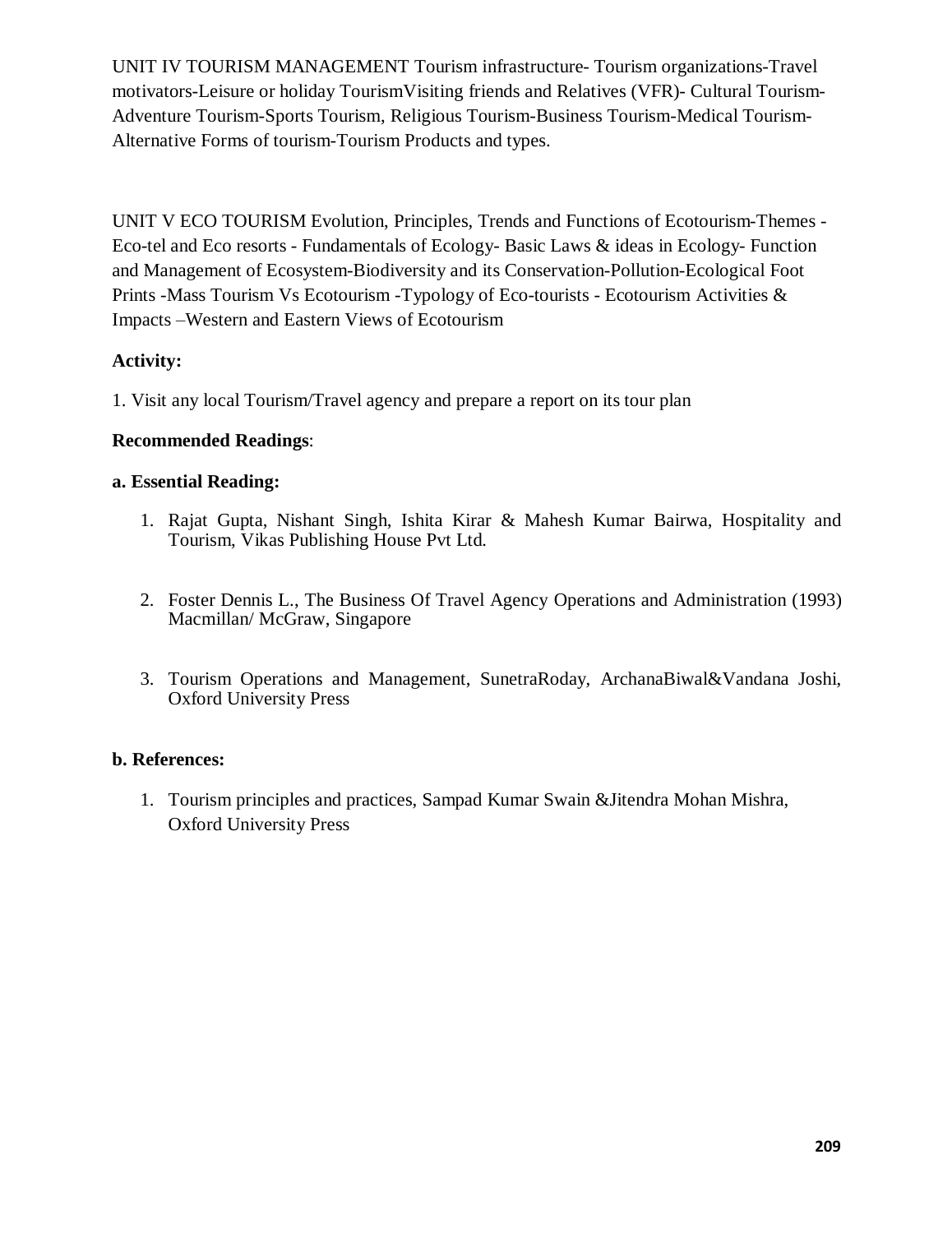# **VALUE ANALYSIS AND MANAGEMENT**

**Subject Code: Credit:2 Contact Hours: 30 Weekly hours: 2 External Marks: 40 Internal Marks: 10**

# **OBJECTIVE**

To acquaint the students with the techniques of value analysis and their applications in product design and production process.

# **OUTCOME**

Students will be getting insights about value analysis and value addition in the manufacturing process.

# **Module I** and the set of the set of the set of the set of the set of the set of the set of the set of the set of the set of the set of the set of the set of the set of the set of the set of the set of the set of the set o

Value Analysis and Engineering – Managerial Approach, Introduction and History, Value Function and Costs, Problem Analysis and Solution.

# **Module II** 12 hours

Value engineering Techniques, Qualification of Value Specialist, Project Selection and setting of value engineering goals. Program action and implementation.

# **Module III** 8 hours

Measurement and Control of Value Engineering Programme. Recent Developments in value management.

Activity:

1. Case study analysis

2. Operations workout

### **210**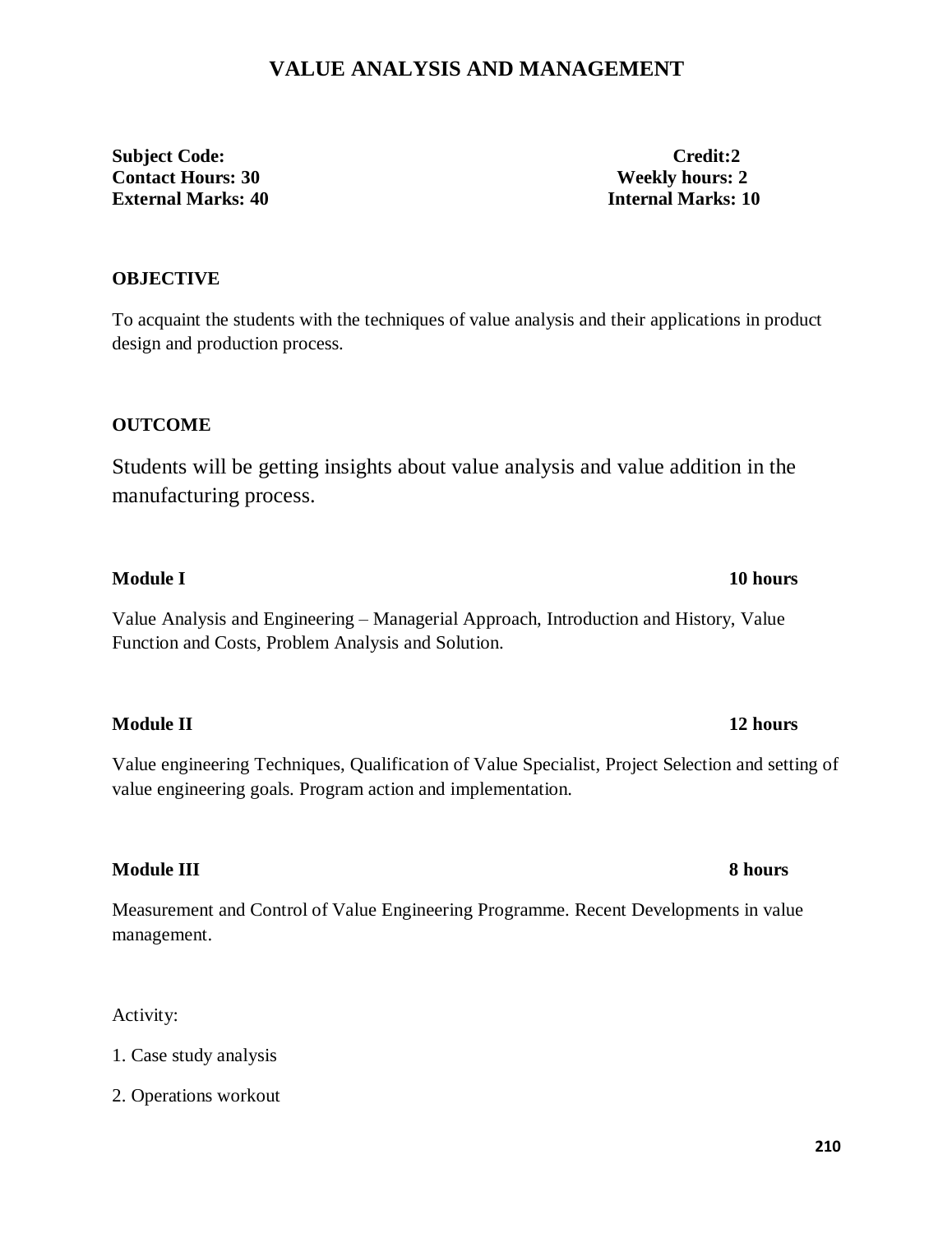# **Recommended Readings**

# **a. Essential readings**

- 1. Miles, L.D., Techniques of Value Analysis and Engineering, McGraw Hill.
- 2. H. Tuffy, Competition on Value Engineering, Indo American Society.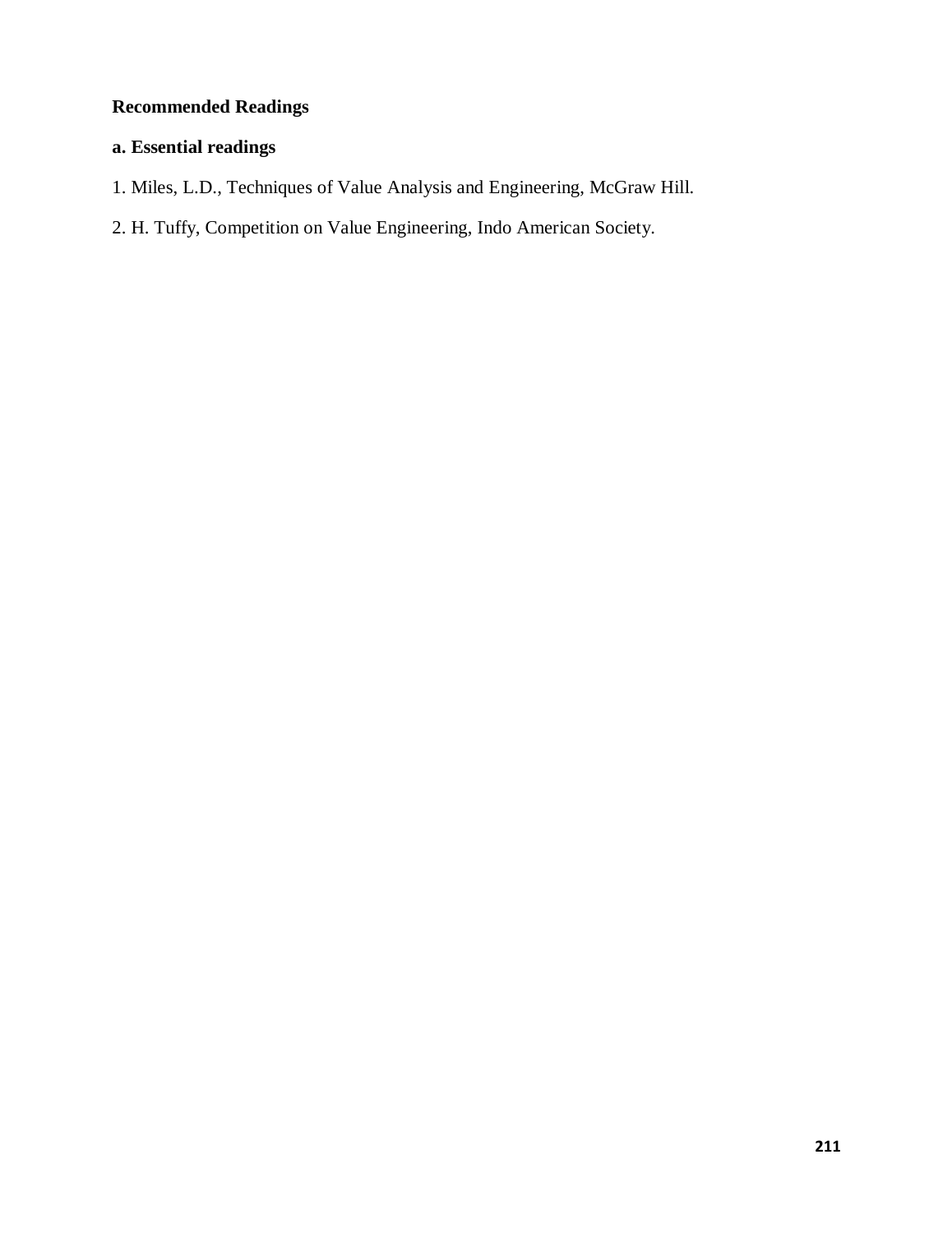# **FINANCE SPECIALIZATION**

| SI.            | Name of the Subject                             | <b>Course</b> | <b>Internal</b> | <b>Semester</b>                 | <b>Total</b> | <b>Teaching</b>                 | <b>Credit</b> |
|----------------|-------------------------------------------------|---------------|-----------------|---------------------------------|--------------|---------------------------------|---------------|
| No.            |                                                 | Code          | <b>Marks</b>    | <b>End Exam</b><br><b>Marks</b> | <b>Marks</b> | <b>Hours Per</b><br><b>Week</b> |               |
| $\mathbf{1}$   | Corporate Financial<br>Restructuring            | 4010          | 20              | 80                              | 100          | 04                              | 04            |
| $\overline{2}$ | Insurance<br>Management                         | 4011          | 20              | 80                              | 100          | 04                              | 04            |
| $\overline{3}$ | International<br>Financial<br>Management        | 4012          | 20              | 80                              | 100          | 04                              | 04            |
| $\overline{4}$ | Management of<br><b>Mutual Funds</b>            | 4013          | 20              | 80                              | 100          | 04                              | 04            |
| $\overline{5}$ | Merchant Banking &<br><b>Financial Services</b> | 4014          | 20              | 80                              | 100          | 04                              | 04            |
| 6              | Tax Planning &<br>Management-II                 | 4015          | 20              | 80                              | 100          | 04                              | 04            |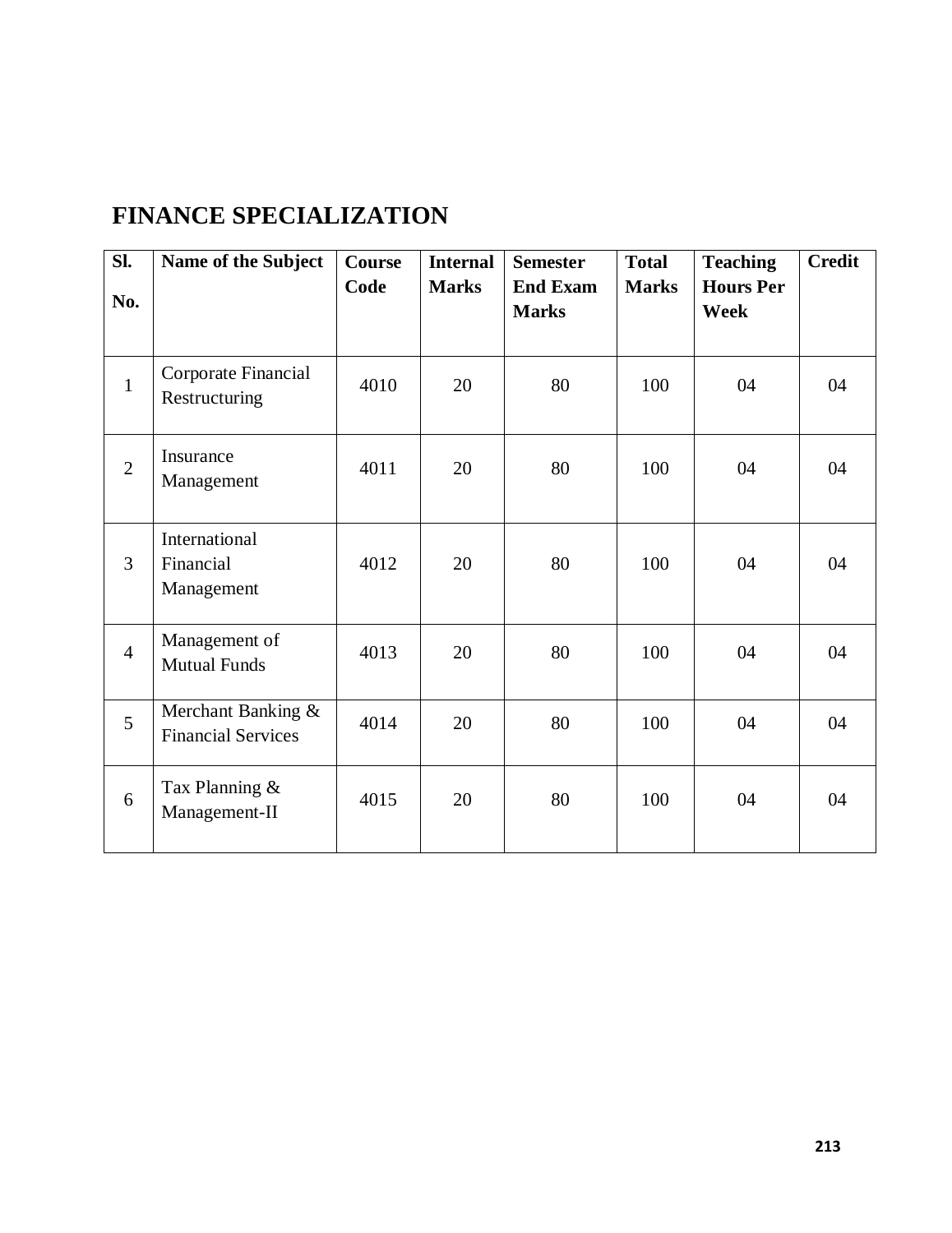# **CORPORATE FINANCIAL RESTRUCTURING**

# **Subject Code:** Contact Hours: 60 **Work Load: 4hrs/Week Credit Points: 04 Semester End Exam Marks: 70 Internal Marks: 30**

This course has been designed to enable students to understand how corporate entities can be financially restructured to promote growth and how the Legal Framework facilitates the process of Corporate Financial Restructuring.

# **COURSE OBJECTIVES**:

1. To give complete exposure to various means and ways of corporate financial restructuring.

2. To help students to understand legal framework & process of corporate financial restructuring.

# **EXPECTED OUTCOME:**

The students were expected to master the art of Financial Restructuring

| <b>MODULE</b>           | <b>TITLE AND CONTENT</b>                                         | No. of<br><b>Hours</b> |  |  |  |  |
|-------------------------|------------------------------------------------------------------|------------------------|--|--|--|--|
| $\mathbf{1}$            | <b>Introduction to Corporate Financial Restructuring</b>         |                        |  |  |  |  |
|                         | Concept; Corporate Financial Restructuring in India; Corporate   |                        |  |  |  |  |
|                         | Financial Restructuring as Business Strategy; Objectives; Need   | 6                      |  |  |  |  |
| $\overline{2}$          | Tools of Corporate Financial Restructuring - Part I              |                        |  |  |  |  |
|                         | Merger: Concept; Types; Motives Behind Mergers; Synergy;         |                        |  |  |  |  |
|                         | Horizontal, Vertical and Conglomerate Mergers; Cost of Merger;   |                        |  |  |  |  |
|                         | Methods of Mergers; Economic, Financial & Taxation aspects of    |                        |  |  |  |  |
|                         | Mergers; Funding the Merger; Merger Process; Valuation of Shares |                        |  |  |  |  |
|                         | and Business: DCF Method, Relative Valuation - Valuation of      |                        |  |  |  |  |
|                         | Operating & Financial Synergy - Valuing Corporate Control -      |                        |  |  |  |  |
|                         | Valuation of LBO; Measuring Post-Merger Efficiency; Legal        |                        |  |  |  |  |
|                         | Framework & Mergers : Companies Act 2013, Indian Income Tax      |                        |  |  |  |  |
|                         | Act 1961, SEBI Takeover Code, Competition Act, Listing           |                        |  |  |  |  |
|                         | Agreement, SEBI (Substantial Acquisitions & Takeovers)           |                        |  |  |  |  |
|                         | Regulations 2011                                                 | 18                     |  |  |  |  |
| $\overline{\mathbf{3}}$ | Tools of Corporate Financial Restructuring - Part II             |                        |  |  |  |  |
|                         | Buyback of Shares: Concept; Reasons; Methods; Legal Framework    |                        |  |  |  |  |
|                         | & Buyback : Companies Act 2013, SEBI Buyback Regulations,        |                        |  |  |  |  |
|                         | Accounting Requirements; Share Buyback scenario in India         |                        |  |  |  |  |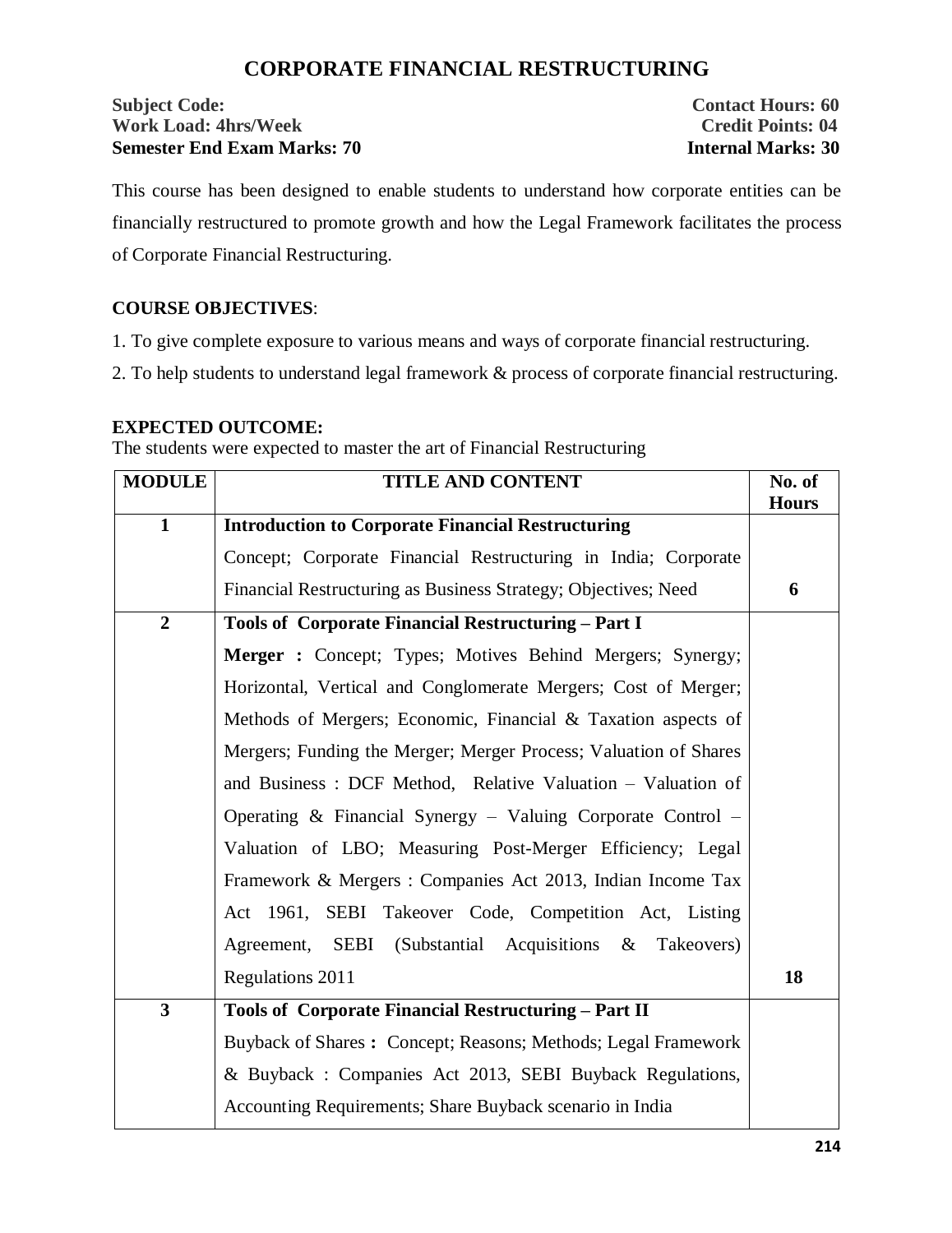|                         | Disinvestment: Concept; Reasons; Methods: Offer for Sale to        |    |  |  |  |
|-------------------------|--------------------------------------------------------------------|----|--|--|--|
|                         | Public at a Fixed Price & Offer for Sale to Public through Book    |    |  |  |  |
|                         | Building; International Offering; Private Placement; Auction; Sale |    |  |  |  |
|                         | through Demerger / Spinning Off – Methodology (Each Method)        |    |  |  |  |
|                         | including Valuation; Legal Framework & Disinvestment :             |    |  |  |  |
|                         | Companies Act 2013, SEBI Take-Over Code, RBI Regulations,          |    |  |  |  |
|                         | FIPB Clearance, Disclosure Requirements, Accounting & Listing      |    |  |  |  |
|                         | Requirements;-Disinvestment Scenario in India                      | 16 |  |  |  |
| $\overline{\mathbf{4}}$ | Tools of Corporate Financial Restructuring - Part III              |    |  |  |  |
|                         | Employees Stock Option Plan: Concept; Reasons; Types: ESOS,        |    |  |  |  |
|                         | ESPP, Compensation Plans, Incentive Plans, Stock Appreciation      |    |  |  |  |
|                         | Rights, Phantom ESOPs etc.; Issue Procedure; Legal Framework &     |    |  |  |  |
|                         | ESOP: SEBI (ESOS & ESPS) Guidelines, Companies Act 2013,           |    |  |  |  |
|                         | <b>Income Tax Issues</b>                                           |    |  |  |  |
|                         | Repayment of Loans, Repaying Deposits to Public & Redemption of    |    |  |  |  |
|                         | Debentures: Timing & Quantum Decision; Reasons; Procedure;         |    |  |  |  |
|                         | Legal Framework; Income Tax Issues                                 | 14 |  |  |  |
| 5                       | Tools of Corporate Financial Restructuring - Part IV               |    |  |  |  |
|                         | Raising Additional Fund through New Issue of Equity, Debentures,   |    |  |  |  |
|                         | ADR & GDR : Timing & Quantum Decision, Cost of Issue,              |    |  |  |  |
|                         | Procedure, Impact on<br>Stakeholder & Measurement, Legal           |    |  |  |  |
|                         | Framework                                                          | 06 |  |  |  |
|                         |                                                                    |    |  |  |  |

# **RECOMMENDED BOOK**:

Mergers, Acquisitions and Corporate Restructuring by Patrick A. Gaughan, Wiley

# **REFERENCE BOOKS AND SUPPLEMENTARY READING MATERIALS**:

1.Mergers, Restructuring & Corporate Control by F Weston, Kwang S C, Susan E H, Pearson Education

- 2. Corporate Finance -Theory & Practice by Ashwath Damodaran, John Wiley & Sons
- 3. Company Law & Practice Taxmann and Students Guides to I.T. Act 1969
- 6. Value Creation from Mergers & Acquisitions by Sudi Sudarsanam, Pearson Education
- 7. Valuation for Mergers Buyouts & Restructuring by Arzak, Wiley India (P) Ltd.
- 8. Merger, Acquisitions & Corporate Restructuring by Chandrashekar K & Vishwanath. S.R, Sage Publication

9. Takeovers, Restructuring & Corporate Governance by Weston, Mitchel & Mulherin, Pearson Education

10. Corporate Growth through Mergers & Acquisitions by Shiv Ramu, Response Books

11. Mergers acquisitions and Business valuation by Ravindhar Vadapalli, Excel books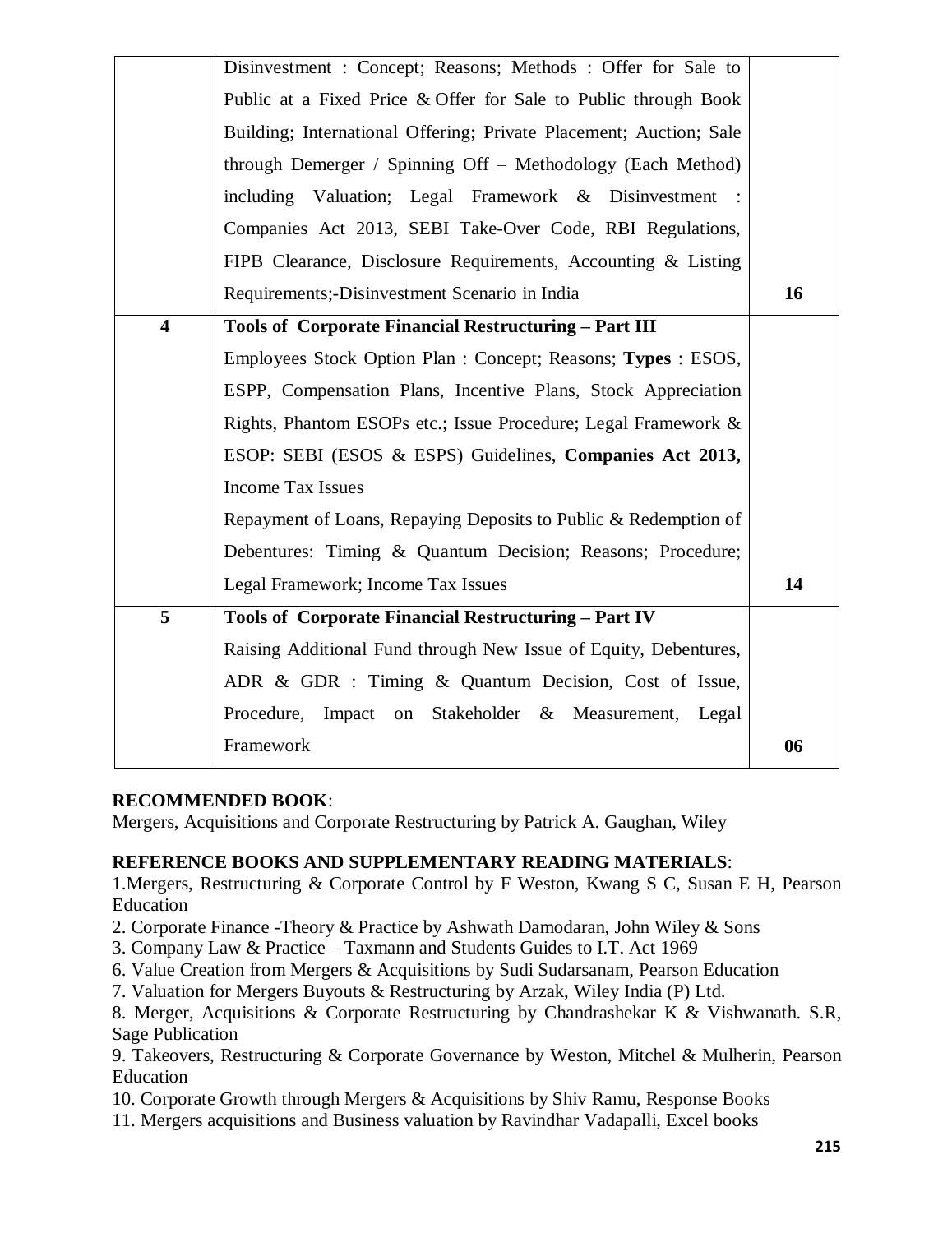12. Mergers, Restructuring and Corporate Control by Weston Et Al., Prentice-Hall

13. Corporate Restructuring by John J. McConnell and **David J. Denis**, Edward Elgar Publishing

14. Valuation, Mergers, Buyouts and Restructuring by Enrique Arzac, *wileyindia*

15. Corporate Restructuring: Lessons from Experience by Michael P & William S, World Bank Publication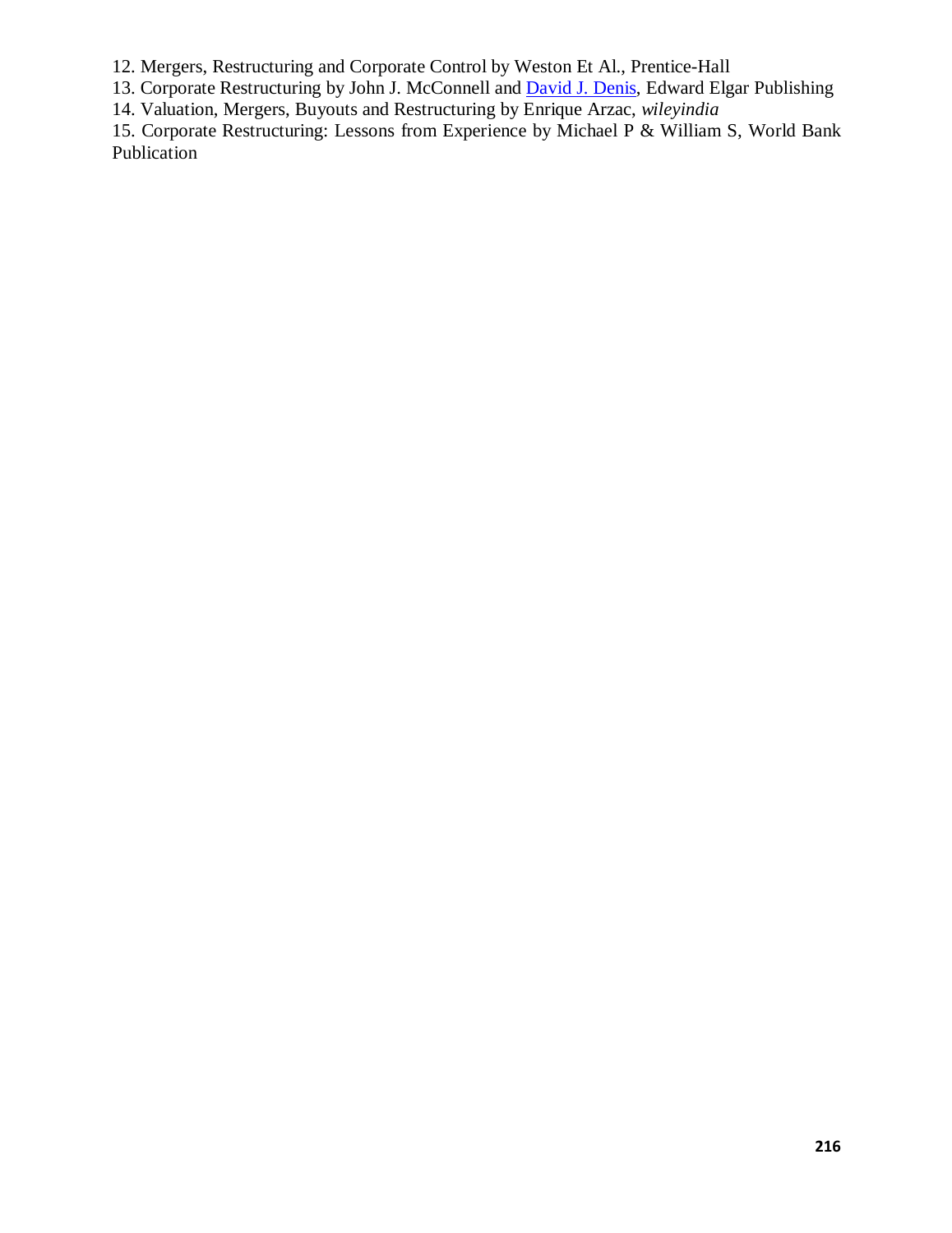# **INSURANCE MANAGEMENT**

# **Subject Code:** Contact Hours: 60 **Work Load: 4hrs/Week Credit Points: 04 Semester End Exam Marks: 70 Internal Marks: 30**

This course has been designed for students aspiring for a career in Insurance Sector. The course is also aimed at acquainting the students with knowledge of insurance.

### **COURSE OBJECTIVES**:

1. To give complete exposure to products and services offered by insurance players.

2. To help students to understand working of insurance sector in the competitive environment.

### **EXPECTED OUTCOME**:

Building strong fundamentals in the concept of Insurance and its Management

| <b>MODULE</b>  | <b>TITLE AND CONTENT</b>                                          | No. of<br><b>Hours</b> |  |  |  |  |
|----------------|-------------------------------------------------------------------|------------------------|--|--|--|--|
| $\mathbf{1}$   | <b>Introduction to Insurance &amp; Risk Management</b>            |                        |  |  |  |  |
|                | Concept; How Insurance works; Insurance Act, 1938; Insurance      |                        |  |  |  |  |
|                | Regulatory & Development Authority Act; The role of Lloyds;       |                        |  |  |  |  |
|                | Insurance Advertisements & Disclosure Regulations, 2000;          |                        |  |  |  |  |
|                | Protection of Policy Holders Interest Regulations, 20002; Third   |                        |  |  |  |  |
|                | Party Administrators (TTPA); Contract Terminology; Fundamental    |                        |  |  |  |  |
|                | Principles; Elements of Valid Insurance Contract; Common Clauses  |                        |  |  |  |  |
|                | & Sections in an Insurance Contract; Insurance Organization       |                        |  |  |  |  |
|                | Structure & Functions; IRDA; Risk Management : Concept, Types,    |                        |  |  |  |  |
|                | Risk Management, Stages of Risk Management                        | 15                     |  |  |  |  |
| $\overline{2}$ | <b>Life Insurance</b>                                             |                        |  |  |  |  |
|                | Concept; Principles; Financial Planning; Types of Life Insurance  |                        |  |  |  |  |
|                | Policies; Motor Vehicles Act; Life Insurance Premium & Tax        |                        |  |  |  |  |
|                | <b>Benefits</b>                                                   | 10                     |  |  |  |  |
| $\overline{3}$ | <b>General Insurance</b>                                          |                        |  |  |  |  |
|                | Concept; Classification: Life Insurance & Non-Life Insurance :    |                        |  |  |  |  |
|                | Property Insurance, Fire Insurance, Marine Insurance, Motor       |                        |  |  |  |  |
|                | Insurance, Burglary Insurance, Money Insurance (Concept, Clauses, |                        |  |  |  |  |
|                | Risk Coverage & Market Players)                                   | 10                     |  |  |  |  |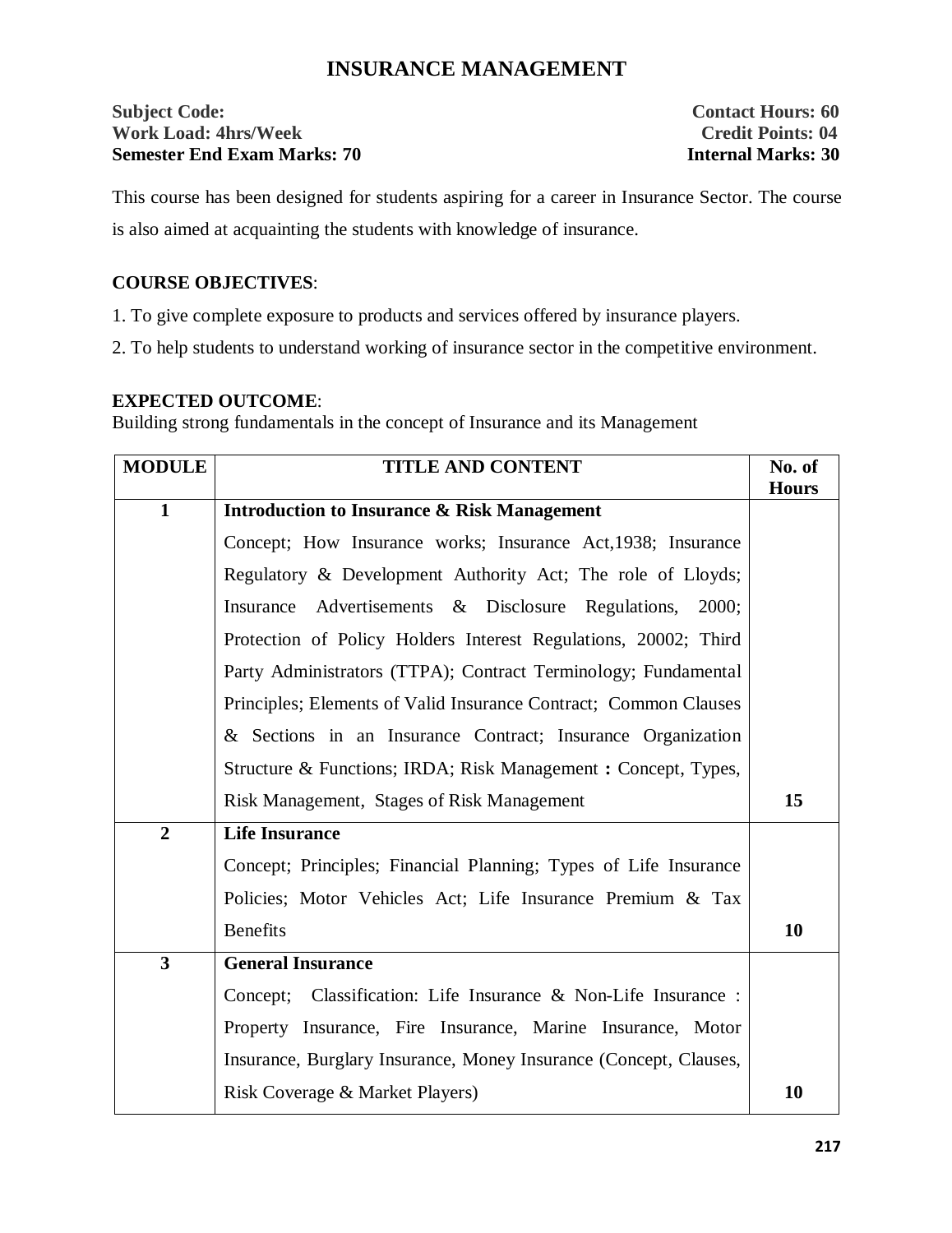| $\overline{\mathbf{4}}$ | <b>Personal and Liability Insurance</b>                            |    |
|-------------------------|--------------------------------------------------------------------|----|
|                         | Personal Insurance: Mediclaim Policies; Group Mediclaim Policy;    |    |
|                         | Personal Accident Insurance; Liability Insurance: Employers        |    |
|                         | Liability Insurance; Public Liability Insurance; Professional      |    |
|                         | Indemnity Insurance;- Product Liability Insurance (Concept,        |    |
|                         | Clauses, Risk Coverage & Market Players); ESIC                     | 10 |
| 5                       | <b>Insurance Intermediaries &amp; Customer Protection</b>          |    |
|                         | Individual Agent; Corporate Agent; Code of Conduct; Broking        |    |
|                         | Regulations; Insurance Pricing; Asymmetric Information/Moral       |    |
|                         | Hazard/Adverse Selection; National Insurance Academy; Institute of |    |
|                         | Actuaries of India (IAI); Ombudsmen; Integrated Grievance          |    |
|                         | Management System [IGMS]; Insurance Information Bureau; Indian     |    |
|                         | Institute of Insurance Surveyors & Loss Assessors; Lok Adalat &    |    |
|                         | Jald Rahat Yojana; Coinsurance; Reinsurance; Hit and Run Cases;    |    |
|                         | Indian Insurance Market; Reform and Developments; Actuarial        |    |
|                         | Mathematics                                                        | 15 |

# **RECOMMENDED BOOK**:

Insurance Products and Services, IIBF, Taxman Publications

### **REFERENCE BOOKS AND SUPPLEMENTARY READING MATERIALS:**

- 1. Fundamentals of Insurance Study Course CPAIM-BL-01, Insurance Institute of India
- 2. Agency Management Study Course CPAIM-IL03, Insurance Institute of India.
- 3. Indian Insurance Industry Study Course CPAIM-IL04, Insurance Institute of India.
- 4. Practice of Life Insurance, Study Course, IC-10, Insurance Institute of India
- 5. Practice of General Insurance, Study Course, IC-11, Insurance Institute of India
- 6. Health Insurance, Study Course IC-27, Insurance Institute of India.
- 7. Insurance: Principles and Practice, M.N Mishra, S.B Mishra, Sultan Chand & Sons
- 8. Fundamentals of Life Insurance: Theories and Practice by Kaninika Mishra, PHI learning
- 9. Insurance: Theory and Practice by Nalini Tripathy & Prabir Pal, PHI learning
- 10. General Insurance: Principles & Practice by Thomas G E and K C Mishra, Cengage learning.
- 11. Principles and Practice of Life Insurance, G Krishnaswamy, Excel books
- 12. Principles of Risk Management and Insurance by Rejda George, Pearson Education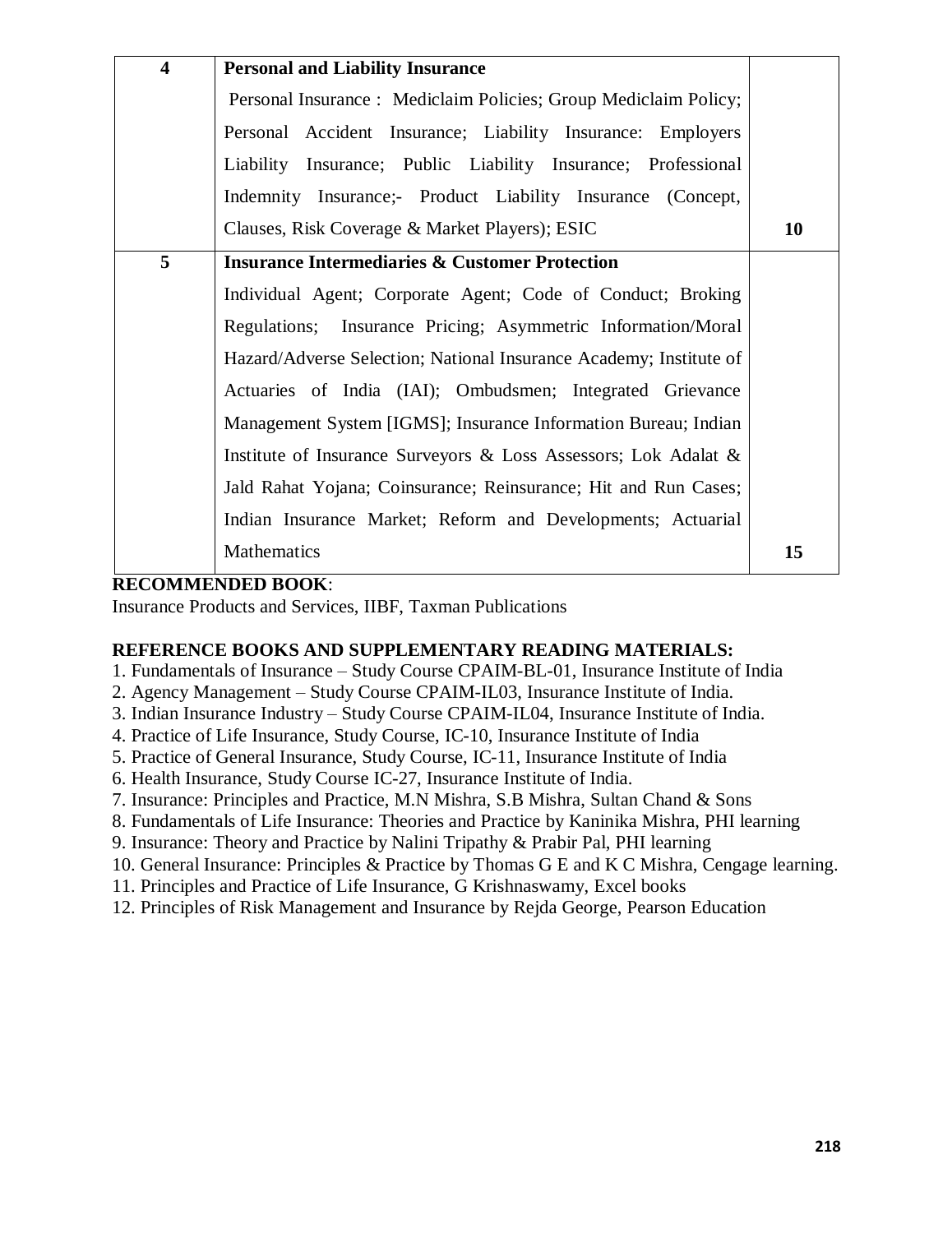# **INTERNATIONAL FINANCIAL MANAGEMENT**

| <b>Subject Code:</b>               | <b>Contact Hours: 60</b>  |
|------------------------------------|---------------------------|
| <b>Work Load: 4hrs/Week</b>        | <b>Credit Points: 04</b>  |
| <b>Semester End Exam Marks: 70</b> | <b>Internal Marks: 30</b> |

The present course aims at familiarizing the students with various aspects of macro & micro international financial concepts influencing business organization. This will help them in gaining a deeper understanding of the international financial environment

### **COURSE OBJECTIVES:**

- 1. To provide an understanding of the international economic and financial environment
- 2. To describe foreign exchange exposure measurement and management.
- 3. To offer an understanding of the financial management aspects of the MNC

# **EXPECTED OUTCOME:**

The student shall be able to understand the concept of international finance, tools and its implication on business organization.

| <b>MODULE</b>  | <b>TITLE AND CONTENT</b>                                                | No. of<br><b>Hours</b> |
|----------------|-------------------------------------------------------------------------|------------------------|
| $\mathbf{1}$   | <b>Introduction To IFM</b>                                              |                        |
|                | Overview; Importance; Nature & Scope; Theories of International         |                        |
|                | Business; International Business Methods; Capital Flow & Flight;        |                        |
|                | Fundamentals Balance of Payments (BoP); Accounting Components of        |                        |
|                | BOP; Factors Affecting International Trade Flows; Agencies that         |                        |
|                | facilitate International Flows; BoP Equilibrium & Disequilibrium; Trade |                        |
|                | Deficits; Capital Account Convertibility; Problems on BoP; Indian BoP   |                        |
|                | Trends                                                                  | 15                     |
| $\overline{2}$ | <b>International Monetary System</b>                                    |                        |
|                | Evolution; Economic and Monetary Union; IMF; World Bank; ADB            | 08                     |
| $\overline{3}$ | <b>International Financial Markets and Instruments</b>                  |                        |
|                | Foreign Portfolio Investment; International Bond & Equity Market;       |                        |
|                | GDR, ADR, IDR, Cross listing of Shares; Global Registered Shares;       |                        |
|                | International Financial Instruments: Foreign Bonds & Eurobonds, Global  |                        |
|                | Bonds. Floating Rate Notes, Zero Coupon Bonds; International Money      |                        |
|                | Markets; Financing of Foreign Trade; Payment Methods for International  |                        |
|                | Trade; Prepayment; Letters of Credit; Drafts; Consignment; Open         |                        |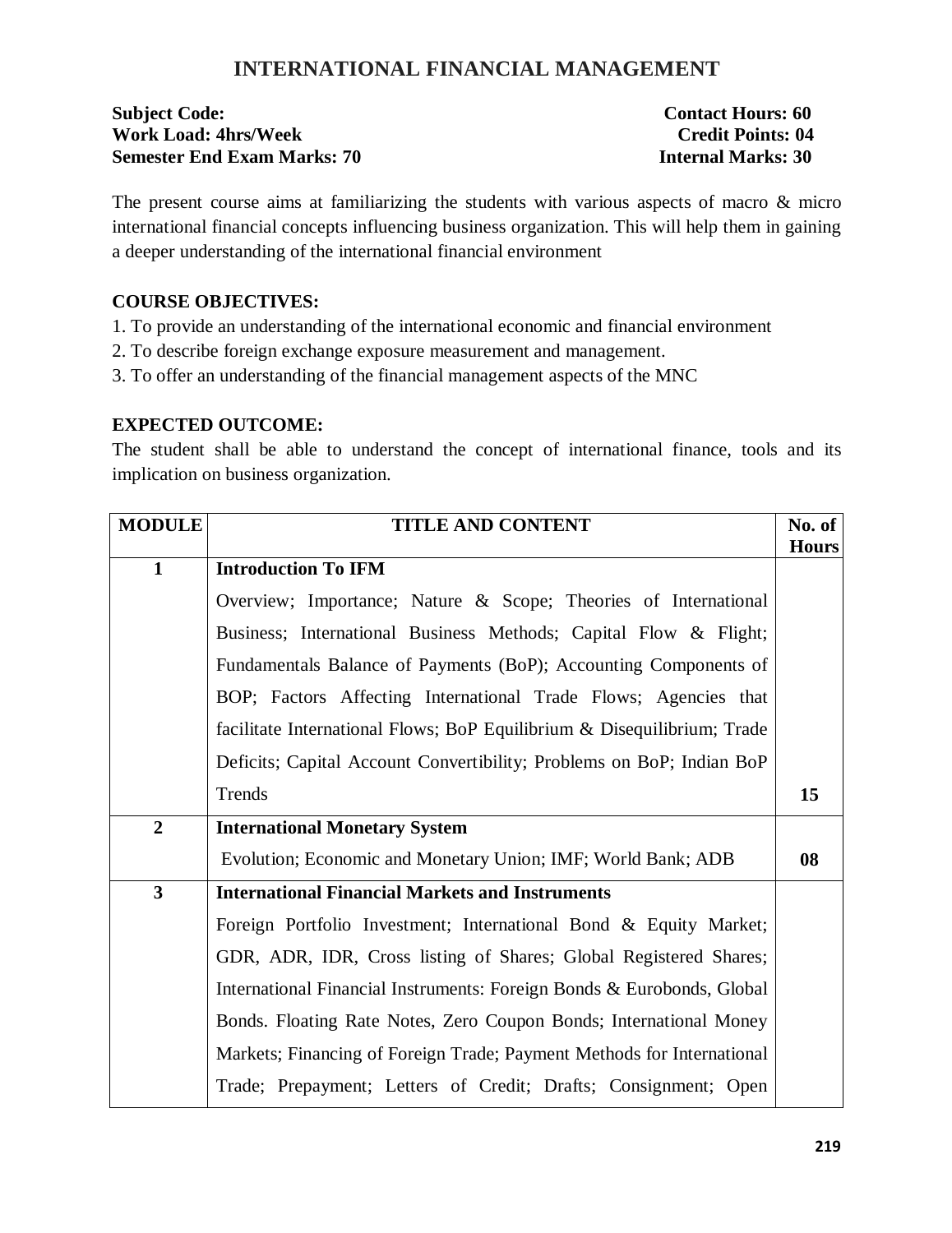|                         | Account. etc.                                                             | 10 |  |  |  |  |
|-------------------------|---------------------------------------------------------------------------|----|--|--|--|--|
| $\overline{\mathbf{4}}$ | <b>Exchange Rates</b>                                                     |    |  |  |  |  |
|                         | Measuring Exchange Rate Movements; Factors influencing Exchange           |    |  |  |  |  |
|                         | Rates; Government influence on Exchange Rates; Exchange Rate              |    |  |  |  |  |
|                         | System; Managing Foreign Exchange Risk; International Arbitrage &         |    |  |  |  |  |
|                         | Interest Rate Parity; Relationship between Inflation, Interest & Exchange |    |  |  |  |  |
|                         | Rates; Transaction Exposure; Translation and Economic Exposure            | 12 |  |  |  |  |
| 5                       | <b>International Capital Budgeting</b>                                    |    |  |  |  |  |
|                         | Concepts & Evaluation of a Project; International Capital Structure &     |    |  |  |  |  |
|                         | Cost of Capital; International Financing: Equity, Bond Financing,         |    |  |  |  |  |
|                         | Parallel Loans; International Cash Mgt.; Accounts Receivable Mgt.;        |    |  |  |  |  |
|                         | Inventory Mgt.                                                            | 15 |  |  |  |  |

# **PRACTICAL COMPONENT:**

1. Students must study the BoP Statistics of India for the last five year & present the analysis in the class.

2. Students can carry out a survey of Exporters and report the foreign exchange risk management practices adopted by them.

3. Students can study the impact of exchange rate movement on the firm profitability

4. Students can predict exchange rates using technical analysis and find arbitrage opportunities using newspaper quotes present the same in the class

# **RECOMMENDED BOOKS:**

3. International Finance Management - Eun & Resnick, 4/e, Tata McGraw Hill

**4.** International Finance Management, T. Siddaiah, Parson

**5.** Multinational Financial Management, Alan C. Shapiro, John Wiley

# **REFERENCE BOOKS AND SUPPLEMENTARY READING MATERIAL:**

- 1. International Financial Management, Jeff Madura, Cengage Learning
- 2. International Financial Management, Apte P. G, 6/e, TMH
- 3. International Finance, Maurice Levi, 5/e, Routledge
- 4. International Financial Management, Madhu Vij, Excel Books
- 5. Multinational Business Finance, David K. E, Arthur I.S & Michael H. M, Pearson
- 6. International Finance, Theory & Practice, V.A. Avadhani, Himalaya Publishing House
- 7. Indian Journal of International Business & Finance
- 8. Asian Economic Bulletin
- 9. Journal of International Business
- 10. International Trade Journal

# **WEBSITES:**

IMF, WB, ADB, RBI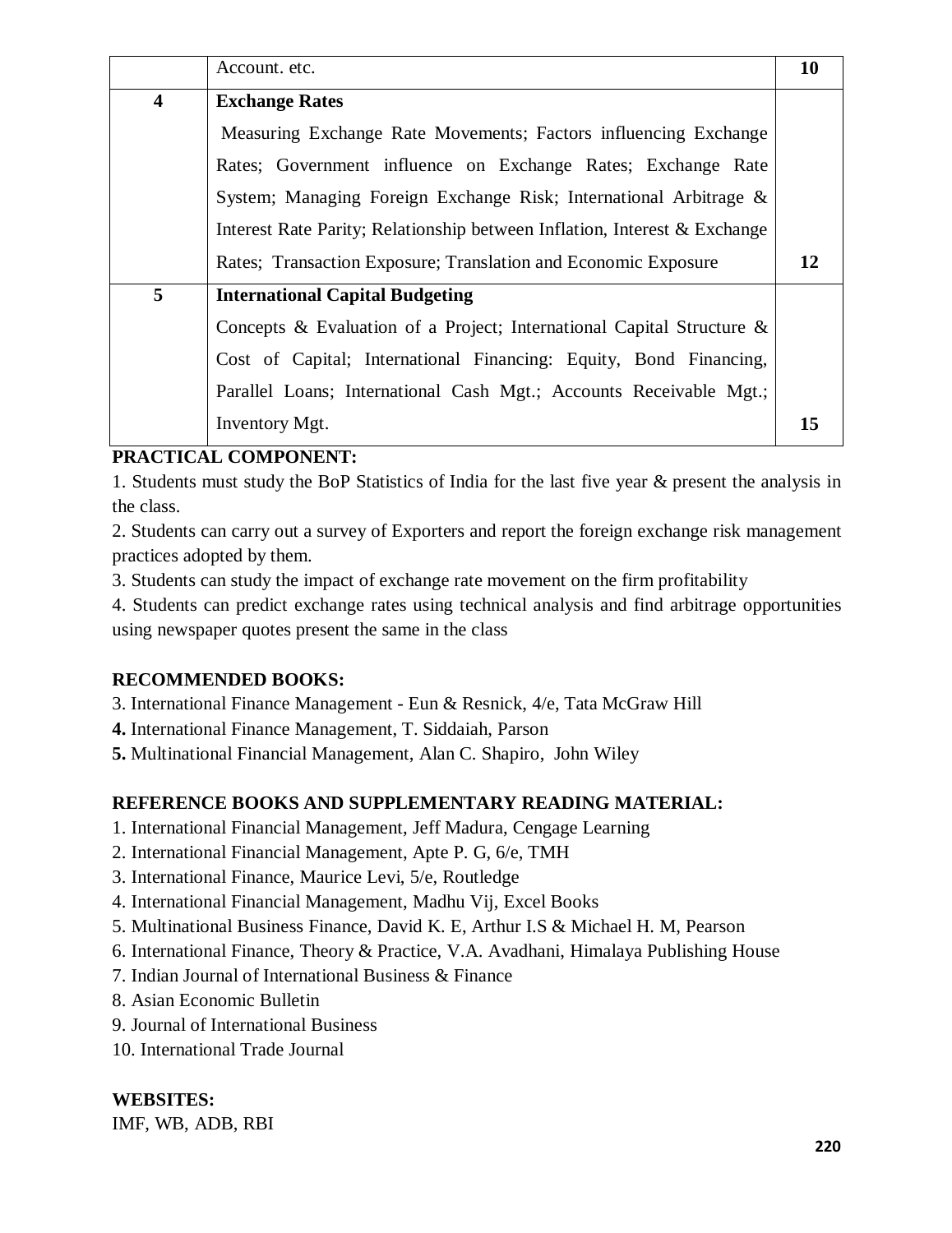# **MANAGEMENT OF MUTUAL FUNDS**

# **Subject Code:** Contact Hours: 60 **Work Load: 4hrs /Week Credit Points: 4 Semester End Exam Marks: 70 Internal Marks: 30**

This course is designed for students who wish to either begin a career in the mutual fund sector in India. The course is structured to help the students understand the basic concepts relating to the Management of Mutual funds in India.

# **COURSE OBJECTIVE**:

To help students to gain knowledge on dynamics of Mutual Fund Sector in India

# **EXPECTED OUTCOME**:

The students are expected to clear the AMFI Examination.

| <b>MODULE</b>           | <b>TITLE AND CONTENT</b>                                              | No. of<br><b>Hours</b> |
|-------------------------|-----------------------------------------------------------------------|------------------------|
| $\mathbf{1}$            | <b>Introduction to Mutual Fund</b>                                    |                        |
|                         | Concepts; Role; MF as Investment Avenue; Risk Factor; Fund            |                        |
|                         | Structure and Constituents; Types of Mutual Fund: Open & Close        |                        |
|                         | Ended – Equity – Debt – Gold – Real Estate – International MF         |                        |
|                         | Schemes - Exchange Traded – Index MF – Monthly Income Plan –          |                        |
|                         | Fixed Maturity Plan, Capital Protection Oriented Plan                 | 10                     |
| $\overline{2}$          | <b>Mutual Fund Investment</b>                                         |                        |
|                         | New Fund Offer's & Procedure for Investing in NFO; Offer              |                        |
|                         | Document; Listed Schemes; Expenses (Initial Issue Expense); Cut-      |                        |
|                         | off Timing; Information Sources : Scheme Information Sheet,           |                        |
|                         | Statement of Additional Information, Key Information Memorandum,      |                        |
|                         | Fund A/c Statement, Fact Sheet, Annual Reports, Portfolio             |                        |
|                         | Statements; MF Players in India; Investor Services;- Investors Rights |                        |
|                         | and Obligations                                                       | 10                     |
| $\overline{\mathbf{3}}$ | <b>Financial Planning through Mutual Funds</b>                        |                        |
|                         | Introduction to Financial Planning; Alternate Financial Planning      |                        |
|                         | Approaches; Life Cycle & Wealth Cycle in Financial Planning;          |                        |
|                         | Concept of NAVs; Measurement of NAVs; Mark to Market; Sale            |                        |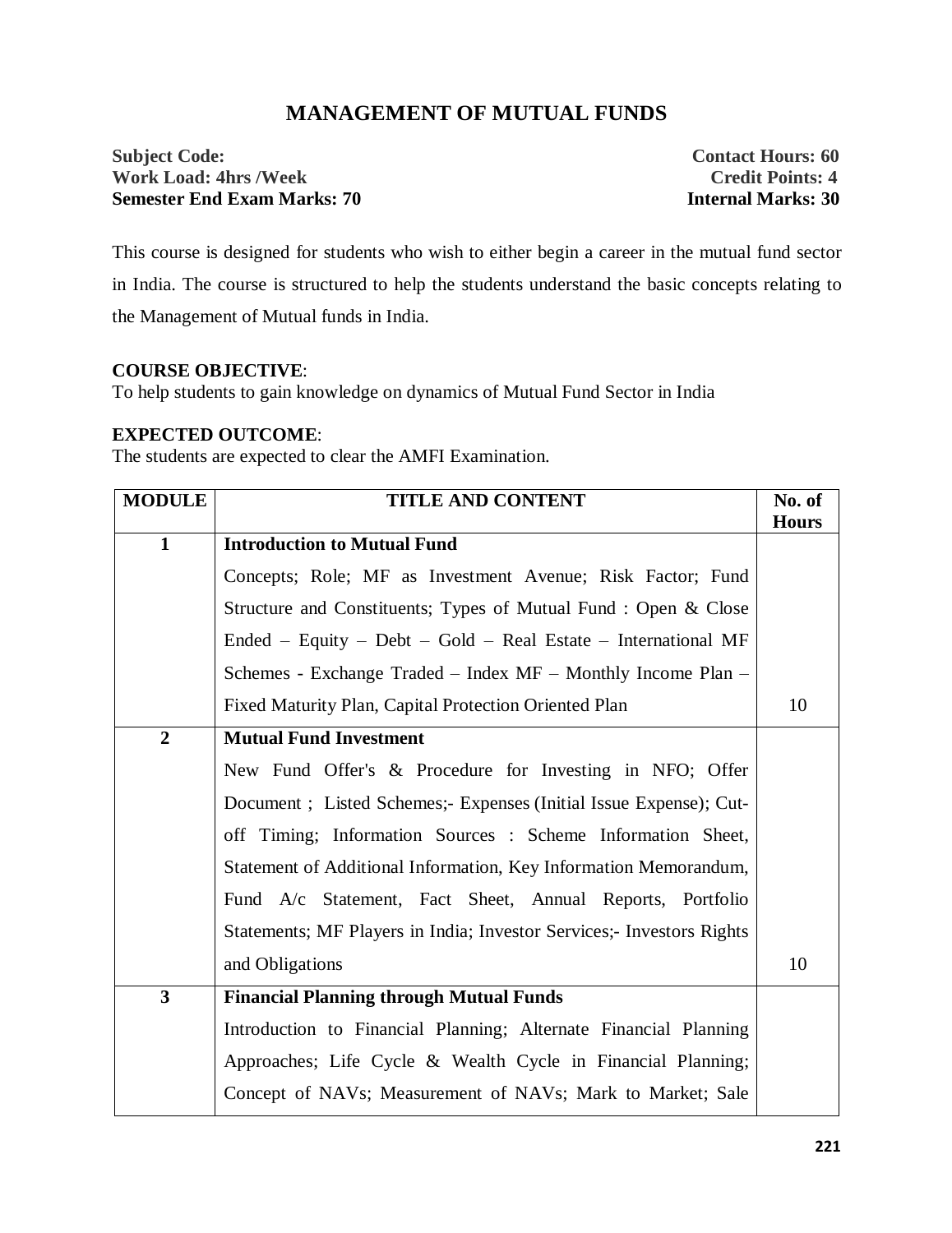|                         | Price; Re-Purchase Price & Loads; Investor Risk Profiling; Asset       |    |
|-------------------------|------------------------------------------------------------------------|----|
|                         | Allocation & Model Portfolios; Financial Blood-Test Report (FBR);      |    |
|                         | Scheme Selection; Exit from Schemes; Tips and Tricks                   | 12 |
| $\overline{\mathbf{4}}$ | <b>Evaluation of Mutual Fund Schemes</b>                               |    |
|                         | Return Measurement - Simple Return, XIRR, Compounded Annual            |    |
|                         | Growth Rate, Compounding Periodic Return, Annualized Return,           |    |
|                         | Absolute and Relative Return; Risk Measurement - Standard              |    |
|                         | Deviation, Variance, Beta, Weighted Average Maturity, Modified         |    |
|                         | Duration; Risk Adjusted Return: Alpha, Sharp Ratio, Treynor Ratio,     |    |
|                         | Jensen's Alpha, Eugene Fama, Appraisal Ratio, Modigliani and           |    |
|                         | Modigliani ( $M2$ ), Sortino Ratio - Return on Risk Adjusted Capital - |    |
|                         | CRISIL Rating and Ranking - SEBI Disclosure Norms on Return            | 20 |
| 5                       | <b>Mutual Fund Players and Regulatory Environment</b>                  |    |
|                         | Market Players; Investor Protection; Standard Protections; Time        |    |
|                         | Standards; Legal and Regulatory Environment; Sponsor; Trusteeship;     |    |
|                         | Asset Management Company (AMC); Maintenance of Investor                |    |
|                         | Records; Unique Client Code; Custody of Investments (Custodian);       |    |
|                         | Registrar; Transfer Agent; AMFI                                        | 8  |

# **RECOMMENDED BOOK:**

1. Indian Mutual Funds Handbook-A Guide for Industry Professionals and Intelligent Investors by Sundar Sankaran, Vision book India

# **REFERENCE BOOKS AND SUPPLEMENTARY READING MATERIALS:**

1. Mutual Funds in India by Joydeep Sen, Shroff Pub & Dist. Pvt. Ltd

2. Everything you wanted to know about investing in Mutual Funds by Deepa Venkatraghvan, CNBC TV18

3. Prosperity through Mutual Funds by Arvind Paranjpe, Tejal Prakashan

4. Mutual Funds in India: A Study of Investment Mgt. by Amitabh Gupta, Anmol Publications

5. AMFI Study Materials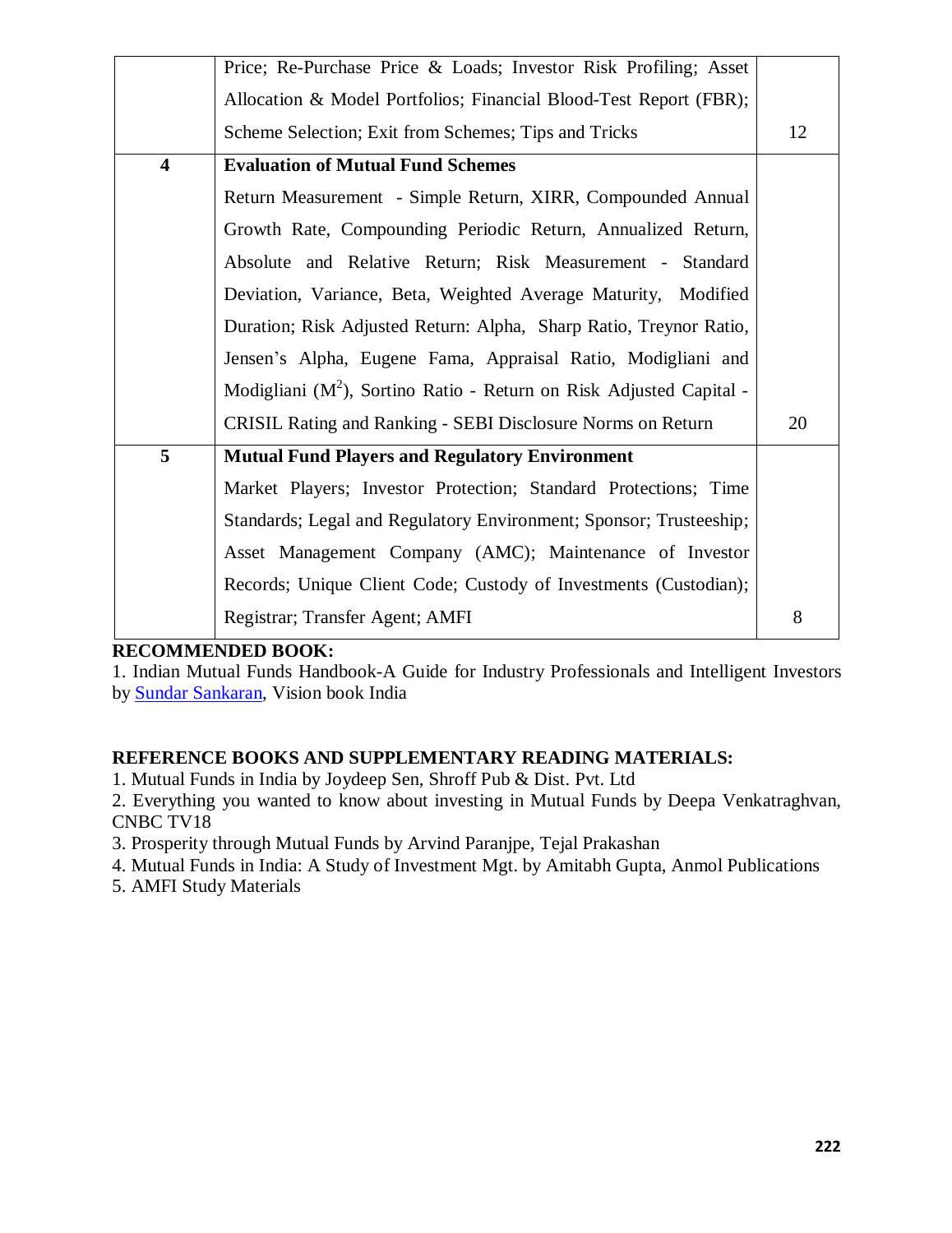# **MERCHANT BANKING & FINANCIAL SERVICES**

**Subject Code: Contact Hours: 60 Work Load: 4hrs/Week Credit Points: 04 Semester End Exam Marks: 70 Internal Marks: 30**

This course has been designed for students who are aspiring to make their career in financial service sector

# **COURSE OBJECTIVE**:

5. To acquaint student with the knowledge of financial service sector and financial services.

# **EXPECTED OUTCOME:**

Students shall be aware of the financial services available in the market.

| <b>MODULE</b>           | <b>TITLE AND CONTENT</b>                                           | No. of<br><b>Hours</b> |  |  |  |  |
|-------------------------|--------------------------------------------------------------------|------------------------|--|--|--|--|
| $\mathbf{1}$            | <b>Financial Market related Services</b>                           |                        |  |  |  |  |
|                         | Merchant Banking: Concept, Types, SEBI Guidelines, Service         |                        |  |  |  |  |
|                         | offered by Merchant Bankers in India; Underwriting, Market Players |                        |  |  |  |  |
|                         | Depository Services : Concept, Depository Participants, SEBI       |                        |  |  |  |  |
|                         | Guidelines, Service offered, Market Players                        |                        |  |  |  |  |
|                         | Banker to Issue : Concept, SEBI Guidelines, Service offered,       |                        |  |  |  |  |
|                         | <b>Market Players</b>                                              |                        |  |  |  |  |
|                         | Brokerage Services: Concept, SEBI Guidelines, Service offered,     |                        |  |  |  |  |
|                         | <b>Market Players</b>                                              | 15                     |  |  |  |  |
| $\overline{2}$          | <b>Lease Financing</b>                                             |                        |  |  |  |  |
|                         | Meaning and Types, Historical Perspective, Present Legislative     |                        |  |  |  |  |
|                         | Framework, Lease and Taxes, Lease Evaluation, Market Players,      |                        |  |  |  |  |
|                         | Exercises                                                          | 10                     |  |  |  |  |
| $\overline{\mathbf{3}}$ | <b>Hire Purchase</b>                                               |                        |  |  |  |  |
|                         | Concepts, HP V/S Lease, Conditions and Warranties in Hire          |                        |  |  |  |  |
|                         | Purchasing, Tax Implications, Market Players, Exercises            | 10                     |  |  |  |  |
| $\overline{\mathbf{4}}$ | <b>Factoring, Forfeiting and Credit Rating</b>                     |                        |  |  |  |  |
|                         | Factoring: Concept, Parties, Process, Cost of Factoring, Factoring |                        |  |  |  |  |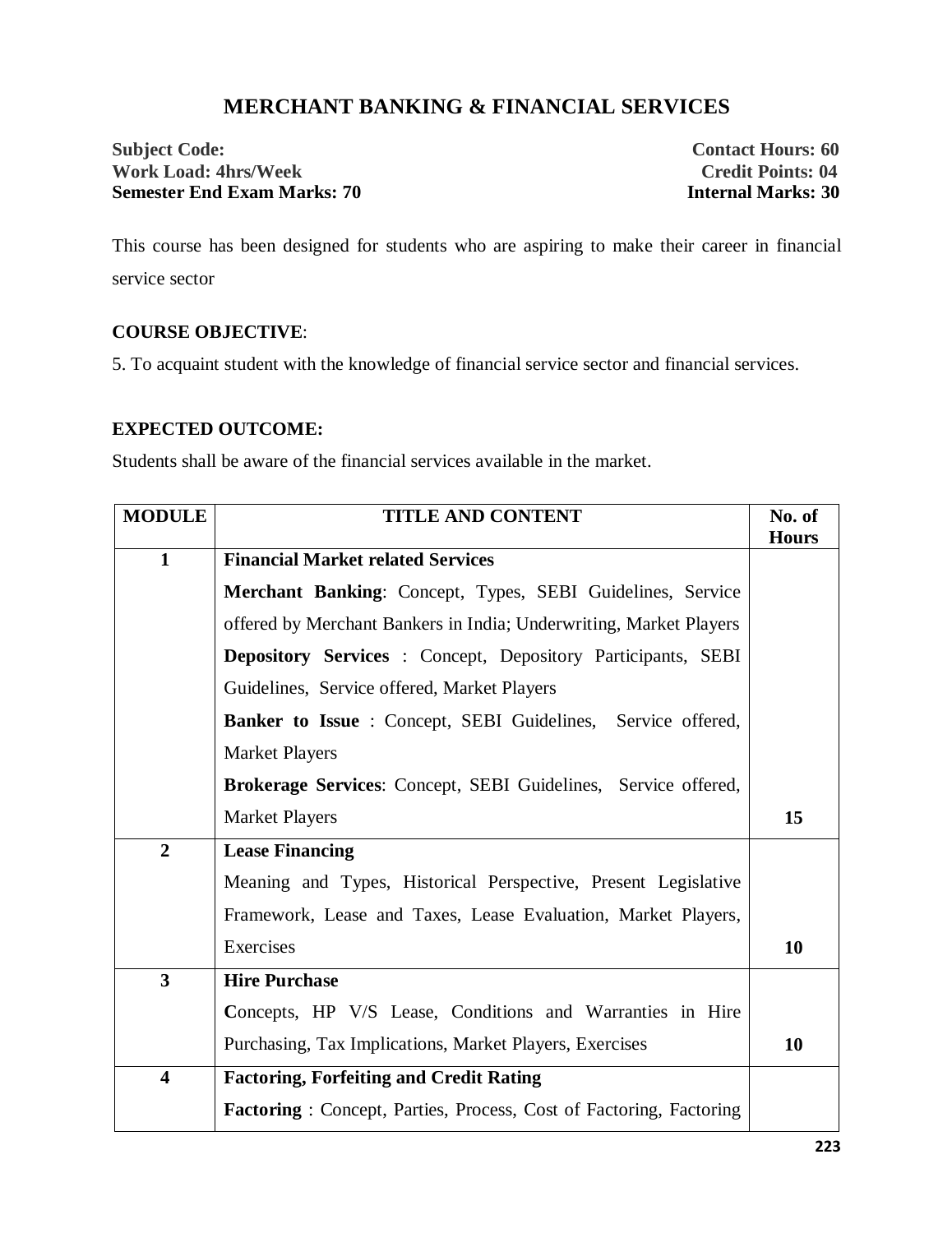|   | Decision, Limitations, Market Players, Exercises                             |    |
|---|------------------------------------------------------------------------------|----|
|   | <b>Forfeiting:</b> Concept, Parties, Process, Cost of Forfeiting, Forfeiting |    |
|   | Decision, Limitations, Market Players, Exercises                             |    |
|   | Credit Rating: Concept, Legal Framework, Types of Rating,                    |    |
|   | Rating Methodology and Benchmarks, Rating of Various Financial               |    |
|   | Instruments, Credit Rating Agencies in India, Exercises                      | 15 |
| 5 | <b>Other Financial Services (Basic Concepts)</b>                             |    |
|   | Securitization, Asset Reconstruction Companies, Investment                   |    |
|   | Banking Services, Corporate Restructuring Services, Advisory                 |    |
|   | Services, Wealth Management Services, Tax Planning Services,                 |    |
|   | Asset Management, Hedge Fund Management, Foreign Exchange                    |    |
|   | Services, Private Equity, Venture Capital, Conglomerates, Angel              |    |
|   | Investment, Financial Infrastructure, Debt Resolution, Portfolio             |    |
|   | Management, Equity Research, Financial Information, Banking                  |    |
|   | Technology, Surveillance, Loan Syndication, Realty Services                  |    |
|   | (Housing Financial Services), Sponsorship Services, Treasury                 |    |
|   | <b>Management Services</b>                                                   | 10 |

# **RECOMMENDED BOOK:**

2. Financial Services by Machi Raju, Vikas Publication

# **REFERENCE BOOKS AND SUPPLEMENTARY READING MATERIALS:**

- 1. Financial Services and Markets by Varshini and Mittal, Sultanchand
- 2. Financial Services by M Y Khan, FMH
- 3. Financial Institutions and Markets by L M Bhole, FMH
- 4. Merchant Banking Organization and Management by J C Verma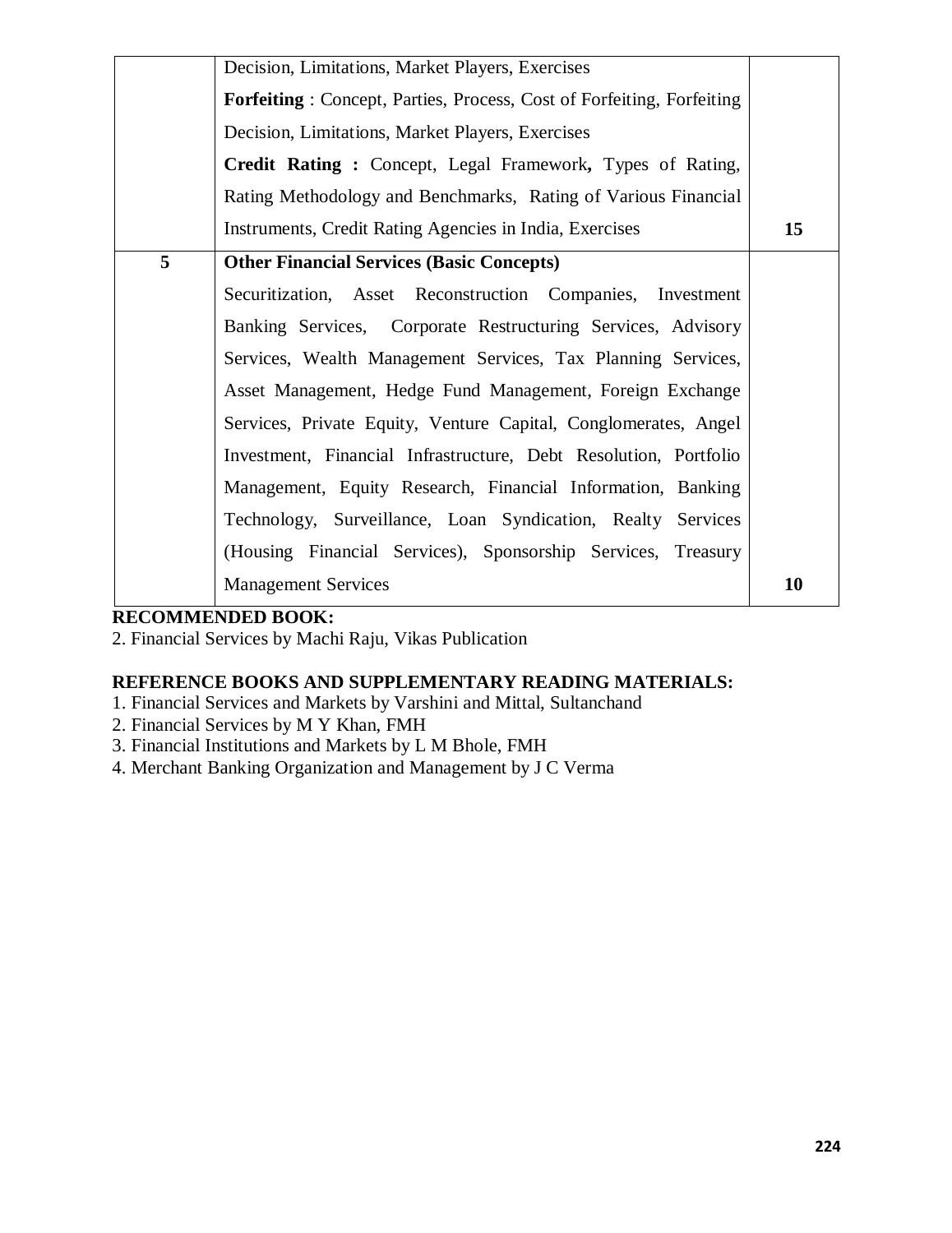# **TAX PLANNING AND MANAGEMENT – II (INDIRECT TAXES)**

# **Subject Code:** Contact Hours: 60 **Work Load: 4hrs/week Credit Points: 4 Semester End Exam Marks: 70 Internal Marks: 30**

This course has been designed to acquaint the students with the conceptual framework of the key decision areas in Indirect Taxes

# **COURSE OBJECTIVE**:

1. To provide an in depth knowledge of the various provisions of indirect taxation laws and their impact on business decision-making.

2. Identify and analyze the procedural aspects under different applicable statutes related to indirect taxation.

# **EXPECTED OUTCOME**:

Students shall be able to compute the assessable value of transactions related to goods and services for levy and determination of duty liability.

| <b>MODULE</b>           | <b>TITLE AND CONTENT</b>                                             |              |  |  |  |  |
|-------------------------|----------------------------------------------------------------------|--------------|--|--|--|--|
|                         |                                                                      | <b>Hours</b> |  |  |  |  |
| $\mathbf{1}$            | <b>Central Excise Law</b>                                            |              |  |  |  |  |
|                         | Introduction and Background; Difference between Direct Taxes &       |              |  |  |  |  |
|                         | Indirect Taxes: Meaning, Central Excise Officer, Goods, Excisable    |              |  |  |  |  |
|                         | Goods, Manufacture, Taxable Event; Types of Excise Duty;             |              |  |  |  |  |
|                         | Classification of Goods; Valuation of Excisable Goods; Registration; |              |  |  |  |  |
|                         | Assessment; Payment; Clearance and Exemption of Duties; Penalties    | 10           |  |  |  |  |
| $\overline{2}$          | <b>Cenvat Credit Rules, 2004</b>                                     |              |  |  |  |  |
|                         | Export Benefits and Procedures; Recovery and Refund of Duties;       |              |  |  |  |  |
|                         | Interest; Demand; Penalty and Audit; Small Scale Units; Offences;    |              |  |  |  |  |
|                         | Search; Seizure and Adjudication Procedures                          | 5            |  |  |  |  |
| $\overline{\mathbf{3}}$ | <b>Customs Law</b>                                                   |              |  |  |  |  |
|                         | Introduction and Basic Concepts; Export & Import; Territorial        |              |  |  |  |  |
|                         | Waters; Indian Customs Water; Goods; Imported Goods; Types of        |              |  |  |  |  |
|                         | Custom Duties; Valuation of Imported and Export Goods;               |              |  |  |  |  |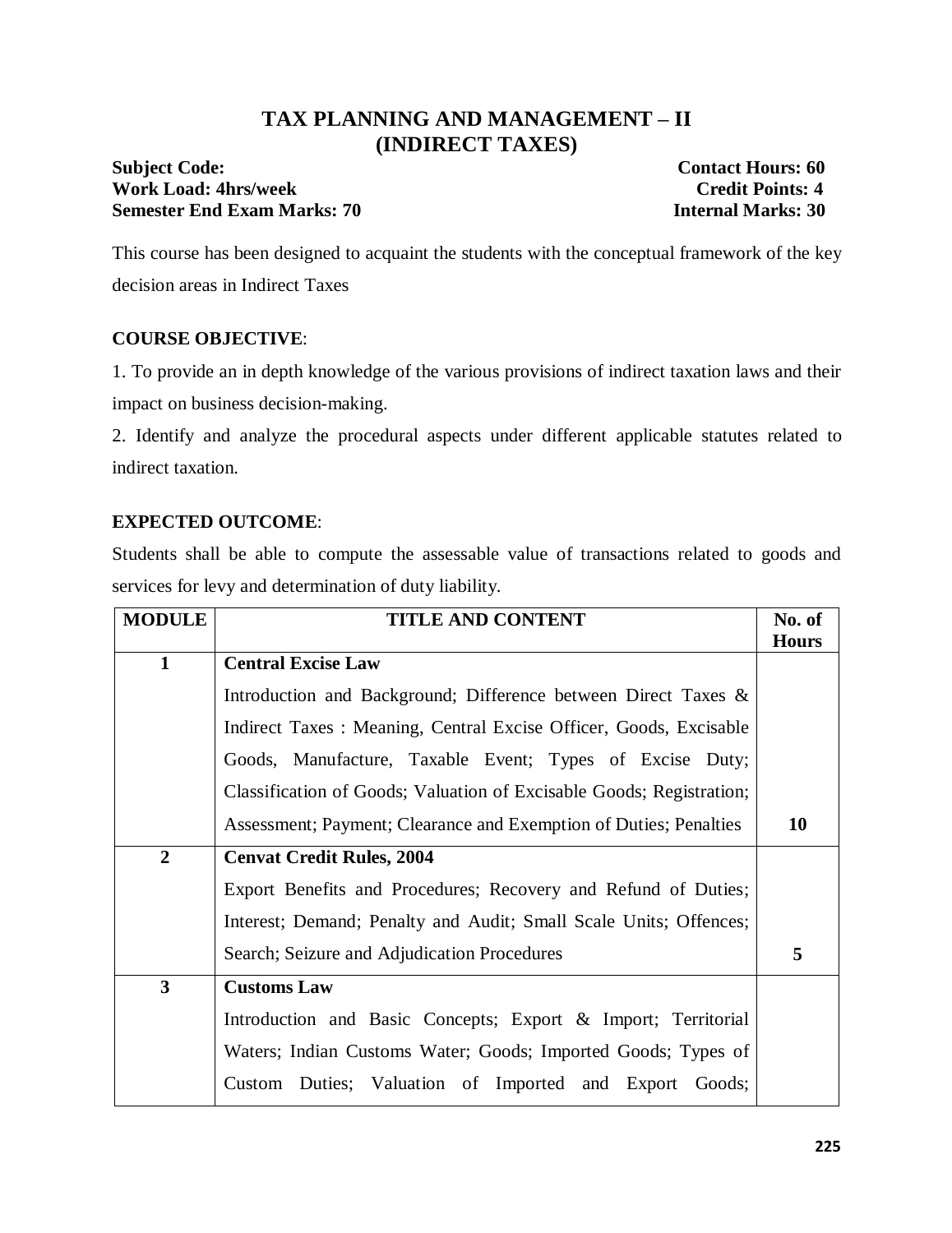|                         | Assessment of Imported and Export Goods; Clearance of Imported       |    |
|-------------------------|----------------------------------------------------------------------|----|
|                         | Goods and Export Goods; Goods in Transit; Warehousing; Duty          |    |
|                         | Drawback; Baggage; Coastal Goods; Search; Seizure; Confiscation      |    |
|                         | of Goods; Offences and Penalties                                     | 15 |
| $\overline{\mathbf{4}}$ | <b>Service Tax</b>                                                   |    |
|                         | Introduction; Nature of Service Tax; Service Provider and Service    |    |
|                         | Receiver; Registration Procedure; Records to be Maintained;          |    |
|                         | Payment of Service Tax; Returns of Service Tax; Negative List;       |    |
|                         | Exempted Service; Service Tax Liability; Point of Taxation;          |    |
|                         | Classification & Valuation of Taxable Service; Place of Provision of |    |
|                         | Service; Payment of Service Tax; Exemptions & Abatements; Service    |    |
|                         | Tax Procedures; Cenvat Credit                                        | 15 |
|                         |                                                                      |    |
| 5                       | <b>Other Indirect Taxes</b>                                          |    |
|                         | Central Sales Tax : Introduction; Definitions; Salient Features;     |    |
|                         | Stock Transfer; Branch Transfer; Inter State Sale; Sale in Course of |    |
|                         | Import/Export; De-termination of Turnover for CST; Exceptions to     |    |
|                         | Levy of CST; Exemptions from CST; Goods of Special                   |    |
|                         | Importance/Declared Goods; Procedures Under CST                      |    |
|                         | VAT : Introduction; Definitions; Salient Features; Methods of        |    |
|                         | Computation of Tax; VAT Rates and Coverage of Goods; Input Tax;      |    |
|                         | Output Tax; Input Tax Credit; VAT Liability; Treatment of Stock &    |    |
|                         | Branch Transfer; VAT Procedures; Registration; Invoice; Returns      |    |
|                         | and Audit; Incentives under VAT                                      |    |
|                         | <b>GST:</b> Introduction and Basic Concept                           | 15 |

**Note: The semester's previous "Finance Act" shall be applicable to the examination. For ex: If 4thsemester begins in Feb 2016, then "Finance Act, 2015" will be applicable for the examination.**

### **RECOMMENDED BOOK**:

Indirect Taxes Law and Practice - V S Datey, Taxmann Publication

### **REFERENCE BOOKS AND SUPPLEMENTARY READING MATERIALS**:

- 1. Indirect Taxes Mohd. Rafi, Bharat Law House
- 2. Students Referencer on Indirect Taxes G Sekar, CCH Publication
- 3. Various Bare Acts
- 4. Latest cases of Supreme Court and High Court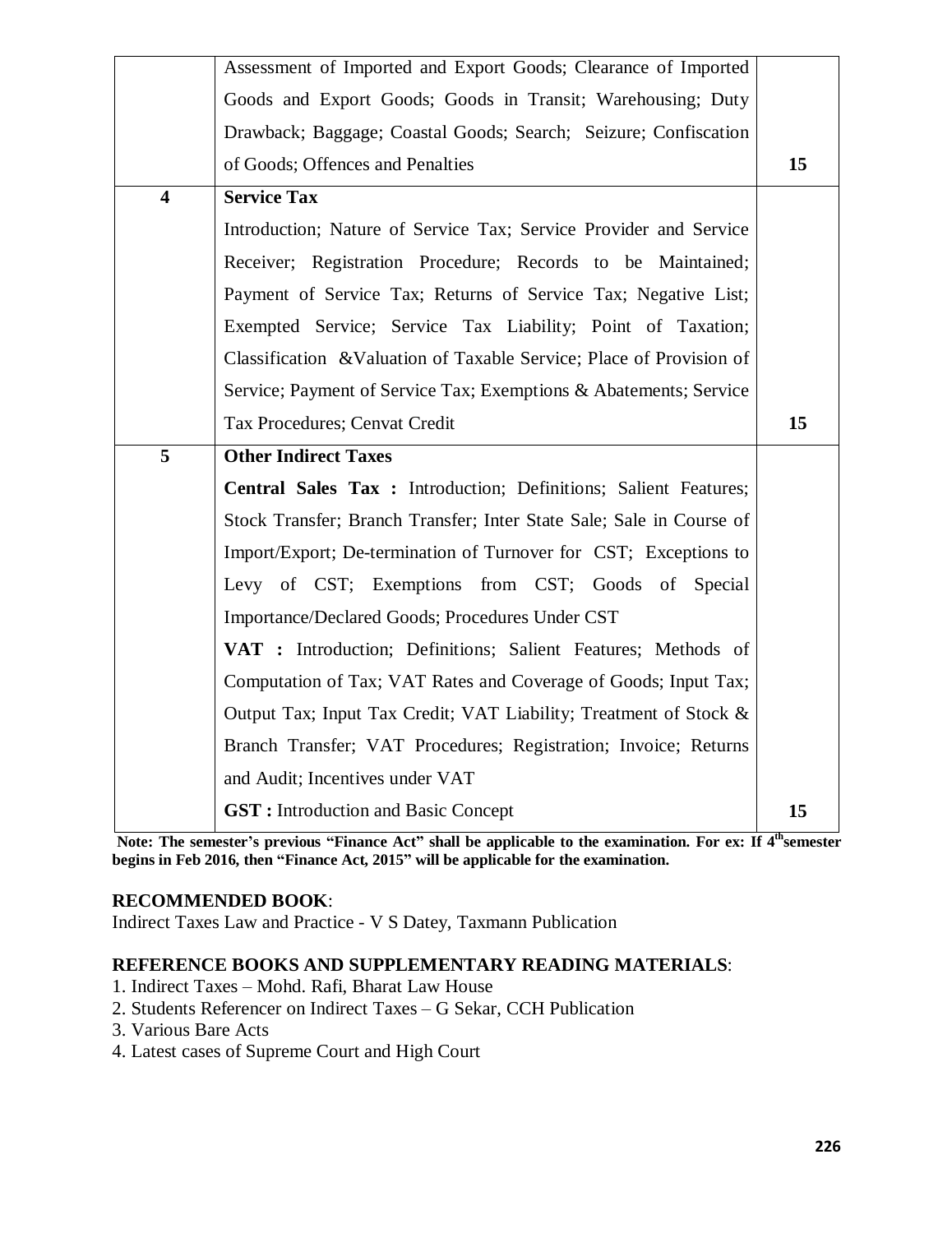# **HUMAN RESOURCE SPECIALIZATION**

| Sl.            | Name of the Subject                           | Course | <b>Internal</b>   | <b>Semester</b> | <b>Total</b> | <b>Teaching</b>  | <b>Credit</b> |
|----------------|-----------------------------------------------|--------|-------------------|-----------------|--------------|------------------|---------------|
| No.            |                                               | Code   | <b>Marks</b>      | <b>End Exam</b> | <b>Marks</b> | <b>Hours Per</b> |               |
|                |                                               |        |                   | <b>Marks</b>    |              | <b>Week</b>      |               |
| $\mathbf{1}$   | <b>Change Management</b><br>& Leadership      | 4016   | 20                | 80              | 100          | 04               | 04            |
| $\overline{2}$ | Compensation<br>Management                    | 4017   | 20                | 80              | 100          | 04               | 04            |
| $\overline{3}$ | Counseling and Stress<br>Management           | 4018   | 20                | 80              | 100          | 04               | 04            |
|                |                                               |        | Two Credit Papers |                 |              |                  |               |
| $\overline{4}$ | Competency<br>Mapping                         | 4019   | 10                | 40              | 50           | 02               | 02            |
| 5              | Contemporary<br>Developments in<br><b>HRM</b> | 4020   | 10                | 40              | 50           | 02               | 02            |
| 6              | <b>Human Resources</b><br>Analytics           | 4021   | 10                | 40              | 50           | 02               | 02            |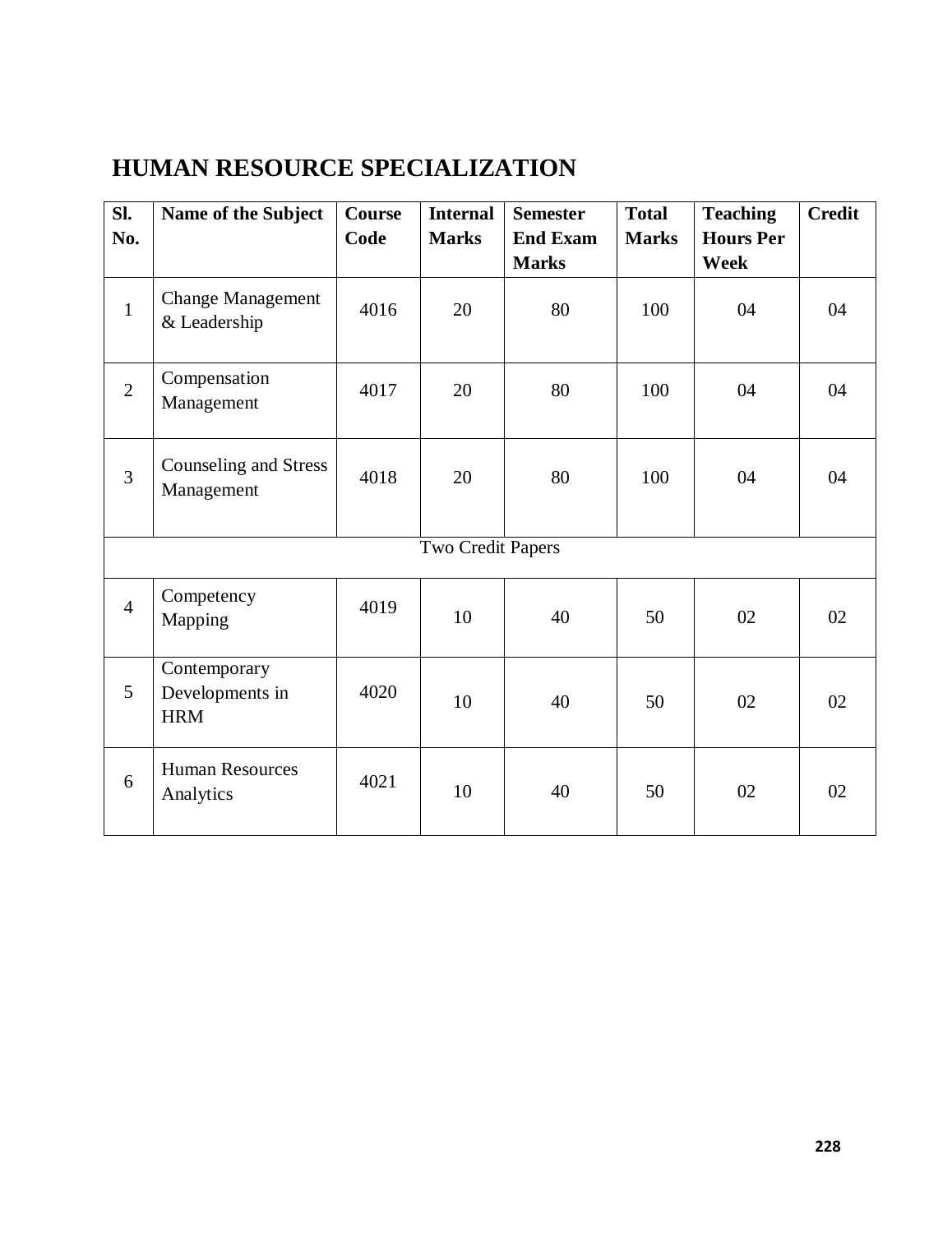# **CHANGE MANAGEMENT AND LEADERSHIP**

\_\_\_\_\_\_\_\_\_\_\_\_\_\_\_\_\_\_\_\_\_\_\_\_\_\_\_\_\_\_\_\_\_\_\_\_\_\_\_\_\_\_\_\_\_\_\_\_\_\_\_\_\_\_\_\_\_\_\_\_\_\_\_\_\_\_\_\_\_\_\_\_\_\_\_\_\_\_

| Subject Code:      | Credits: 4         |
|--------------------|--------------------|
| Contact Hours: 60  | Weekly Hour: 4     |
| External Marks: 80 | Internal Marks: 20 |

### **OBJECTIVES OF THE COURSE**:

- To learn the theory and practice of Managing Change and basics of leadership
- · To understand the strategic importance of managing change and role of leadership in any organization

# **LEARNING OUTCOMES:**

- · The students will be able to understand the fundamentals of Change Management and Leadership theories & styles (Knowledge)
- The students will be able to critically discusschange management efforts by different organizations to sustain in fast changing business environment as well as appreciate, compare & contrast leadership practices by different leaders across various sectors (Skill & Ability)

# **MODULE 1 Fig. 15 Hours**

# **Introduction to Change:**

Nature, Forces, Types and Models of Change; Leading and Managing Change-Transformation Planning, Creating Support Systems, Managing Transition. Organization Culture and Change, Strategic Leverages to Change-through Structure, Systems, Process and Strategies

### **MODULE 2** -15 Hours

**Managing Change through People:** Change Management-Dealing with individuals and groups in organizations; Overcoming resistance to change; HR Professionals as Change agents, Managing Change in Workplace Dynamics-Workforce Diversity, Changing employer & employee expectations with each other

### **MODULE 3** -10 Hours

### **Introduction to Leadership:**

**229**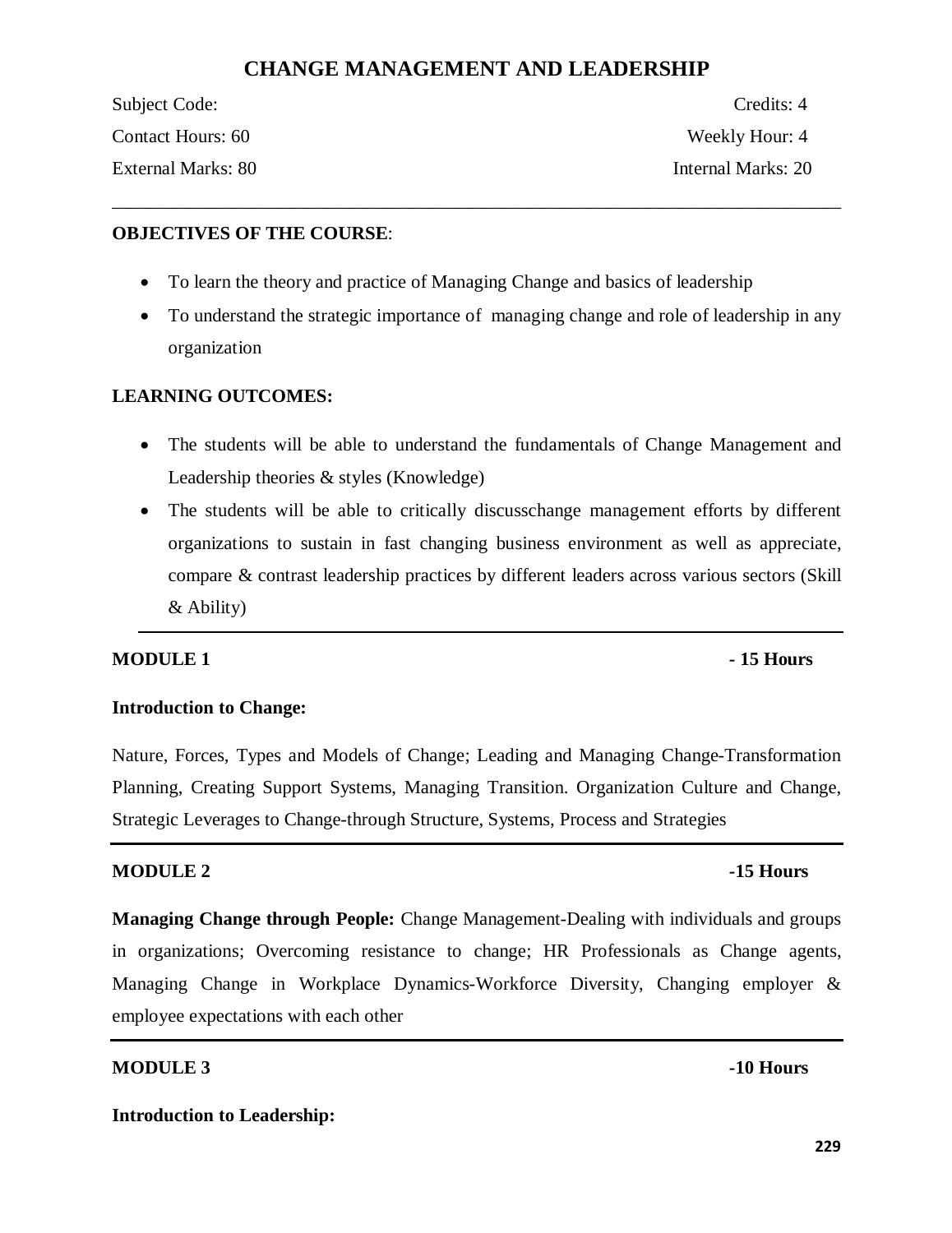The Nature and Importance of Leadership. Traits, Motives, and Characteristics of Leaders; Charismatic and Transformational Leadership; Theories on Leadership Behaviors, Attitudes, and Styles; Contingency and Situational Leadership, Influence Tactics of Leaders

# **MODULE 4 -10 Hours**

# **Leadership Roles:**

Motivation and Empowerment, Leadership Communication, Leading Teams, Creating Vision and Strategic Direction, Shaping Culture and Values, Leading Change and Conflict Resolution

### **MODULE 5 -10 Hours**

### **Leadership Issues and Challenges**

Leadership Ethics and Social Responsibility; Power, Politics, and Leadership; Creativity, Innovation, and Leadership; Strategic Leadership; International and Culturally Diverse Aspects of Leadership · Leadership Development and Succession

# **TEACHING AND LEARNING RESOURCES**

- · HR Magazines-Human Capital, People Matters,
- · HR Journals
- · News Paper Articles/Videos related to Leadership and Change Management

### **RECOMMENDED READINGS**

Essential Readings:

- · Leadership -Research Findings, Practice and Skills by Andrew Dubrin, Biztantra Publications
- Leadership Experience by Richard Daft, Cengage Learning Publication

References:

- Effective Leadership by Lussier/Achua-Cengage Learning Publications
- Leadership Theory & Practice by Peter G North house-Response Books
- · Leadership Wisdom by Robin Sharma- Jaico Book
- · Principle Centered Leadership-Stephen Covey-Pocket Books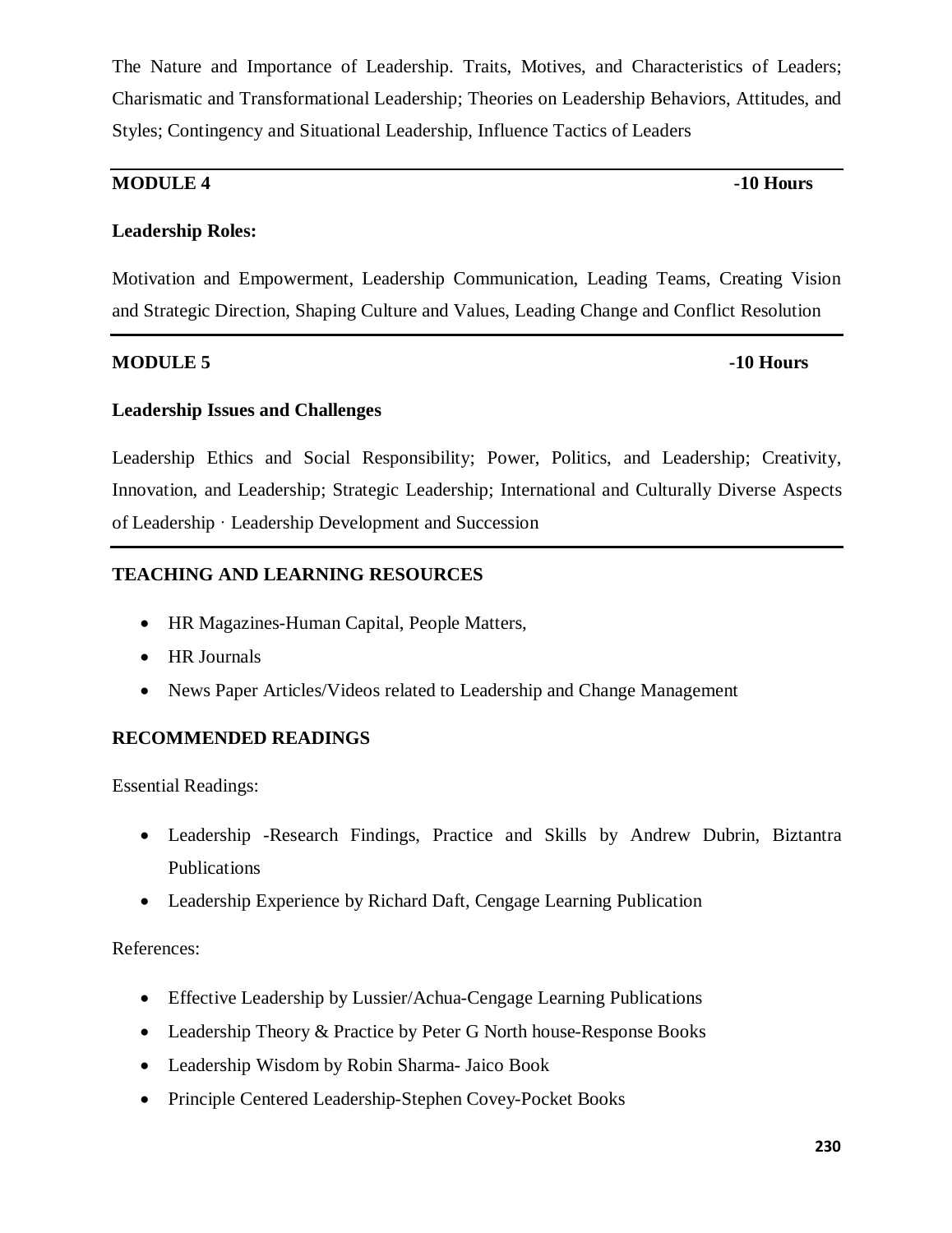- · Change Management in Organization by Huges Mark-Jaico India Publications
- · Leading Change-HBR Issue February-July-2015
- · HBR's 10 must read on Change Management by Kotler, John P et al-HBS Press

# **PEDAGOGY AND ACTIVITIES**

- · Student Presentations on profiles of great leaders across the globe
- · Discussions on contemporary leadership issues across various sectors (Education, Business, Government etc.,)
- Article Reviews related to Change Management & Leadership
- Class Project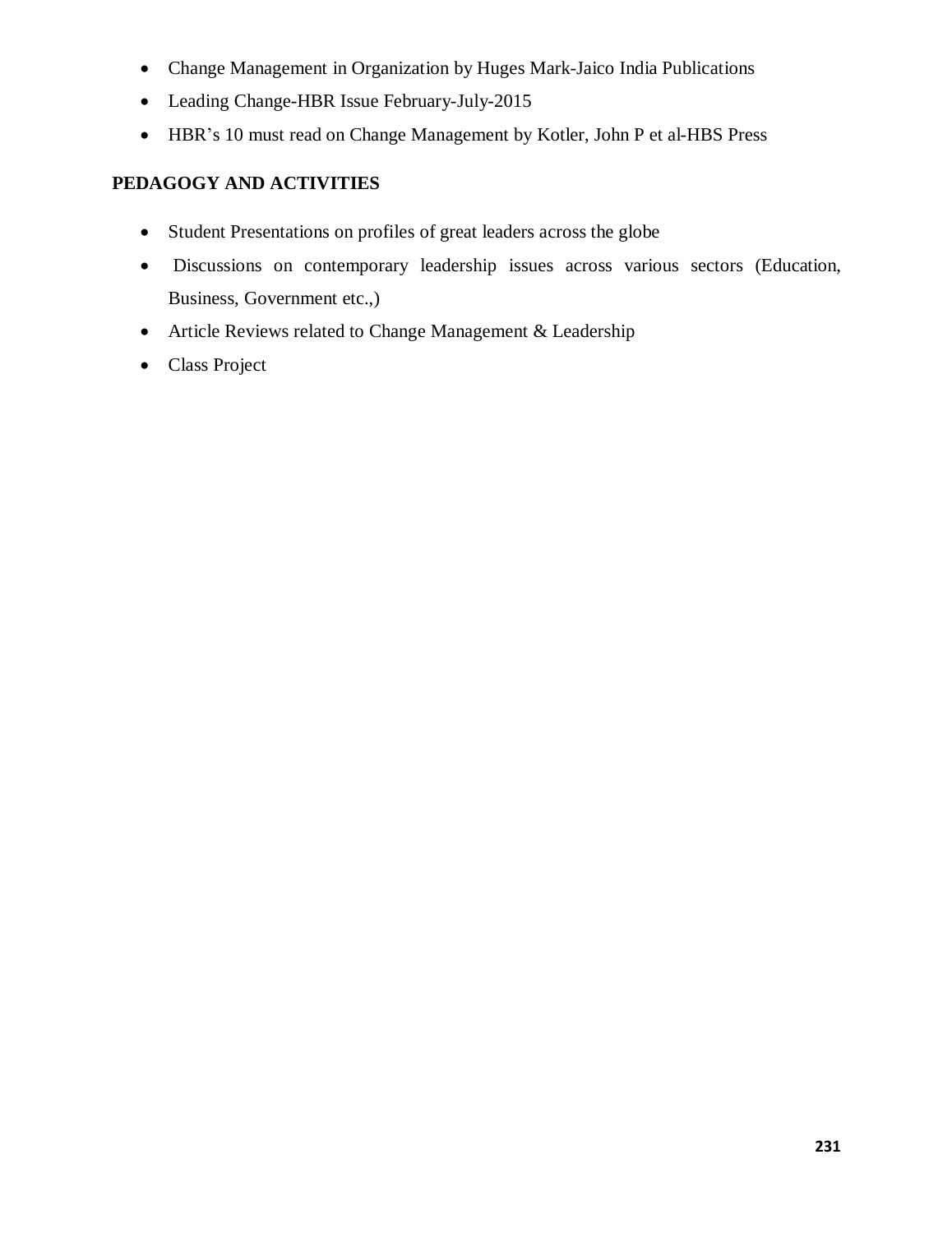# **COMPENSATION MANAGEMENT**

**Subject Code: Contact Hours: 60 Weekly hours: 4 Credits: 4 External Marks: 80 Internal Marks: 20**

### **OBJECTIVES:**

- · To promote understanding of issues related to the compensation in the Corporate Sector, public services and other forms of organization.
- · To explain the issues in designing the reward systems, the methods and aims of different forms of payment systems and to impart skills in designing, analyzing and restructuring compensation packages related systems, Policies and strategies.
- To allow students hands on experience in compensation management and increase their self efficacy.

### **OUTCOME**

• The course provides a systematic guidelines or roadmap for identifying and designing compensation system that add value to the organization.

### **Module 1 (10 hours)**

**Introduction and Background-** Need and significance of Compensation Management in HRM , Objectives of Compensation Management, Concept of compensation, Dimensions of compensations, Methods of Compensation, Concept of Reward, Designing Reward System, The New Trends in Compensation Management, Theoretical Background- Economic Theories of wages.

*Wage and Salary Fixation Machinery*- Institutions Involved in wage and Salary Fixation, Wage Board, Pay commission.

### **Module 2 (10 Hours)**

**Industry's Compensation Policy-** Compensation Policy, , Strategy, New trends in compensations strategy, Concept of Internal Equity and External Parity, Job evaluation, Procedure, Methods, ,Pay Surveys , Pricing Jobs, Competitive Imperatives Influencing Compensation.

*Compensation Structure-Indian Practices***-**Salary structures, Pay Structures in Practice, Designing Compensation Structure, Concept of CTC and Calculation, Factors affecting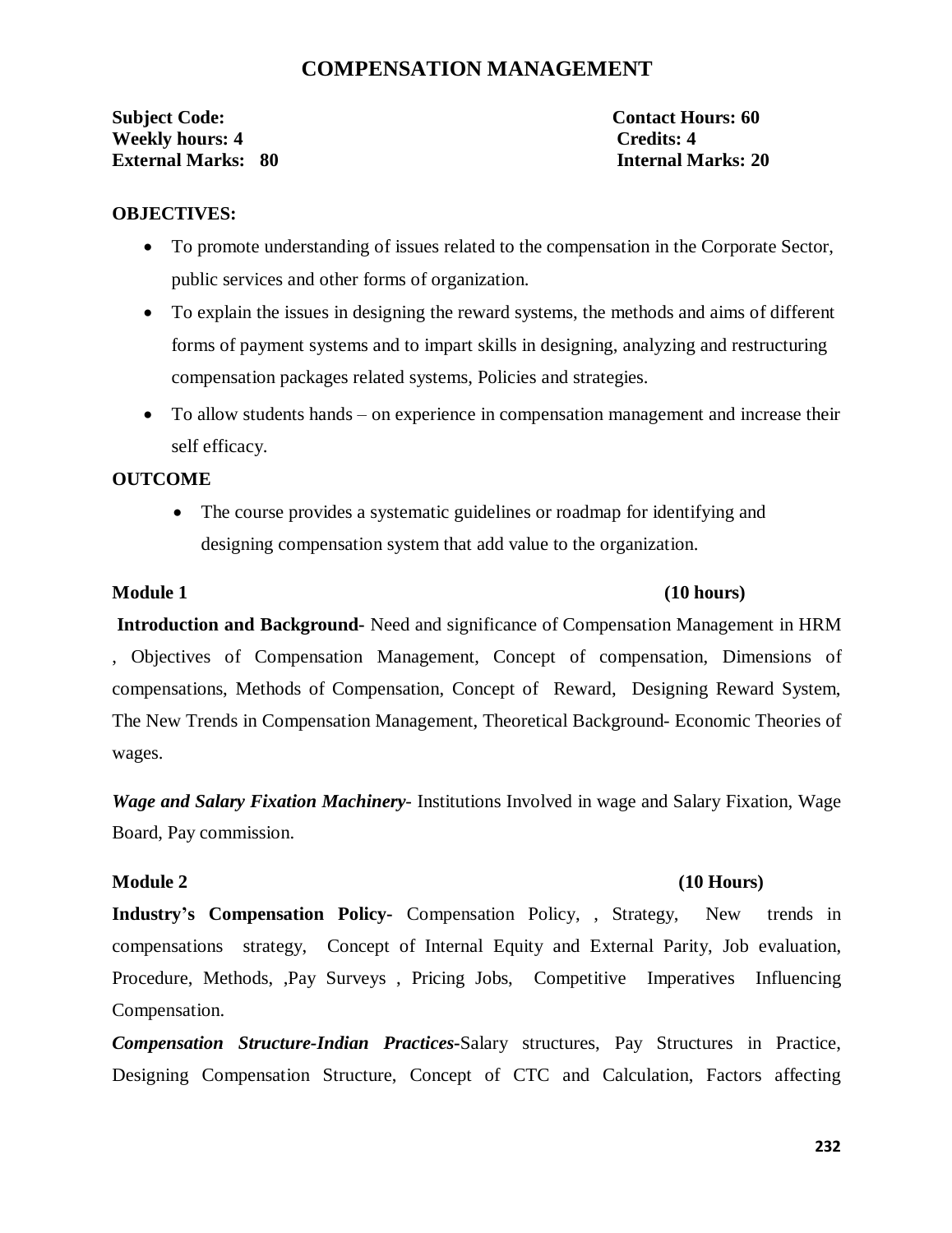compensation designing, Competency Based compensation, Traditional v/s Competency Based system

**Incentive schemes-** Classification of Incentives Merits and demerits, Types of Incentive Schemes, (The Halsey System, The Rowan System, the Bedaux Point System etc) Group Incentive Plans, Incentive plans for Blue collar workers, white collar employees.

*Performance Linked Compensation-* Variable pay, Forms and types 0f Performance Linked Reward Scheme, Individual Performance related Pay, Skill Based Pay, Shop Floor Incentives, Team Rewards, Team based schemes.

### **Module 4 (15 Hours)**

**Benefit and services-** Need of Benefit and services, Classification of employees benefit , Factor influencing choice of benefit package, Fringe Benefits, Statuary welfare provision in India, Administration of benefit and services.

*Managerial remuneration***-** Benefits for executives, Features of managerial communication, strategies of managerial remuneration, and emerging trends in CEOs compensation.

*Tax planning***-** Tax implication on employer, Tax Efficient Compensation Package*.* 

*International Compensation-* Elements of expatriates compensation Package, approaches to international compensation, Relevant Case Studies from various MNC's Compensation structures

### **Module 5 (15 Hours)**

**Legislation related to compensation-** Need for legislative control, Workers Compensation Act 1923, The Payment of wages Act 1936, The Minimum Wages Act 1948, Payment of Gratuity Act, 1972, the equal Remuneration Act 1976, The Payment of Bonus Act 1965, and Employees Deposit Linked Schemes 1976.

### **PRACTICAL COMPONENT**

1. Group presentations on various topics related to the subject, both conceptual and practical

- 2. Classroom discussions
- 3. Case studies –Analysis and discussion
- 4 Analyzing reported compensation surveys of various industries. .

### **Module 3 (10 Hours)**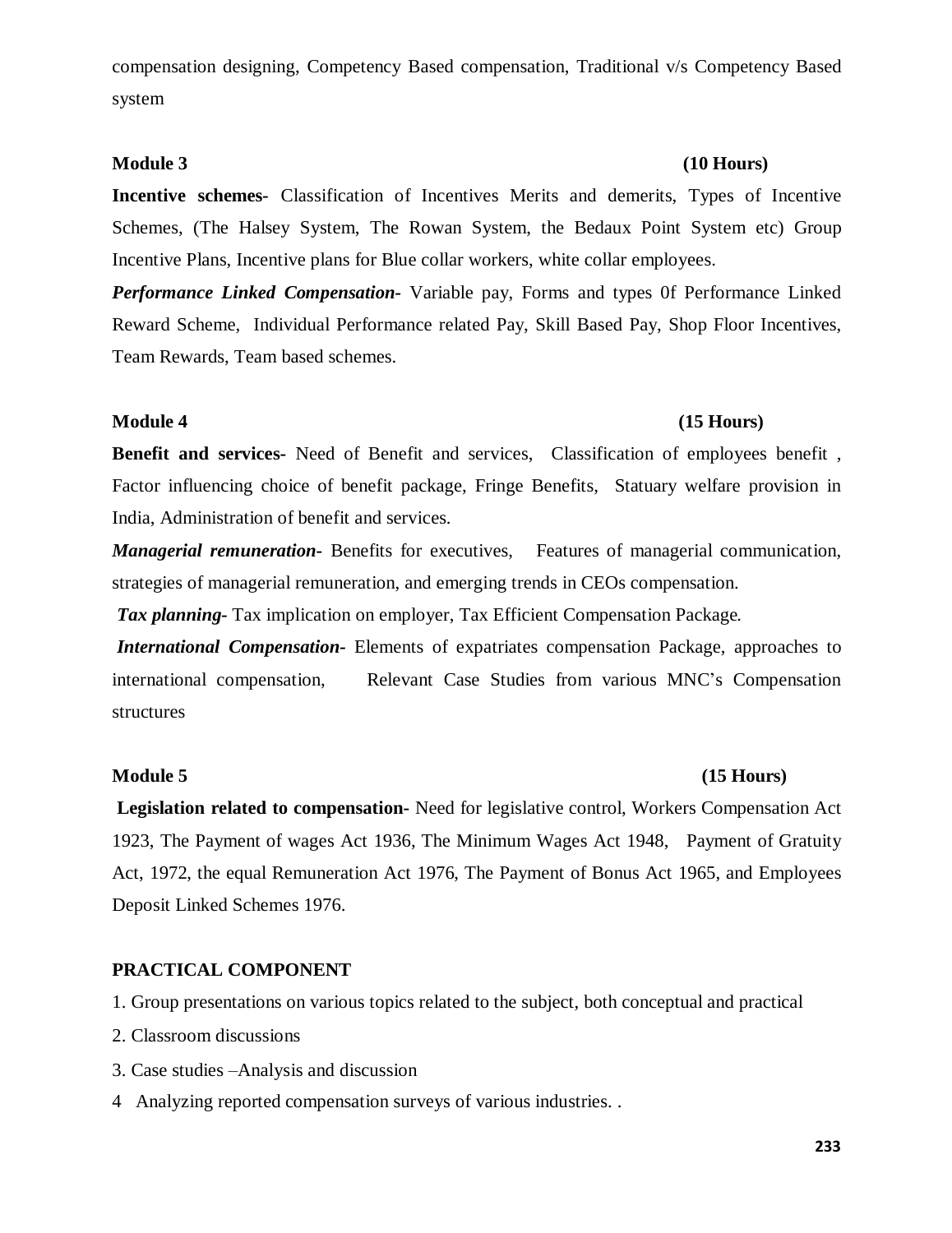- 5 Presentations and live project
- 6 Design of payroll system (using accounting software like Tally)

**PEDAGOGY:** Lectures, Assignments, Projects, management games and Seminars

### **Essential Reading:**

### **Reference Books**

- 1. Singh, B.D. (2008).*Compensation & reward management*(1sted.). New Delhi: Excel.
- 2. Sing Sony Shyam (2008), Compensation Management(1sted). New Delhi: Excel.

### **Reference reading**

**1.** Henderson, R.I. (2009).*Compensation management in a knowledge-based world* (9thed.).India: Pearson education

2 Bohlander, G.,& Snell,S.(2009).*Human resource management .*Cengage learning South Western.

- 3. Fishers, C.D., Schoenfeldt, L.F.,& Shaw, J.B.(2009). *Managing human resource*. Cengage learning.
- 4. International Journal of Human Resource Development and Management Review
- 5. Human Capital, Business India, Business Today

### **Recommended Websites:**

**www.payscale.com>countries>India**

**www.citehr.com**

**www.paycheck.in**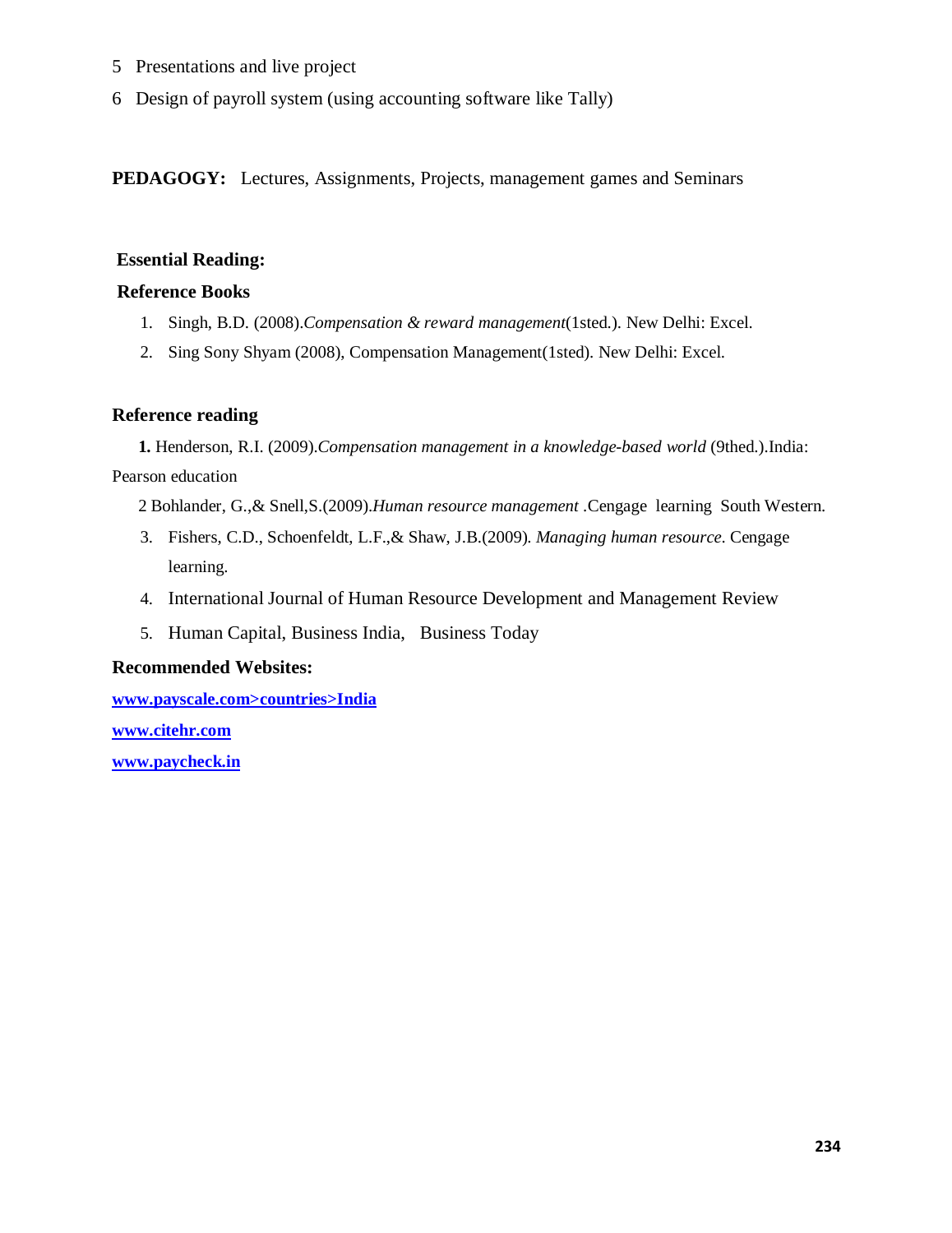# **COUNSELLING AND STRESS MANAGEMENT**

# **IV semester**

| Subject Code:               | Contact Hours: 60   |
|-----------------------------|---------------------|
| Work load: - 4 hrs /week    | Credit Points: - 04 |
| Semester end exam marks: 80 | Internal Marks -20  |

### **Objectives: -**

- 1. To understand human behaviour at different stages
- 2. To recognize behavioural problems and examine strategies for positive behaviour management
- 3. To relate counselling theory to issues in counselling
- 4. To develop an ethical approach to counselling

### **Expected Outcome: -**

This Course will enable understanding of the reasons for stress and how to overcome stress. It will help the student effectively perform the role of the counsellor which invariably the HR manager is expected to perform while managing employee.

### **MODULE** 1 12 hours

### **Counselling:**

Meaning, Need of Counselling; Functions of counselling; Forms of Counselling; Counseling Process; Counseling Variables; Prerequisites of Effective Counseling; the historical development of counselling, Special areas: Family counselling, students counselling, parental counselling, educational, vocational and career counselling, pastoral counselling. Counselling process: relationship Establishment, problem identification and exploration, planning for problem solving, Solution, Application and termination, Skills of an Effective Counselor, the role and qualities of a counsellor, basic counselling skills and different techniques of counseling, various ethical and professional issues involved in counselling and their impact on the process of counseling.

### **MODULE 2** 10 hours

**235**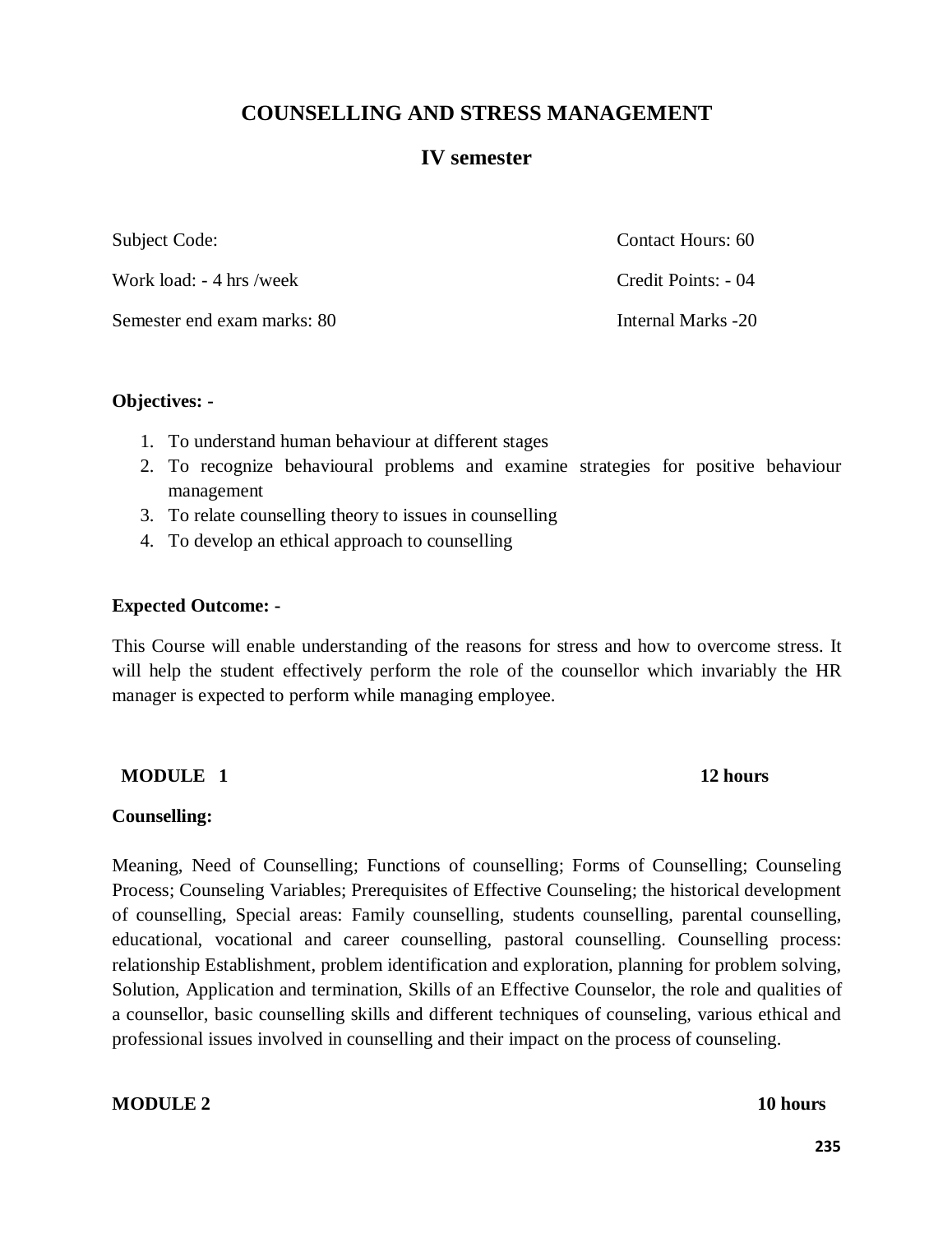### **Tests in counselling**

Counselling Interview: Communication, verbal, nonverbal, interview, techniques of interview, relationship technique. Different data-gathering for the provision of counselling, different datagathering tools to collect information about students who need counselling, theories of counselling in different situations.

# **MODULE 3** 12 hours

### **Setting to Stress**

Stress: Meaning - Approaches to stress, Good Stress Vs Bad Stress, The individual and work. Manifestations of Stress - Stages of Stress, Signs of Stress at work, Personality types and Stress.General sources of Stress - Stress and Health - Physiological and psychological illness.

### **MODULE 4 12 hours**

### **Stress Management**

### **Individual strategies to combat stress**

Stress Diary, Becoming change skilled, Adopting a healthy life style, Right attitude, Thought Awareness, Imaginary (Auto-genic Therapy), Learning to relax, Correct breathing, Value and goal planning, Time Management,

### **Organization and Stress Management**

Recognize the signs, Approaches to the problem, Providers Assistance.

# **MODULE 5 14 hours**

# **Work Life Balance**

Introduction, Reasons for work life imbalance, importance of work life balance, factors attributing to increased awareness for work life balance, work life balance Intervention, Guidelines for effective work life balance. Job Frustration; Introduction, What is frustration? Where does frustration come from? How does frustration affect Behavior? Impact of frustration in work life balance, managing frustration.

Work place spirituality and its growing relevance in managing stress.

# **PRACTICAL COMPONENT:-**

- 4. Students must be exposed to basic workshops by practicing counsellors
- 5. NLP coaching would enhance the students' perspective to counselling.
- 6. Alternative stress management and relaxation techniques must be incorporated in the practical component.

# **Recommended Book:**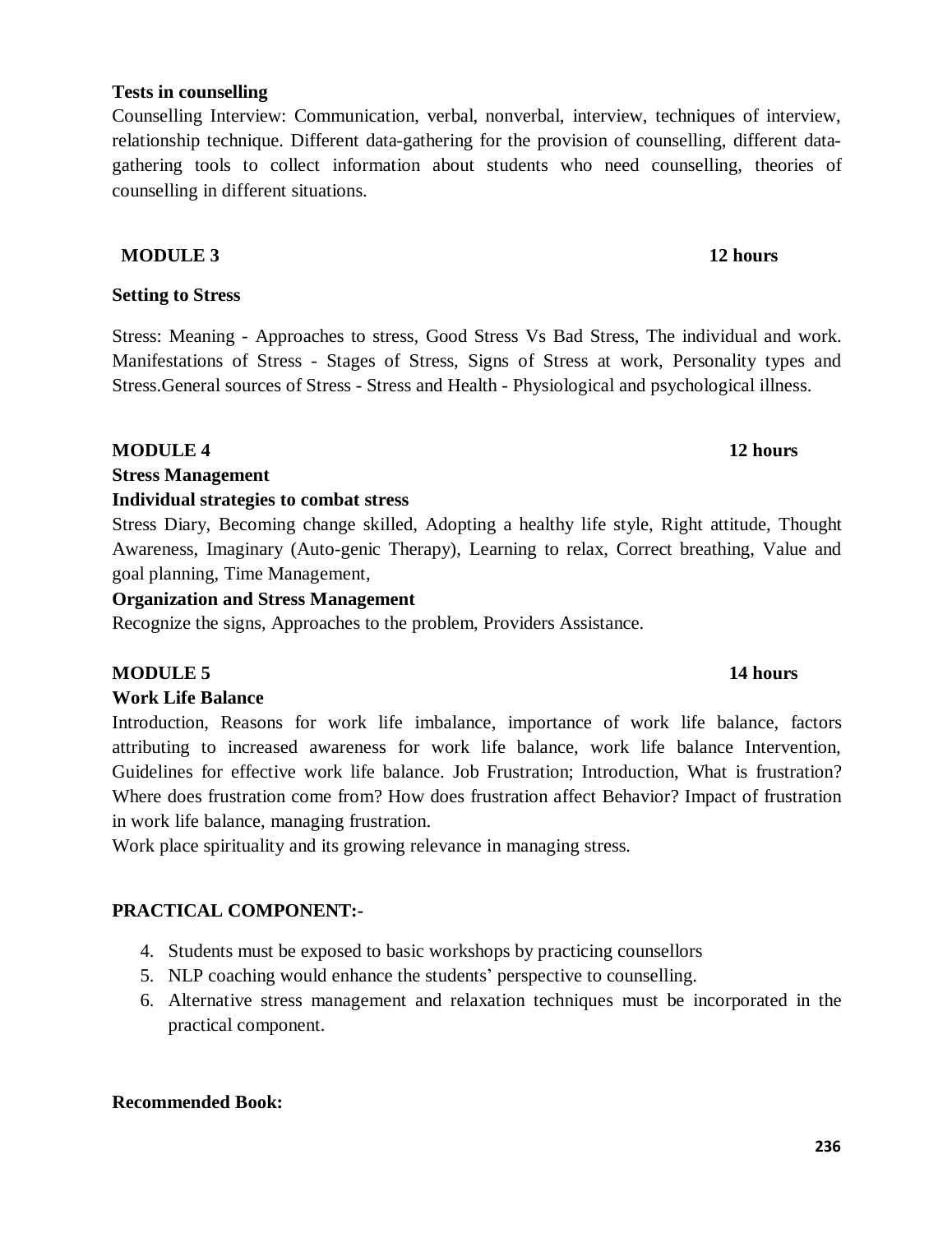- 1. Counselling and Guidance S. Narayana Rao, Tata McGraw-Hill
- 2. Stress management, Jonathan C Smith, Springer Pub co 2002

# **Reference Books:**

- 1. Theories and Practice of Counseling and Therapy Rechard Nelson Jones, Sage
- 2. Theory and Practice of Group Counselling Corey. G. Belmant
- 3. Workplace counseling: A systematic approach: Michael Carroll, 1996
- 4. The Integrations of Employee Assistance Work (2006) Mark Attuidge, Prancta A Herlihy
- 5. Counselling and Life Span Development. Thomas Murray Sage Pub 1990.
- 6. Fundamentals of Counseling, Shertzer and Stone, Houghton Miffin Co.
- 7. Introduction to Counseling and Guidance, Gibson & Mitchell, PHI India Ltd.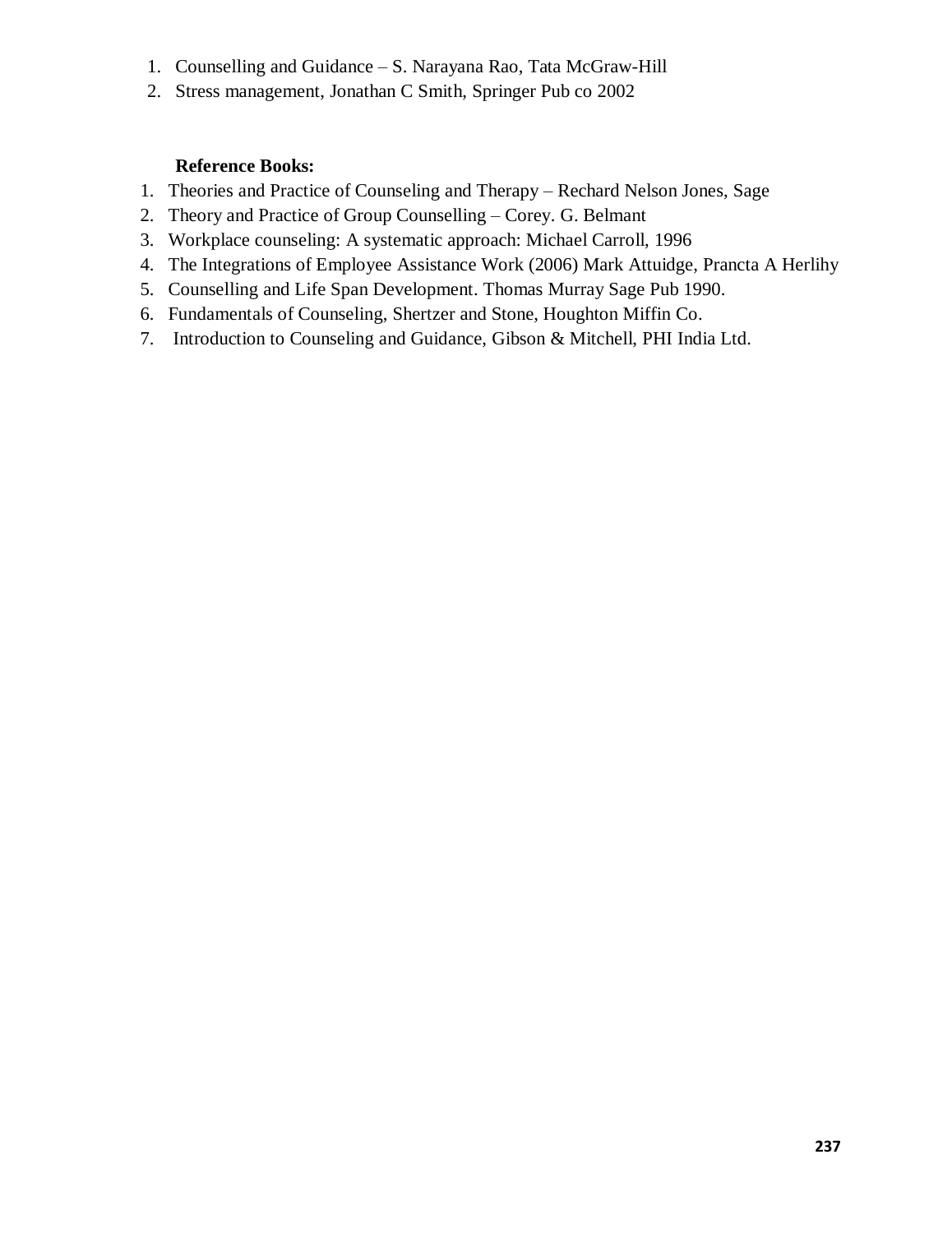# **COMPETENCY MAPPING**

| <b>OBJECTIVES OF THE COURSE:</b> |                    |
|----------------------------------|--------------------|
| External Marks: 40               | Internal Marks: 10 |
| <b>Contact Hours: 30</b>         | Weekly Hour: 2     |
| Subject Code:                    | Credits: 2         |

- To introduce the concept of Competency and its importance in enhancing organizational performance through people in the competitive business environment
- · To learn how to map and profile competencies for a given position or job in an organization

# **LEARNING OUTCOMES:**

- · The students will understand the significance of Competency in an organization (Knowledge)
- The students will be able to develop the competency model on their own (Skill & Ability)

\_\_\_\_\_\_\_\_\_\_\_\_\_\_\_\_\_\_\_\_\_\_\_\_\_\_\_\_\_\_\_\_\_\_\_\_\_\_\_\_\_\_\_\_\_\_\_\_\_\_\_\_\_\_\_\_\_\_\_\_\_\_\_\_\_\_\_\_\_\_\_\_\_\_\_\_\_\_

# **MODULE 1 Fig. 1 - 6 Hours**

# **Introduction to Competency:**

Concept and Evolution of Competency; Difference between Competence and Competency; Types of Competency, Iceberg Model, Lancaster Model for Managerial Competency

\_\_\_\_\_\_\_\_\_\_\_\_\_\_\_\_\_\_\_\_\_\_\_\_\_\_\_\_\_\_\_\_\_\_\_\_\_\_\_\_\_\_\_\_\_\_\_\_\_\_\_\_\_\_\_\_\_\_\_\_\_\_\_\_\_\_\_\_\_\_\_\_\_\_\_\_\_\_

### **MODULE 2** -12 Hours

# **Aspects of Competency Mapping:**

Developing Competency Models-Five Level Competency Model {based on Knowledge, Skills, Perception, Traits, & Motives}; Single/Multiple Job based Competency Model;Generic {One-Size-Fits-All} & Specific Competency Model; Managerial, Behavioral & Functional based Competency Model; Organizational Goal Linked Competency Model; and Technical & Behavioural based Competency Model;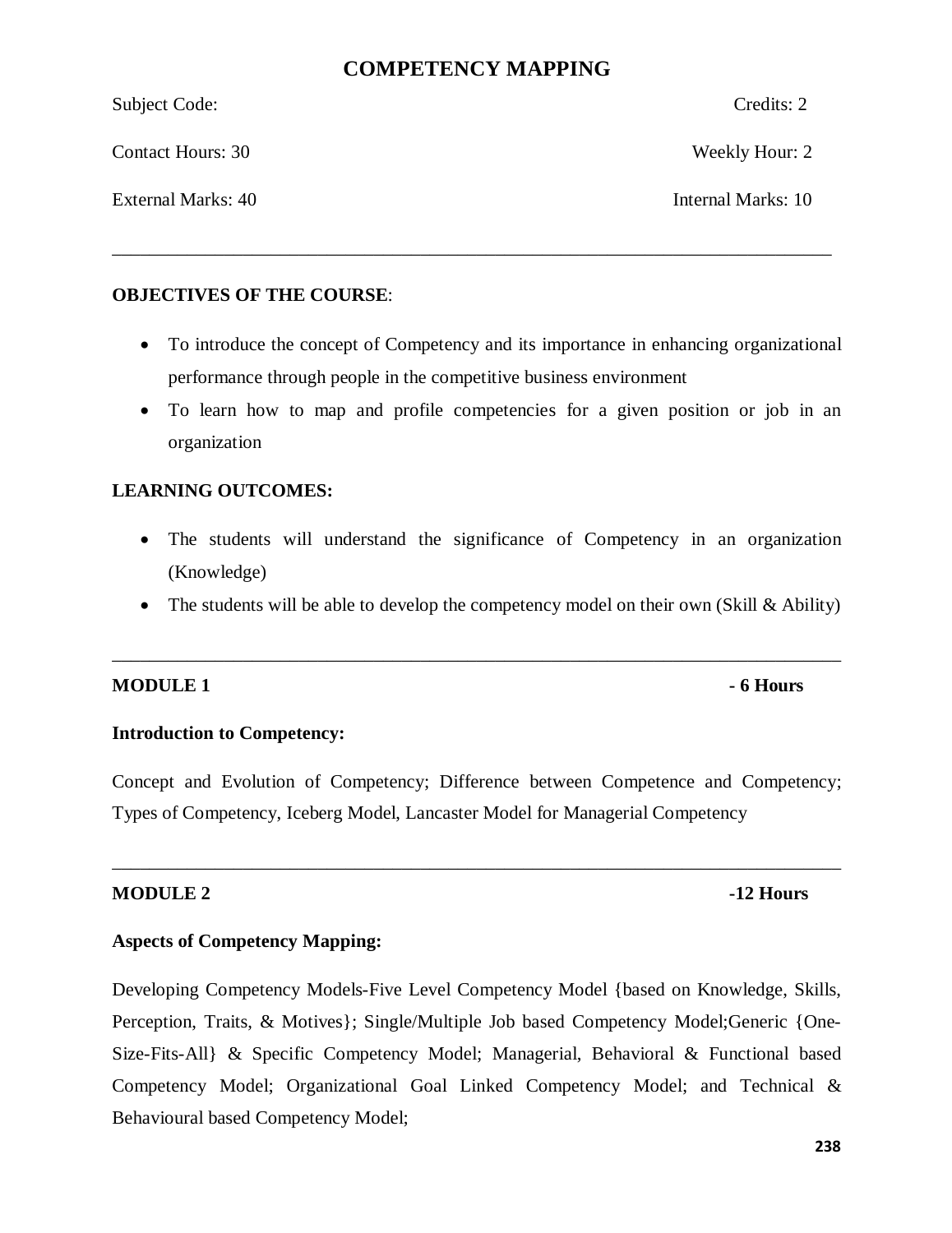Competency Identification:

Tools & Techniques for identification of Competency- Questionnaire, Interview, Repertory Grid, Task Analysis, Inputs from Job holder, Supervisor, HR Specialist, Industrial Engineer, Superior Performers etc. Developing Competency dictionary

# **MODULE 3** -12 Hours

# **Competency Assessment and applications of Competency Mapping:**

Competency Assessment Tools- Self & Superior Assessment,  $360^{\circ}$  feedback, Assessment Centre, Psychometric Tests & Interviews

Applications of Competency Mapping: Competency Based Human Resource Management, People, Capability Maturity Model

\_\_\_\_\_\_\_\_\_\_\_\_\_\_\_\_\_\_\_\_\_\_\_\_\_\_\_\_\_\_\_\_\_\_\_\_\_\_\_\_\_\_\_\_\_\_\_\_\_\_\_\_\_\_\_\_\_\_\_\_\_\_\_\_\_\_\_\_\_\_\_\_\_\_\_\_\_\_

# **TEACHING AND LEARNING RESOURCES**

- · HR Magazines-Human Capital, People Matters,
- · HR Journals
- News Paper Articles related to Competency

# **RECOMMENDED READINGS**

Essential Readings:

- Competency Mapping by R. K Sahu, Excel Publication
- · Hand book of Competency Mapping by SeemaSanghi, SAGE Publications India Private Limited

References:

- Competency Based HRM by Ganesh Shermon-Tata McGraw Hill Publication
- Competency Based Recruitment & Selection by Wood Robert-ICFAI Publication
- Competence at work by Spenser, Legde M & Sigme M Spenser
- · Quest for Competencies' by Parry S. B, Training , Journal paper
- Competing for the future-Hamel, Gary & C. K Pralhad-HBS Publication
- Effective Competency Modellingby Cooper, Kenneth Carlton-AMA Publications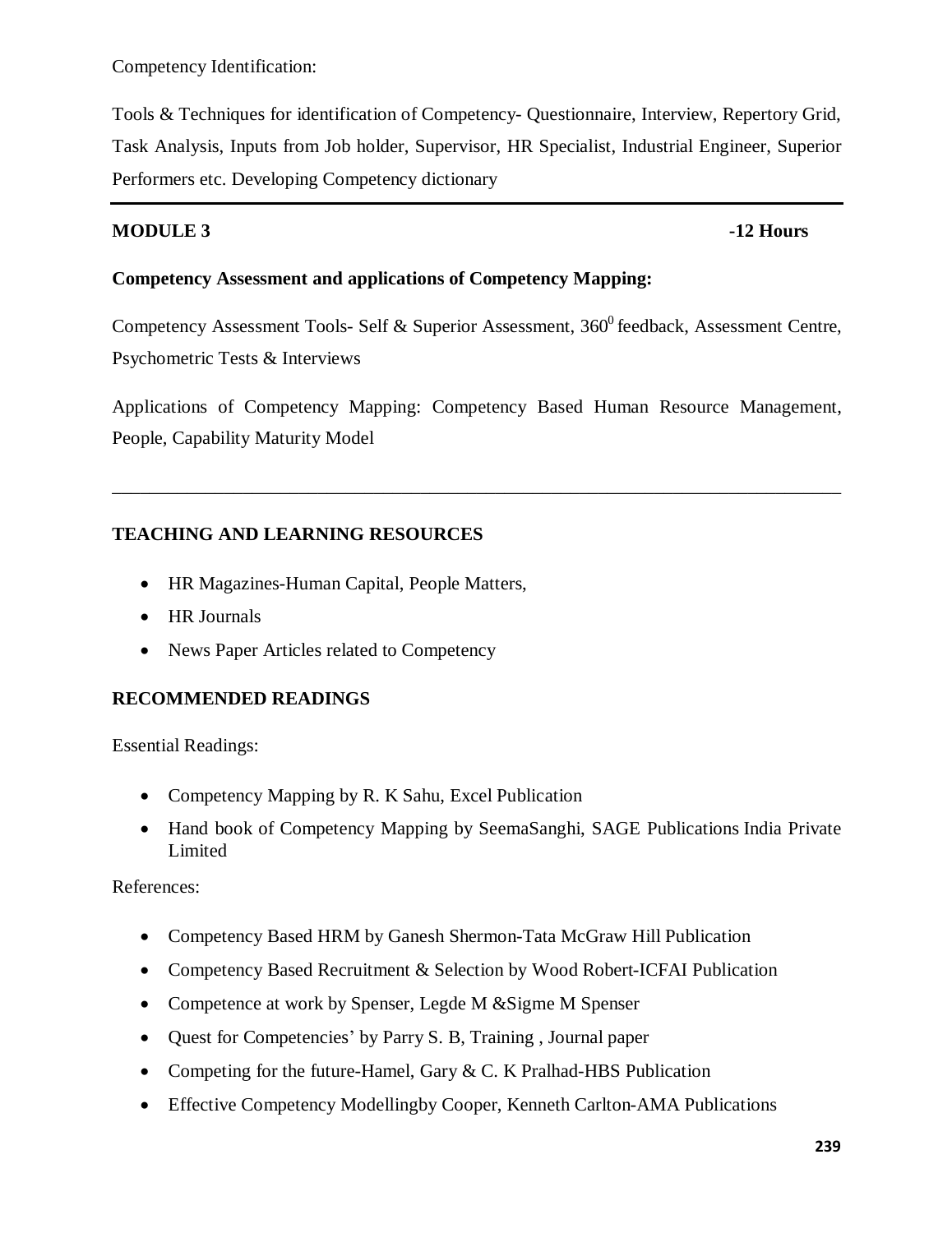# **PEDAGOGY AND ACTIVITIES**

- Student Presentations,
- Article Reviews
- · The students have to identify an organization and develop the Competency profiles of at least three job roles in that organization.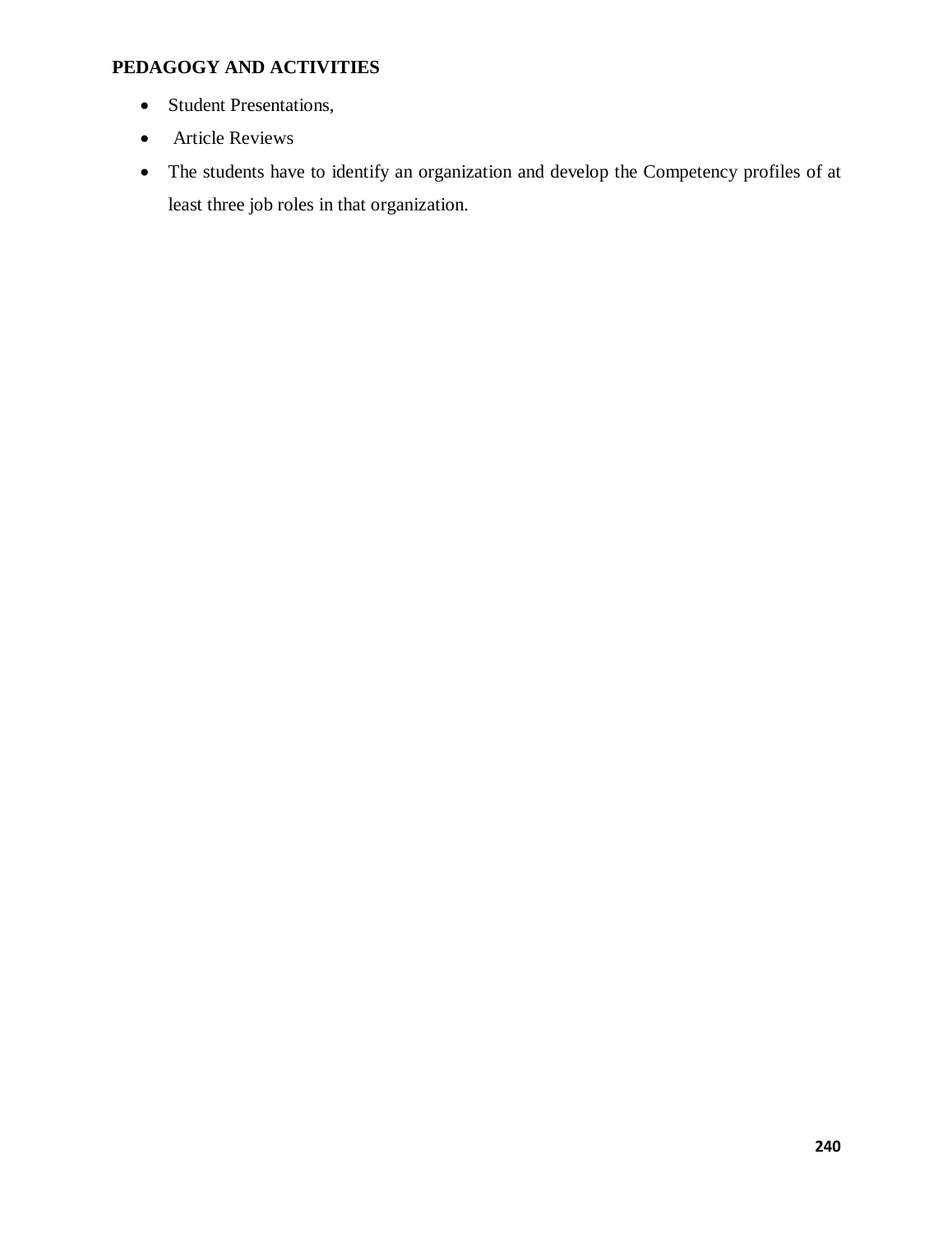# **CONTEMPORARY DEVELOPMENTS IN HRM**

Subject Code: Contact Hours: 30 Work load: - 2 hrs /week Credit Points: - 02 Semester end exam marks: 40 Internal Marks -10

### **Objectives: -**

- 4. To facilitate the student to keep abreast with the dynamic practices of people management practices in organisations
- 5. To keep in track with the changes/developments/best practices of HRM in practice.

### **Expected Outcome: -**

As the field of HRM responds to the demands and impact of the environment, this paper should help the student stay in tune with the contemporary developments.

On completion of this unit, learners will:

- 1. Understand contemporary external trends and data and the implications of these for HRM practice.
- 2. Be able to understand the new responsibilities which have been added to the role of the HR Manager – Compliance and CSR

### MODULE 1 10 hours

# CONTEMPORARY CHALLENGES IN HRM – ORGANIZATIONAL PERSPECTIVE

Globalization and its impact on HRM, the new face of HR - the strategic business partner, the new roles of the HR manager.

Contemporary challenges, with special emphasis on

- o Outsourcing
- o Contingent Work force
- o Decentralized Work Sites WFH , Flexi time
- o Employee Involvement
- o Corporate Downsizing.
- o Working in shifts impact on family,individual,consequences,etc.

### **MODULE 2** 10 hours

Latest Trends in HRM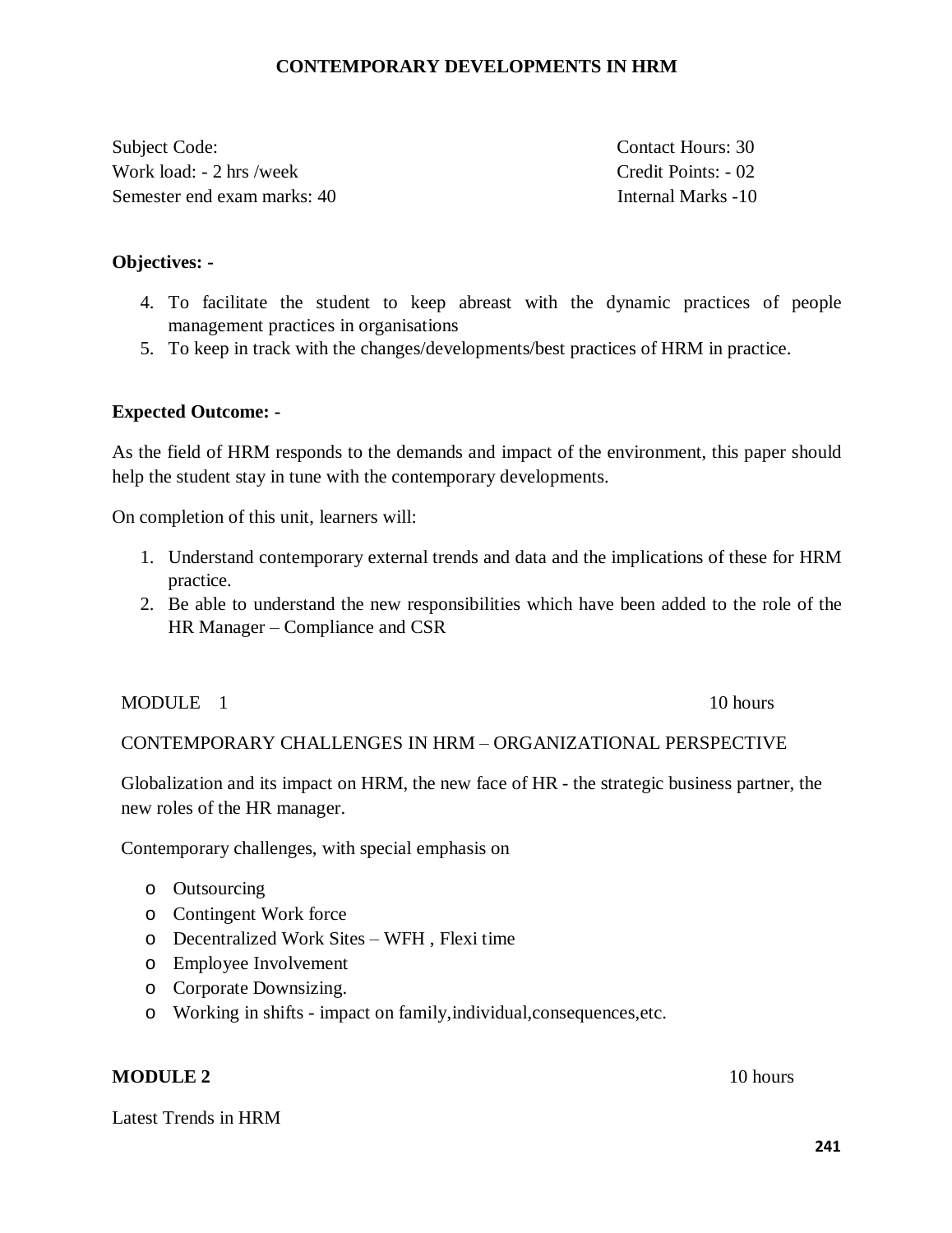An understanding of the meaning, evolution and role of the following in HRM.

- o Big Data
- o Social Media Skills and Employer Branding
- o Generation Changes in the Workplace
- o Managing an aging Workforce
- o Inclusive Growth

# **MODULE 3**

# **New Responsibilities of the HR Manager** 10 hours

# o **Compliance Management**

Meaning, Objectives and Importance of Compliance Management,Role of the HR manager in Compliance Management, Global Fair Practices Compact, OSHA

Best Practices in Compliance Management

# o **CSR**

Meaning, Objectives and Importance of CSR,Role of the HR manager in CSR

Best Practices in CSR

# **PRACTICAL COMPONENT:-**

- o Case analysis and Presentations.
- o Visit the blogs of people who write about HR frequently. A google search will lead to a number of results. Analyze their opinions and present in class.
- o Document Best practices of companies related to all functions of HRM.

# **Recommended Book:**

Contemporary Human Resource Management: Text and Cases (2nd Edition) by Adrian Wilkinson,

# **Supplementary Reading Material:-**

3. Human Capital

# **Websites:**-

www.humancapitalonline.com

www.citehr.com

http://www.shrm.org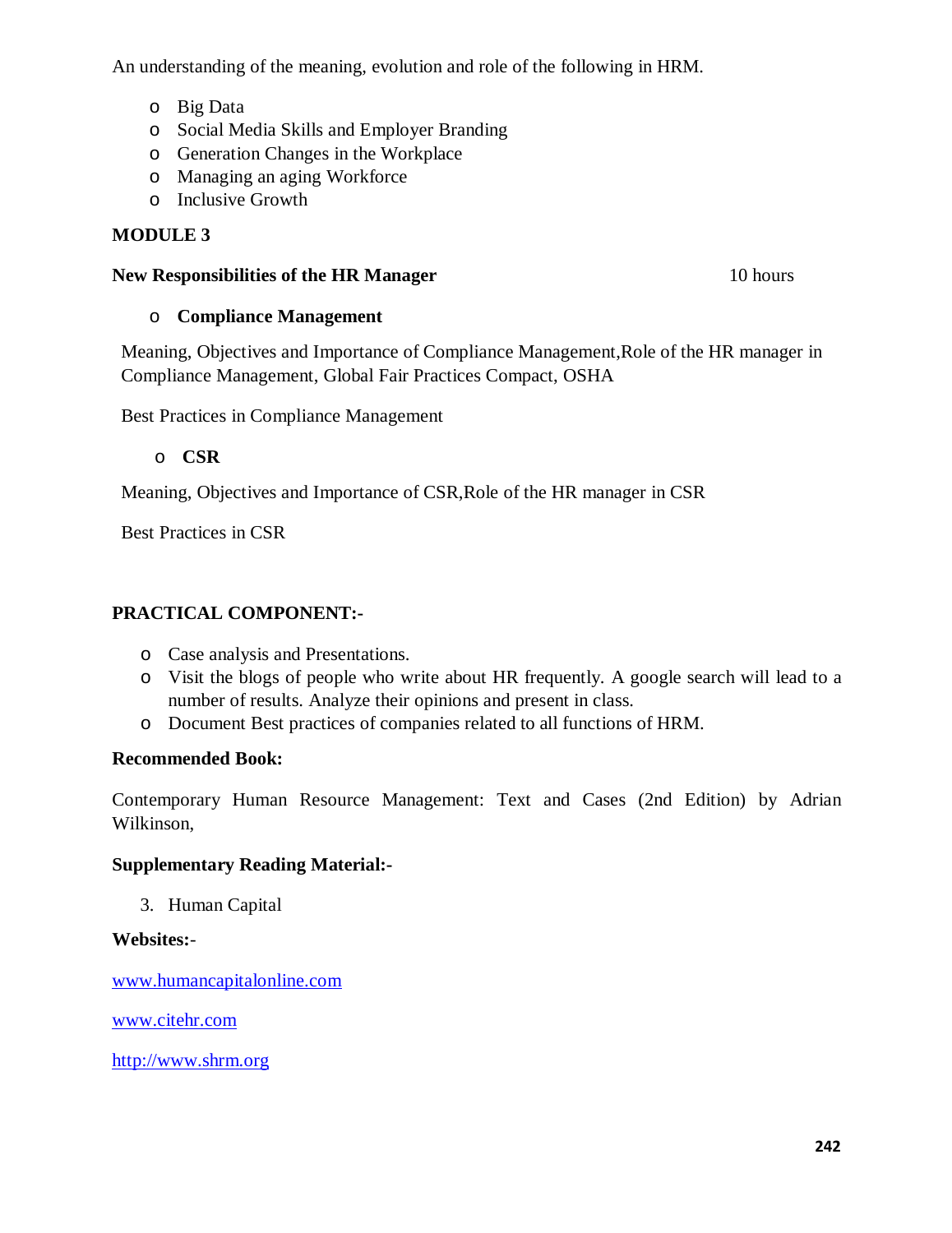# **HUMAN RESOURCE ANALYTICS**

**Subject Code: Credits: 2 Contact hours: 30 Weekly hours: 2 External Marks: 40 Internal Marks:10**

# **Objectives:**

- **1.** To develop Specific analytical skills in HR using analytics.
- **2.** Creating awareness of the next generation techniques used to make HR the partner in organizations.

# **Outcome:**

1. The students will have a hands on understanding about the usage of HR analytics in the organizations.

# **MODULE-1**

# **Introduction to HR Analytics 10Hours**

Evolution of HR Analytics; HR Metrics and HR Analytics; Intuition versus analytical thinking; HRMS/HRIS and data sources; Analytics frameworks like Human Capital Mgmt. (HCM): 21 Model, towards analytics and prediction, why analytics is important.

# **MODULE-2**

# **The HCM: 21 Model 10 Hours**

Scan the market, manage the risk. How to improve HR processes, the new face of HR planning, How to put capability planning into practice. Turning Data into business Intelligence-Introduction to HR metrics, avoiding common metrics mistakes, second generation metrics, and third generation metrics.

# **MODULE-3**

# **The models in Practice 10 hours**

Cases studies where HR analytics is an applied science and incepts from

- 1. Ingram Content group.
- 2. Monster and Enterprise Rent-A-Car.
- 3. Predictive mgmt at DesconEngg.
- 4. Federal Agency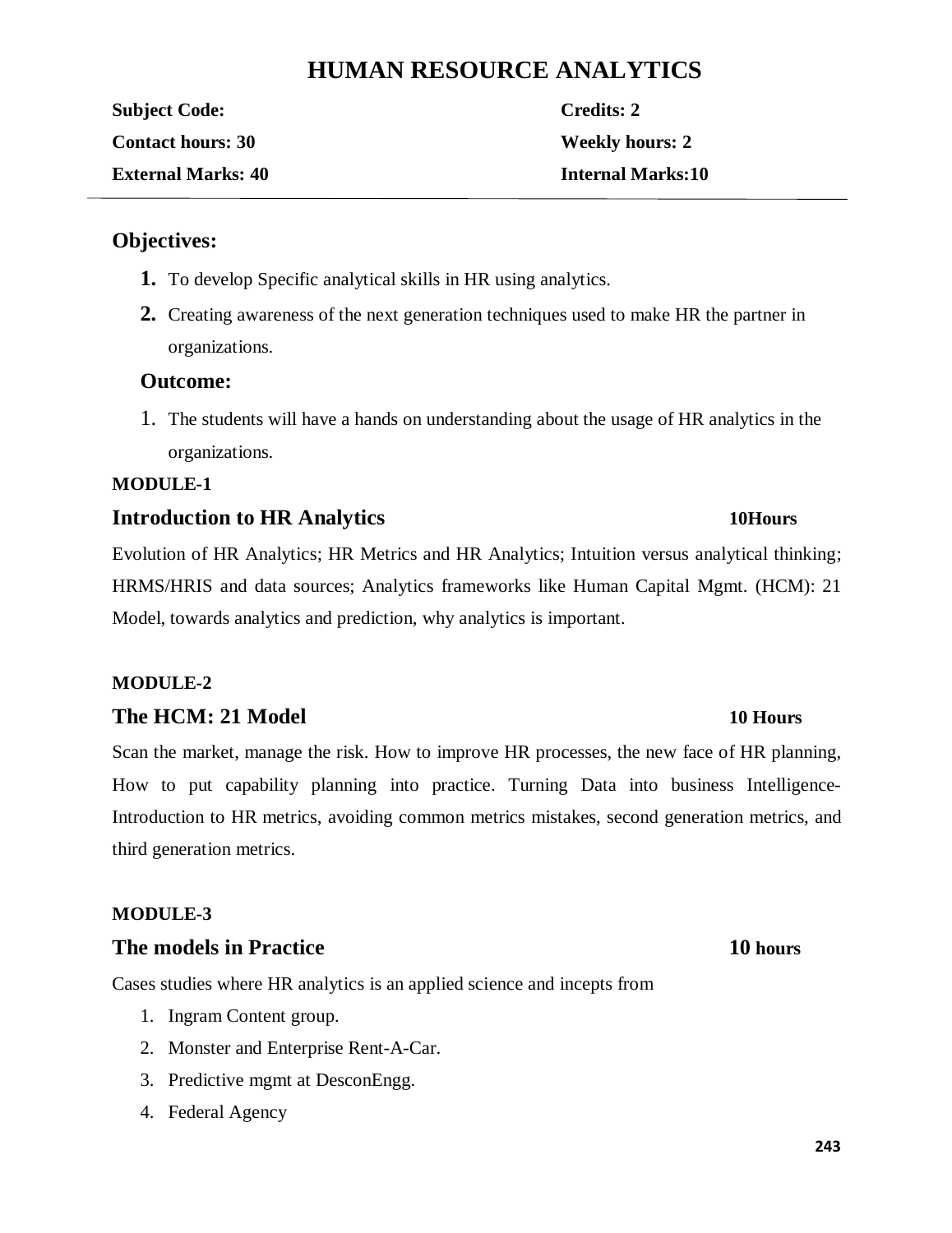# **Essential Reading:**

1. The new HR analytics- Predicting the new economic value of your company's Human Capital Investments by JAC FITZ-ENZ, an EBOOK.

# **Reference Articles & Research Papers:**

- 1. The New Generation of Human Capital Analytics by- Jeanne G. Harris, Elizabeth Craig and David A. Light, July 2010 and ACCENTURE RESEARCH REPORT
- 2. Raging Debates in HR Analytics, *By Laurie Bassi, McBassi& Company.*
- 3. Harnessing the power of HR analytics: why building hr's analytics capability can help it add bottom-line value -CEO Publication, G 05-2 (474), by-Alec R. Levenson.
- 4. Case Study: Workforce Analytics at Sun, James Holincheck.

# **Activities:**

- 1. Case studies.
- 2. Hands on understanding of this subject can be done by having tie-ups with the software providers like SAP, IBM, and Oracle university alliance programme.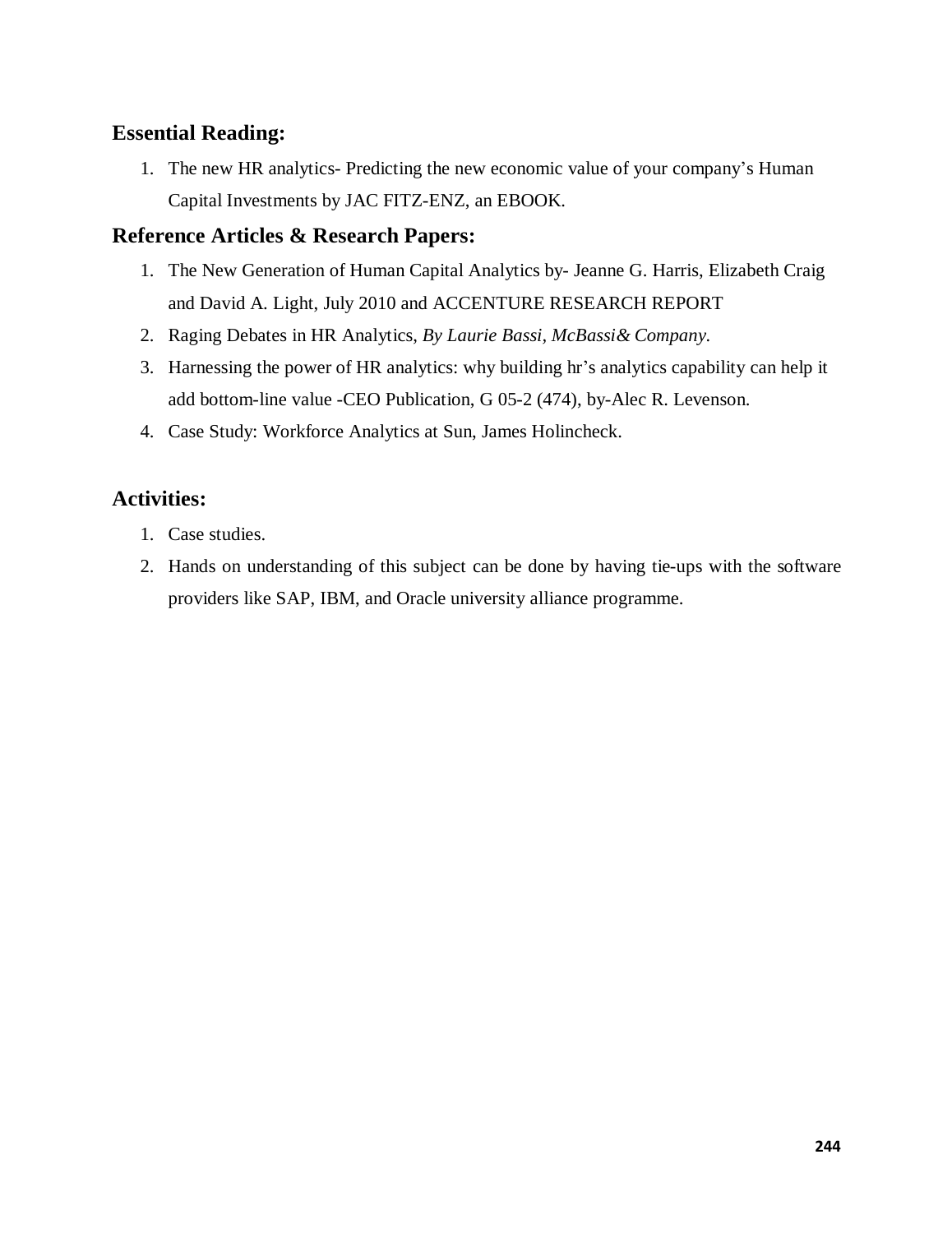# **MARKETING SPECIALIZATION**

| SI.            | Name of the Subject                      | <b>Course</b> | <b>Internal</b>   | <b>Semester</b>                 | <b>Total</b> | <b>Teaching</b>                 | <b>Credit</b> |
|----------------|------------------------------------------|---------------|-------------------|---------------------------------|--------------|---------------------------------|---------------|
| No.            |                                          | Code          | <b>Marks</b>      | <b>End Exam</b><br><b>Marks</b> | <b>Marks</b> | <b>Hours Per</b><br><b>Week</b> |               |
| $\mathbf{1}$   | <b>Business to Business</b><br>Marketing | 4022          | 20                | 80                              | 100          | 04                              | 04            |
| 2              | E-Marketing                              | 4023          | 20                | 80                              | 100          | 04                              | 04            |
| $\overline{3}$ | <b>Rural Marketing</b>                   | 4024          | 20                | 80                              | 100          | 04                              | 04            |
|                |                                          |               | Two Credit Papers |                                 |              |                                 |               |
| $\overline{4}$ | <b>Agricultural Product</b><br>Marketing | 4025          | 10                | 40                              | 50           | 02                              | 02            |
| 5              | Customer<br>Relationship<br>Management   | 4026          | 10                | 40                              | 50           | 02                              | 02            |
| 6              | Event Marketing and<br>Management        | 4027          | 10                | 40                              | 50           | 02                              | 02            |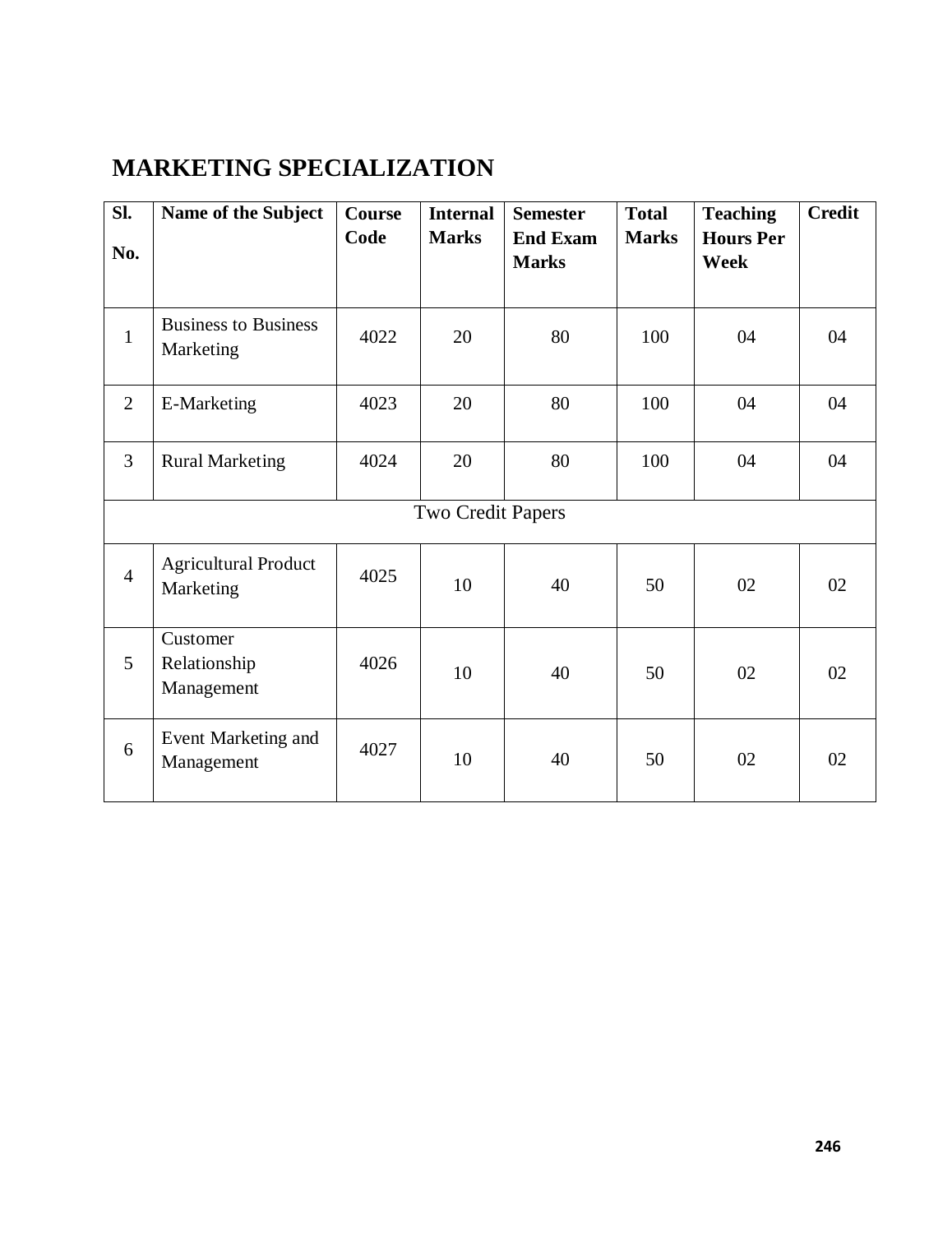# **BUSINESS TO BUSINESS MARKETING**

| <b>Subject Code: ----</b> | Credits: 04               |
|---------------------------|---------------------------|
| <b>Contact Hours: 60</b>  | <b>Weekly Hours: 04</b>   |
| <b>External Marks: 80</b> | <b>Internal Marks: 20</b> |

### **OBJECTIVES:**

- 3. To help the students gain insights into various aspects of Business to Business Marketing
- 4. To equip the students to develop and implement B2B marketing strategies

### **Expected Outcome:**

To prepare students for careers in Business to Business Marketing

### **Module: 1 (10 Hours)**

Definition andmeaning. Difference between Business and Consumer marketing.Economics of Industrial Demand – Derived demand, Joint demand and Cross elasticity of demand. Ethics in B2B marketing. Understanding the Industrial Markets - Classification of Industrial markets. Classification of Industrial products with marketing implications. Career opportunities in B2B Marketing.

### **Module: 2** (15 Hours)

Understanding Organization Buying Behavior (OBB)- The Organizational Buying Process [OBP], Types of Buying Situations, Business Buying Process, The Buygrid Model, Buying Center and Buying Center roles. Buying Motivations of Business buyers (Rational/Emotional Motives).Forces shaping OBB; Purchasing Organization (Structure/Functions), Vendor Analysis- Criteria and methods of vendor rating (Categorical, Weighted Point and Cost Ratio method).E-procurement (meaning & process), Types of Auctions (English, Dutch, Sealed bid and Reverse auctions).

**Module: 3 (10 Hours)** Buyer and Seller Relationships in Business Marketing– Transactional, Collaborative and valueadded.Managing Customer Relationships-Acquiring the right customers, Crafting the right value proposition, Instituting the best processes, Motivating employees and Learning to retain customers. Segmenting the Business Markets (Requirements and Bases for segmentation).

Business Marketing Planning - Problems in planning, Hierarchy of strategies, Marketing'scross functional relationships. The components of a business model; Business marketing strategies for the global markets – Advantages of going global and International market entry options.

Business Product Strategies - Core Competency, Product Quality, ProductPolicy, Planning Industrial product strategy (Steps in product positioning process). Brand Equity (Brand Pyramid, Brand Personality & Brand Attitude). Technology Adoption Life Cycle (Classes of customers).

### **247**

**MODULE: 4 Hours**) *MODULE: 4 MODULE: 4 MODULE: 4 MODULE: 4 MODULE: 1 MODULE: 1 MOULE: 1 MOULE: 1 MOULE: 1 MOULE: 1 MOULE: 1 MOULE: 1 MOULE: 1 MOULE: 1 MOULE: 1*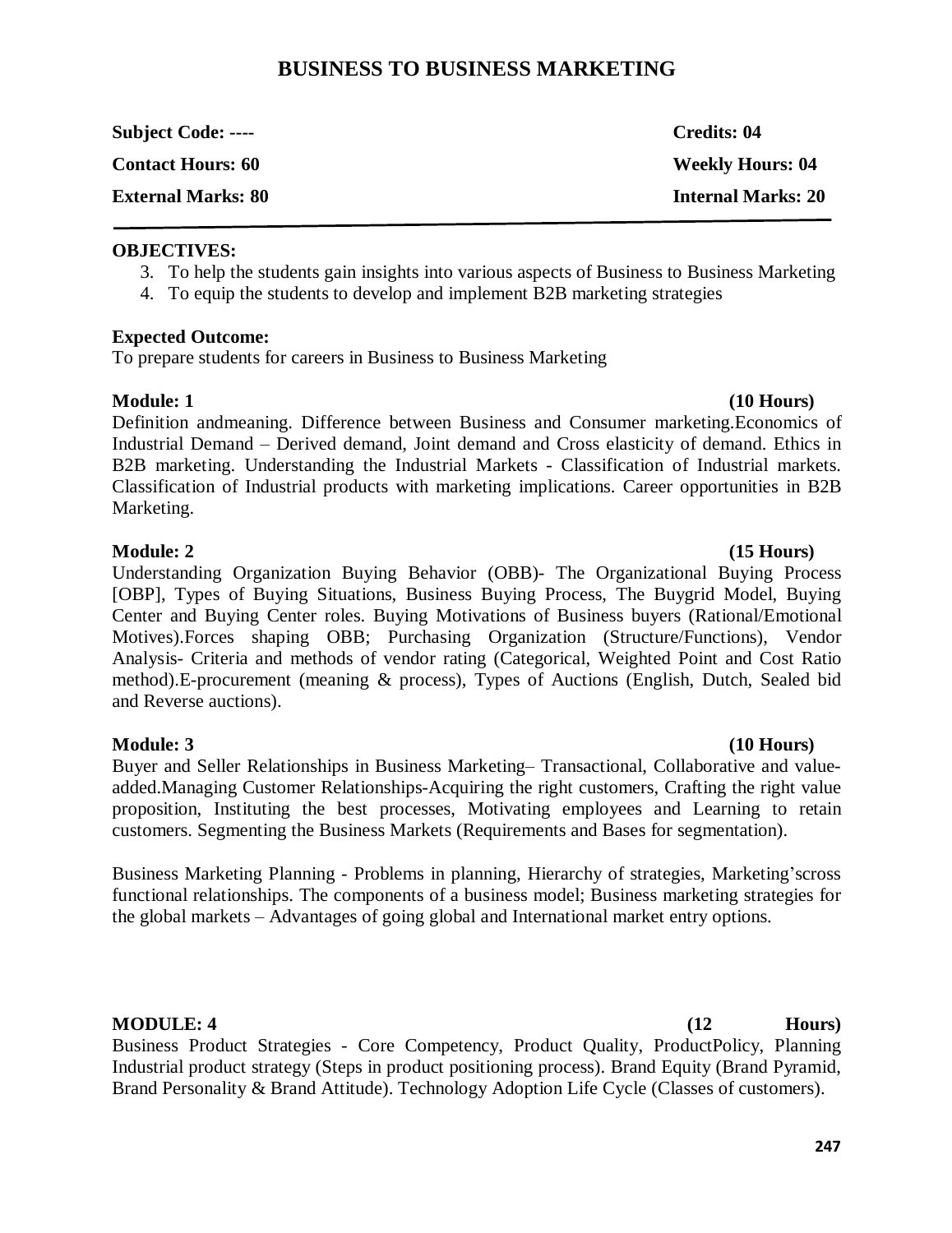Managing Services for Business – Benefits of solution marketing and Challenges in business services marketing.

# **Module: 5 (13 Hours)**

Business Marketing Channels – Direct & indirect channels, Participants in the business marketing channels (Distributors and Manufacturer's Representatives), Channel design (Five stages) and channel administration.E-channels.

Pricing Strategy for Business Markets – Customer Value (Benefits & Sacrifices), The Pricing Process in Business Markets and Competitive Bidding.

Trade Shows for Business Marketing – Benefits of trade shows, planning trade show strategy (Objectives, selecting the trade shows, managing the trade show exhibit, evaluating the trade show performance). Use of internet in promotions

Managing Personal Selling Function – Relationship marketing (Organization Buying & Selling Center, Relationship Quality), Key account management (Difference between Key account and Regular account, Selecting Key accounts).Transforming the selling process through Internet.

# **Activities:**

- 1. Students to form a group of 4 or 5. Select one organization and study its buying behavior and present the same in the class.
- 2. Study and analyze and present the business model of Dell or any similar organization to understand the integration of technology in a company's business process.

# **RECOMMENDED READINGS:**

# **a) Essential Reading:**

1) Business Marketing Management: B2B 9e by Michael Hutt, Thomas W Speh, Cengage learning

2) Industrial Marketing by Reader, Brierty and Reader, PHI

### b) **References:**

- 1) Industrial Marketing Text and Cases by FranchisCherunilam, HPH
- 2) Business Marketing, Text & Cases by Krishna Havaldar, 3e, TMH.
- 2) Industrial Marketing Management by M. Govindrajan, Vikas publication
- 3) Industrial Marketing by P.K.Ghosh, Oxford university press
- 4) Business to Business Marketing by U.C. Mathur, New age international publishers
- 5) Industrial Marketing by HoryshankarMukerjee, Excel Books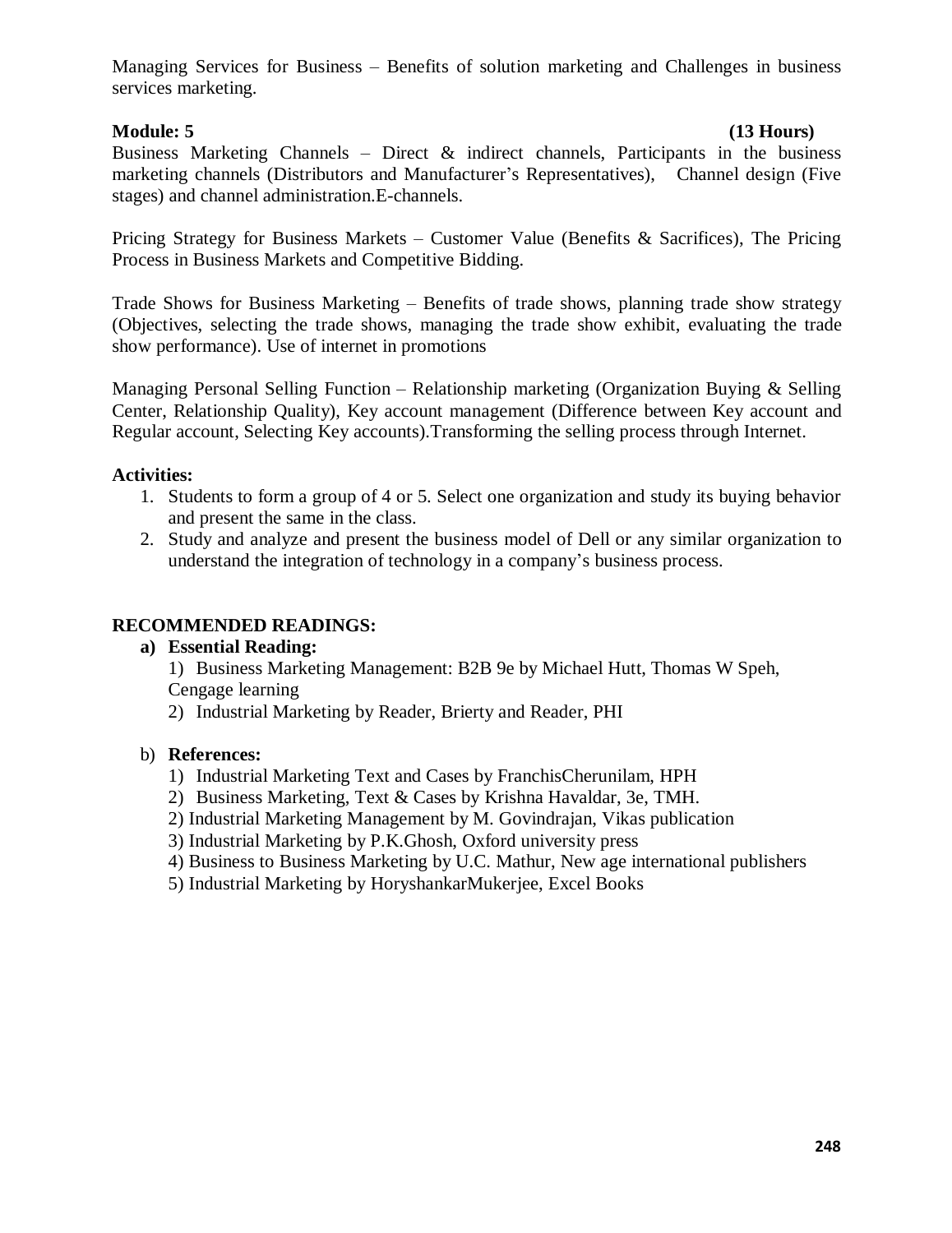# **E-MARKETING**

Subject Code: --- Credits: 04 Contact Hours: 60 Weekly Hours: 04 External Marks: 80 Internal Marks: 20

### **OBJECTIVES:**

- 5. Togain insights into various aspects of e-marketing
- 6. To understand e-commerce and broad categories
- 7. To understand legal & IPR issues in online marketing

### **Expected Outcome:**

To make students go through dynamic environment and explore carrier opportunities in e-Marketing.

### **Module: 1 (10Hours)**

Internet- (meaning, advantages, disadvantages, history and growth, LAN, WAN, www). Essentials of e-marketing, Business models (Brokerage model, Advertising model, Infomediary model, Merchant model, Direct model, Affiliate model, Community model, Utility model), Emarketing Mix, Internet marketing Challenges

# **Module: 2** (15 Hours)

E-marketing planning process, Product benefits(attributes, branding, support services, labeling), new product strategies for e-marketing, Pricing strategies (fixed, dynamic, renting), online channel intermediaries, e-marketing communication tools(Advertising, Public relations, Sales promotion, Direct Marketing and Personal selling)

# **Module: 3 (15 Hours)**

**E-Commerce** - meaning, definition, e-commerce in India, Traditional commerce versus ecommerce, Advantages of e-commerce, Limitations of e-commerce, Drivers of e-commerce, Myths of e-commerce, Opportunities of e-commerce, categories of e-commerce (B2C, B2B, C2B, C2C)

# **Module: 4 (10 Hours)**

**Website** - meaning, Types of websites, Search Engine& Links, Search engine optimization (SEO), Website design decisions and guidelines.

**Mobile Marketing -** meaning, benefits of mobile marketing, mobile marketing applications, mobile marketing campaigns

### **Module: 5 (10 Hours)**

**Legal & IPR Issues**– copyrights in online marketing, copyright issues, Copyright (Amendment) Act, 1999 , Information Technology Act, 2000, Trademarks online(meta tags, sale of trademarks as keywords, pop-up advertisements, mouse trapping, framing) Domain names, Patents (Business method patents & Software patents), International Law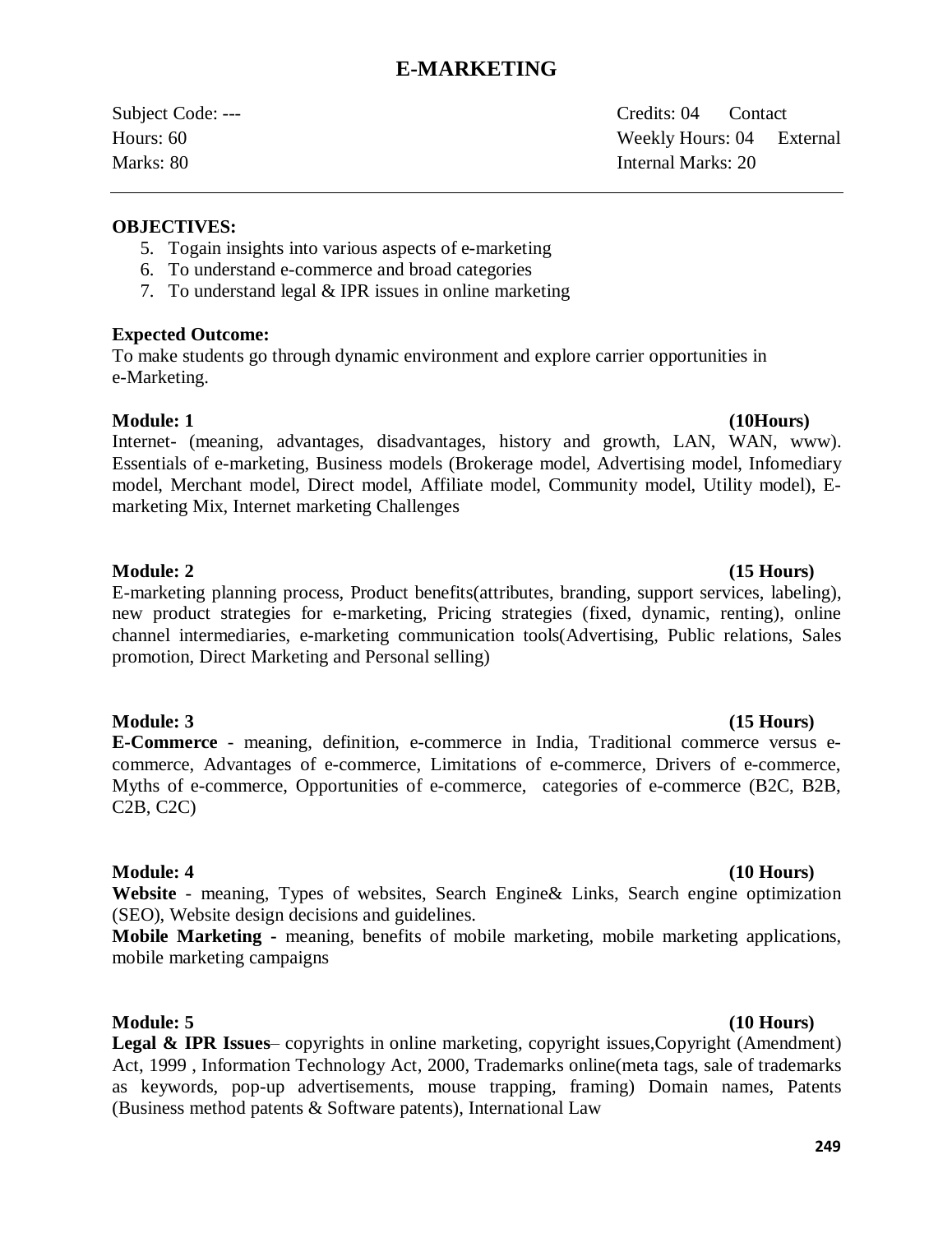# **Activities:**

- 1. Compare two e-commerce websites and analyzetheir product offering strategies (Example - www.amazon.in and www.flipkart.com)
- 2. Visit any airline websites and study how dynamic pricing is used for keeping the breakeven for seat booking in the flights
- 3. Many Indian companies are today going for online promotion of their products. Select two examples each for success and failure of online campaigns and analyze the reasons for the results.
- 4. Take up two recent mobile campaigns successfully launched by the leading brands. Find out the factors which contributed to the success of their campaigns.

# **RECOMMENDED READINGS**

### **a) EssentialReading**

- 1. E-Marketing in Digital Age Text and Cases Prof Vinod V Solpe, Second Edition, Biztantra publication
- 2. E-Marketing Judy Strauss and Raymond Frost,  $5<sup>th</sup>$  Edition, PHI publication

### **b) References Books**

- 1. Introduction to E-Commerce NidhiDhawan,  $1<sup>st</sup>$  Edition, International Book House Publication
- 2. e-commerce C.S.V Murthy, Himalaya Publishing House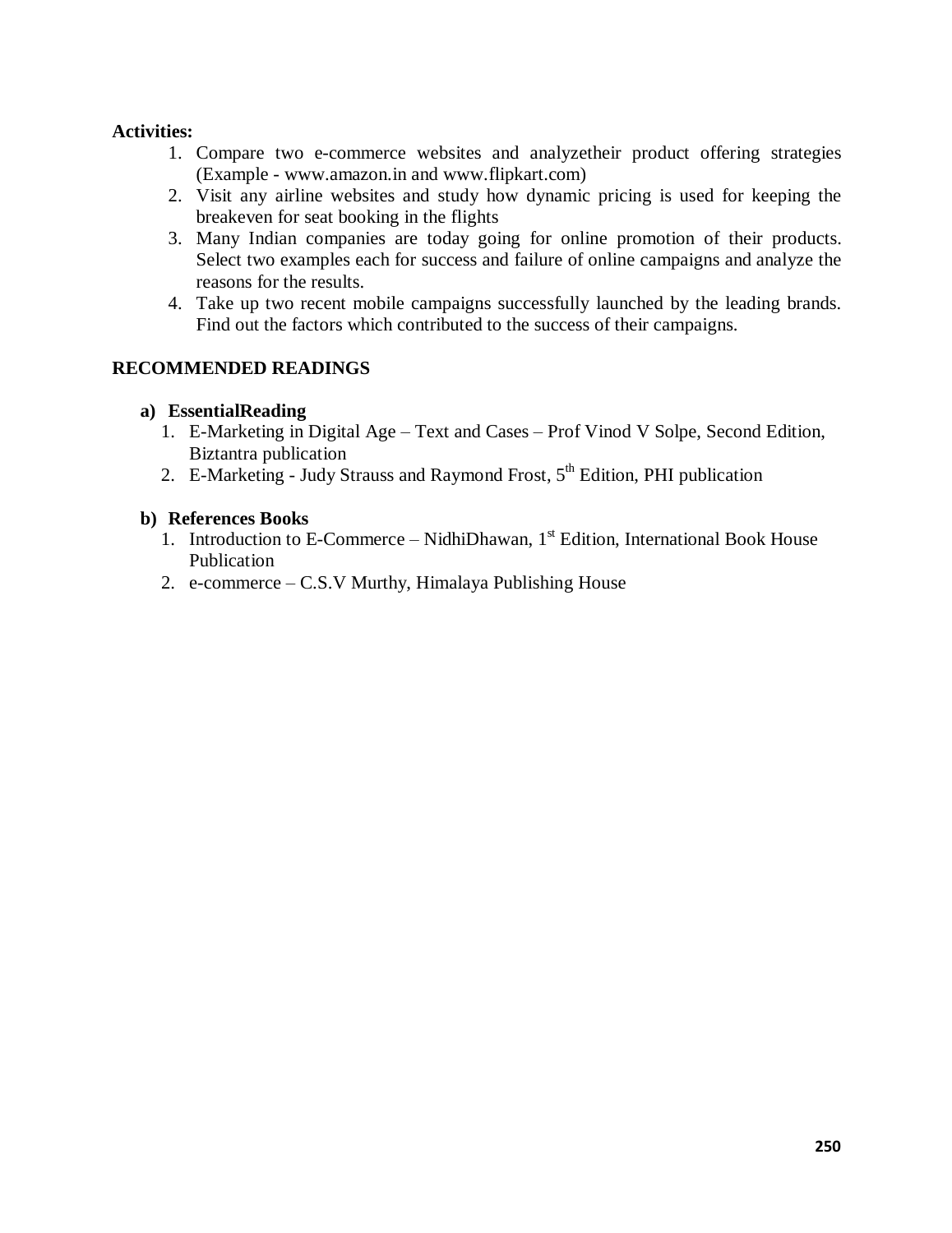# **RURAL MARKETING**

### **OBJECTIVES:**

- 8. To introduce the students to the concept of Indian rural market
- 9. To equip the students with all aspects of Rural Marketing Strategies

### **Expected Outcome:**

To prepare students to take decisions in rural markets

### **Module -1 (5 hours)**

Introduction – Definition for Rural market (RBI, Census, NABARD). Scope of Rural Marketing, Concepts, Components of Rural Markets, Classification of Rural Markets, Rural versus Urban Markets, Challenges in Rural Marketing

### **Module -2 (15hours)**

Rural Marketing Environment - Population, Occupation Pattern, Income Generation, Location of Rural Population, Expenditure Pattern, Literacy Level, Land Distribution, Land Use Pattern, Irrigation, Development Programs, Infrastructure Facilities, Rural Credit Institutions, Rural Retail Outlets, Print Media in Rural Areas, Rural Areas Requirement, Rural Demand, Thompsons Rural Market Index

Rural Consumer - Characteristics of Rural Consumer, Stages of the Life Cycle, Occupation and Income, Economic Circumstances, Lifestyle, Personality and Brand Belief, Information Search and Pre Purchase Evaluation, Rise of Consumerism. Factors affecting rural consumer buying - Social factors, Technological factors, Economic factors, Political factors. Socio - Economic classification(New SEC system based on 2 variables viz., education & consumer durables) of rural consumers

Rural Marketing Strategies – STP (Segmenting, Targeting and Positioning), Heterogeneity in rural markets, pre-requisites of segmentation, selection and coverage of segmentation for targeting, Developing rural concept for positioning.

**Subject Code: --- Credits: 04 Contact Hours : 60 Weekly Hours : 04 External Marks: 80 Internal Marks: 20**

# **Module -3 (15 hours)**

# **Module -4 (15 hours)**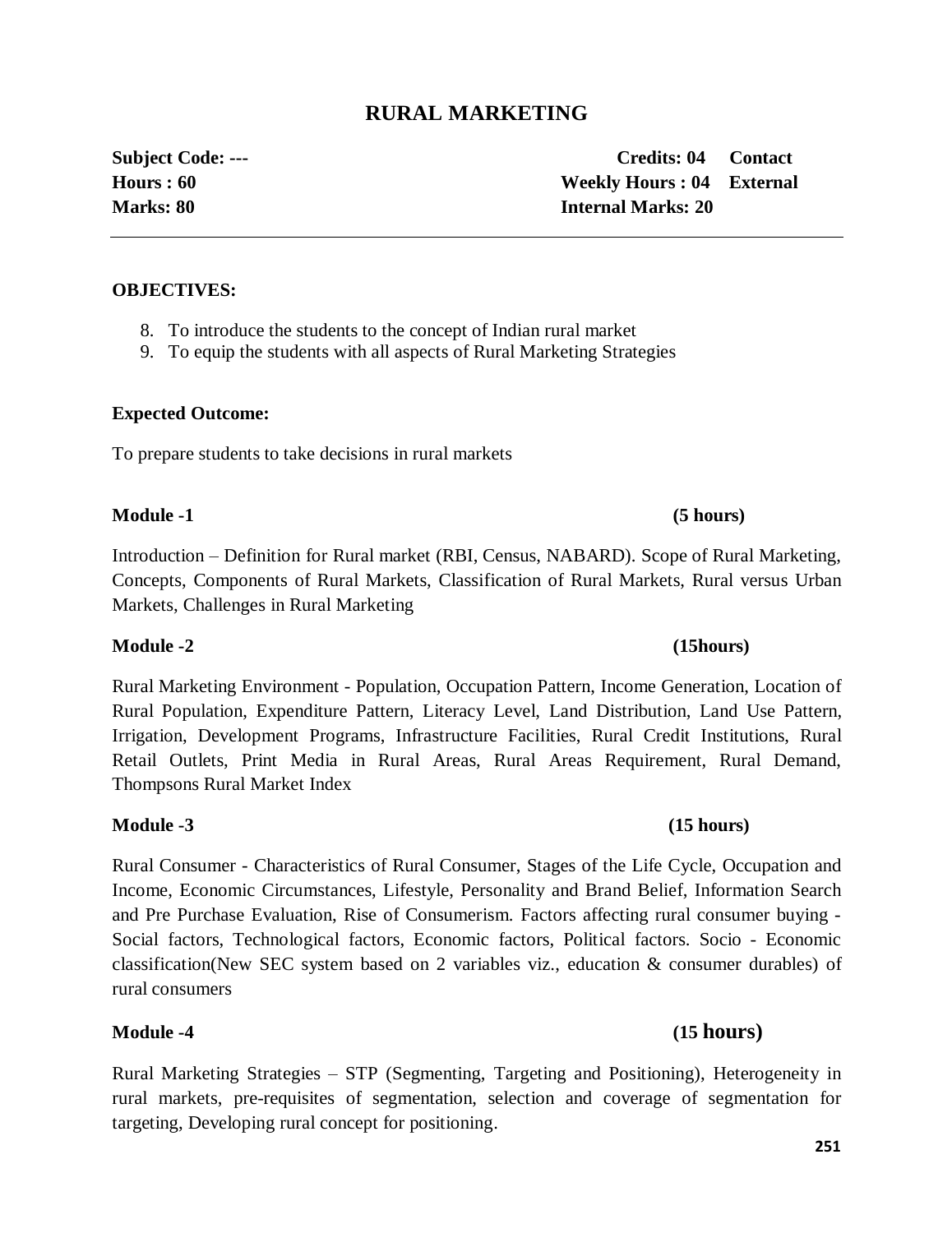Product Strategy, pricing strategy, Distribution Strategy, Coverage Status in Rural Markets, Channels of Distribution, - Rural Retail System, Rural Mobile Traders, The Last Mile Distribution, Haats/Shandies, Public Distribution System, Co-Operative Societies, Prevalent Rural Distribution Models - Distribution Models of FMCG Companies, Microfinance Models

# **Module -5 (15 hours)**

Rural Marketing Innovations - HUL's Project shakti, ITC's e-Choupal, HP's RasoiGhar, Shriram Finance, Amul, Chennapattana Toys, Savantwadi Toys, Lifebouy soap

# **Activities:**

- 1. Students to visit self help group (SHG) in a village OR A visit to micro finance institutions
- 2. Rural immersion programmes: Students stay in a village to understand rural consumers
- 3. Understanding farm to factory: A visit to sugar factory and a sugar cane farm

# **RECOMMENDED READINGS:**

- **a) Essential Reading**
- 1. Rural Marketing, Pradeep Kashyap Second Edition , Pearson Publication
- 2. Rural Marketing : by C S G Krishnamacharyulu& Latitha Ramakrishnan Text and cases 2<sup>nd</sup> edition , Pearson Publications
- **b) References Books**
- 1. Rural Marketing: Concepts and Practices, Author: Karminder Ghuman , Balram Dogra Publisher: Tata McGraw Hill Publishing.
- 2. Rural Marketing 1st Edition (English) 1st Edition**Author:** U C Mathur**Publisher:** Excel Books.
- 3 Rural Marketing 01 Edition**Author:** Badi R V**Publisher:** Variety Books.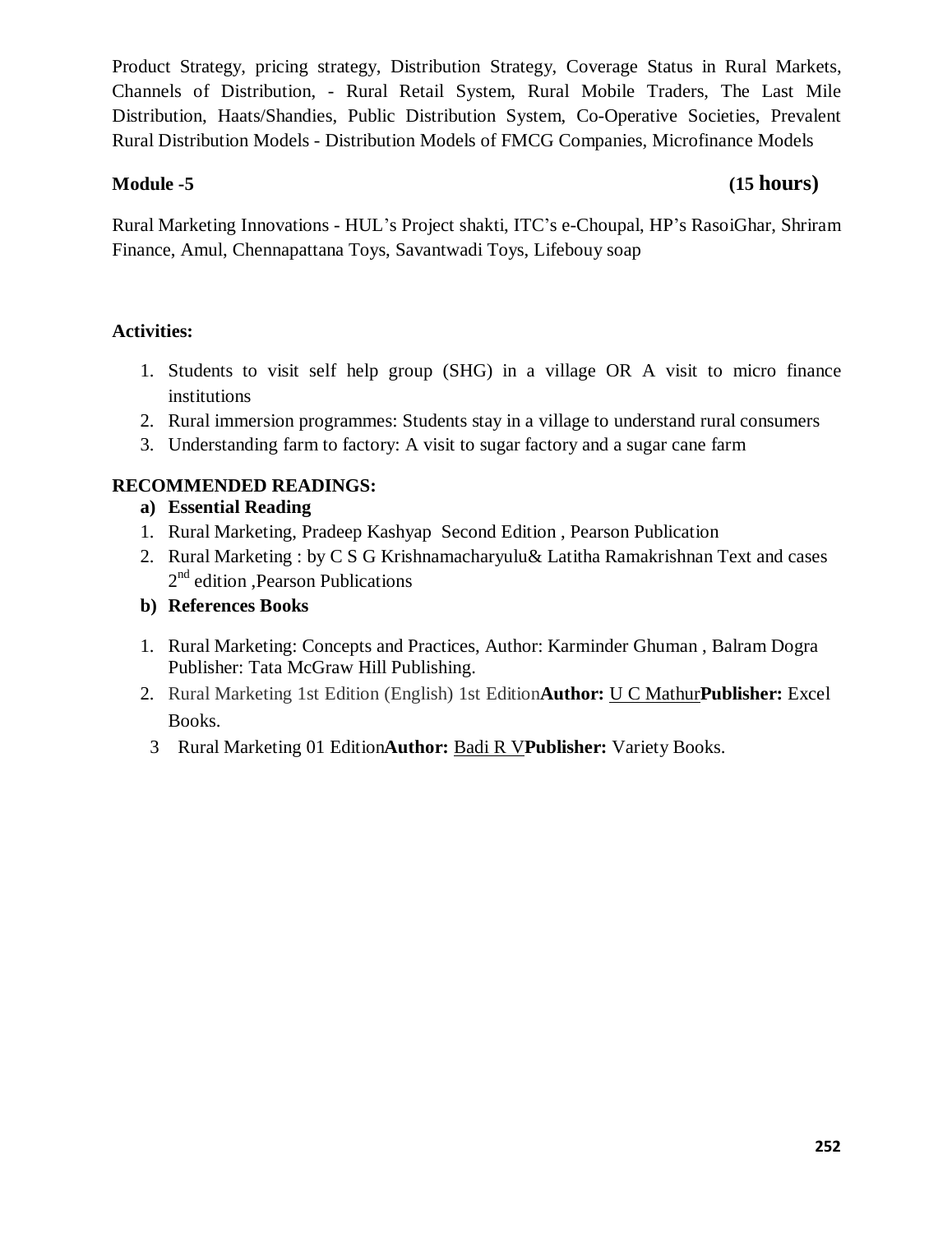• To understand the potential of Indian agricultural produces

Subject Code: ----

Contact Hours: 30 Weekly Hours: 02 External Marks: 40 Internal Marks: 10

- · To impart adequate knowledge in the field of agricultural marketing issues, and enhance expertise in improving the performance of the marketing institutions and the players in marketing of agricultural commodities.
- · To explore and to cater the marketing needs of agricultural products in India.

# **Expected Outcome**:

The student would be able to market agricultural product and understand the various places and market to do so.

# **Module 1: Agricultural Marketing Overview (10 Hours)**

Concept, Definition, Need, scope of agricultural Marketing, History and growth of Agricultural Marketing, Importance of Agricultural Marketing, Difference in marketing Agricultural goods and Manufactured goods, Process of Agricultural Marketing, Problems in Agricultural Marketing, Suggestions to Improve Agricultural Marketing, Marketing functions – Grading, Storage, and Transport, Packaging. Marketing Channels,

### **Module 2:Marketing Agricultural Products in India (10 Hours)**

Role of Agriculture in Indian Economy.Economic Problems of Indian Agriculture:, Agricultural Marketing and Economic Development, Indian Agricultural Market Reforms, Agriculture Marketing System (AMS): Recent Efforts Towards AMS &Improvement in India, Role of Government in Agricultural Marketing, WTO and Indian Agricultural subsidies to farmers.

### **Module 3: Prospect of Agricultural Marketing (10 Hours)**

The Emerging practice of Agri-Business: Contract farming- meaning and concept. Organic farming - concept and definition, its relevance to India and global agriculture and future prospects.Organized Retailing in Agriculture: Constraints and Future Agenda, Agricultural Products Export in India. Concept of Marketing co-operatives.

### **Activity:**

Student need to meet the farmers and understand the process and problems to market the agro products.

### **RECOMMENDED READINGS:**

**c) Essential Reading:**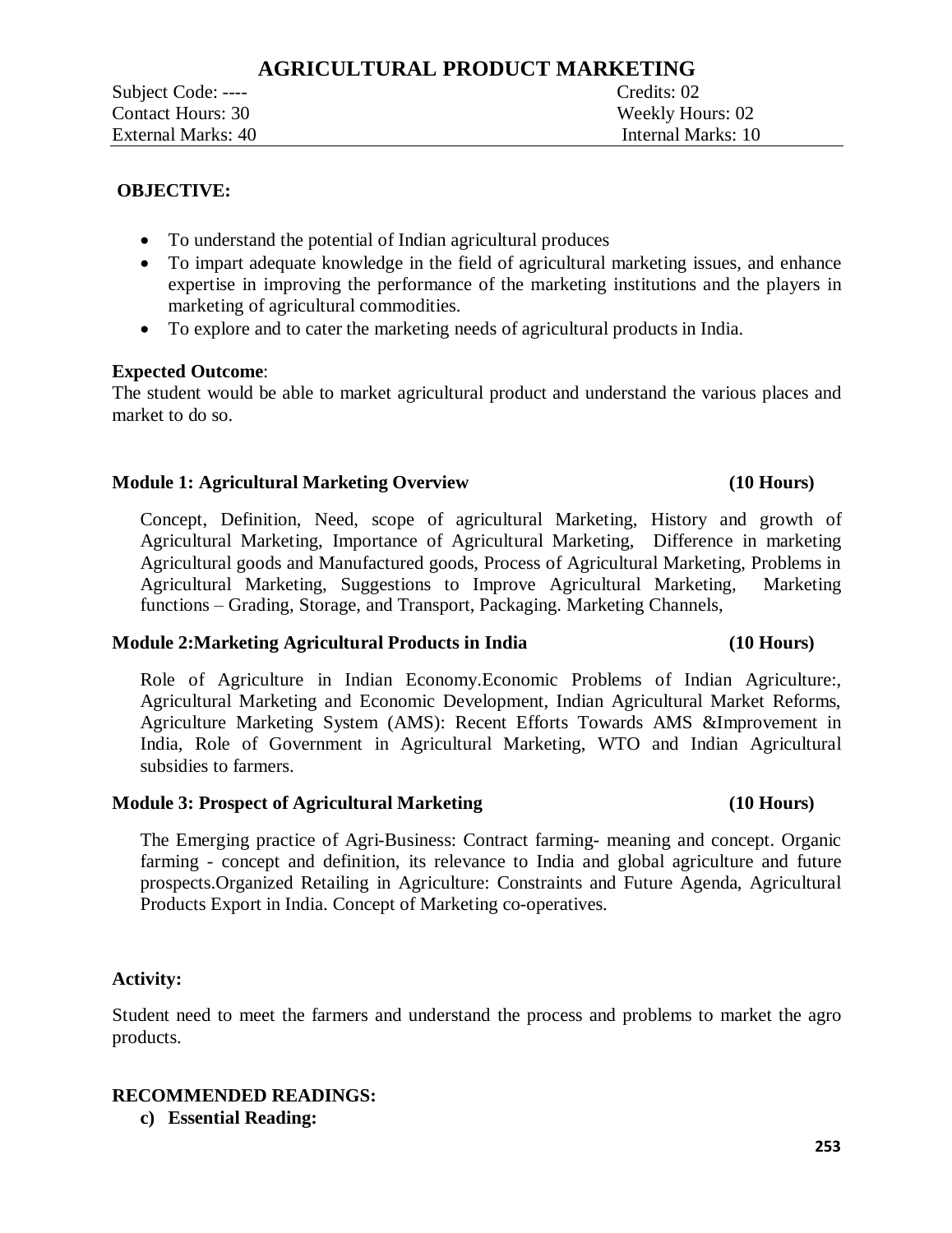- 1. Agricultural Marketing In India by S.S. Acharya and N.L.AgarwalPublisher: Oxford &Ibh Publishing Co. Pvt Ltd (2012)
- 2. Agricultural Economics by Subba Reddy Publisher: Oxford (2008)

# **d) References:**

,

- 1 State of the Indian Farmer A MILLINNIUM STUDY Volume 17 : Agricultural Marketing S.S. ACHARYA
- 2 Journals:
	- a) Marketing of Agricultural Productsby K Rama Mohana Rao Pragun Publication (2012)
	- b) PROBLEMS AND PROSPECTS OF AGRICULTURAL MARKETING IN INDIA: AN OVERVIEW by A. Vadivelu1 and B.R. Kiran ISSN 2249-8516
- 3 Websites
	- i. http://www.urpjournals.com
	- ii. http://shodhganga.inflibnet.ac.in:8080/jspui/bitstream/10603/14594/6/chapter  $% 20$ -iii.pdf
	- iii. http://profmsr.blogspot.in/2008/10/problems-and-prospects-inagricultural.html
- 4 Necessary readings
	- · Boosting Agricultural Marketing : Need for a Paradigm Shift
	- · Export Potential of Agricultural, Handloom and Handicrafts Products in Mizoram
	- · Farmers Orientation Programme for Agriculture Development
	- · Agricultural Marketing in Coastal Karnataka: An Assessment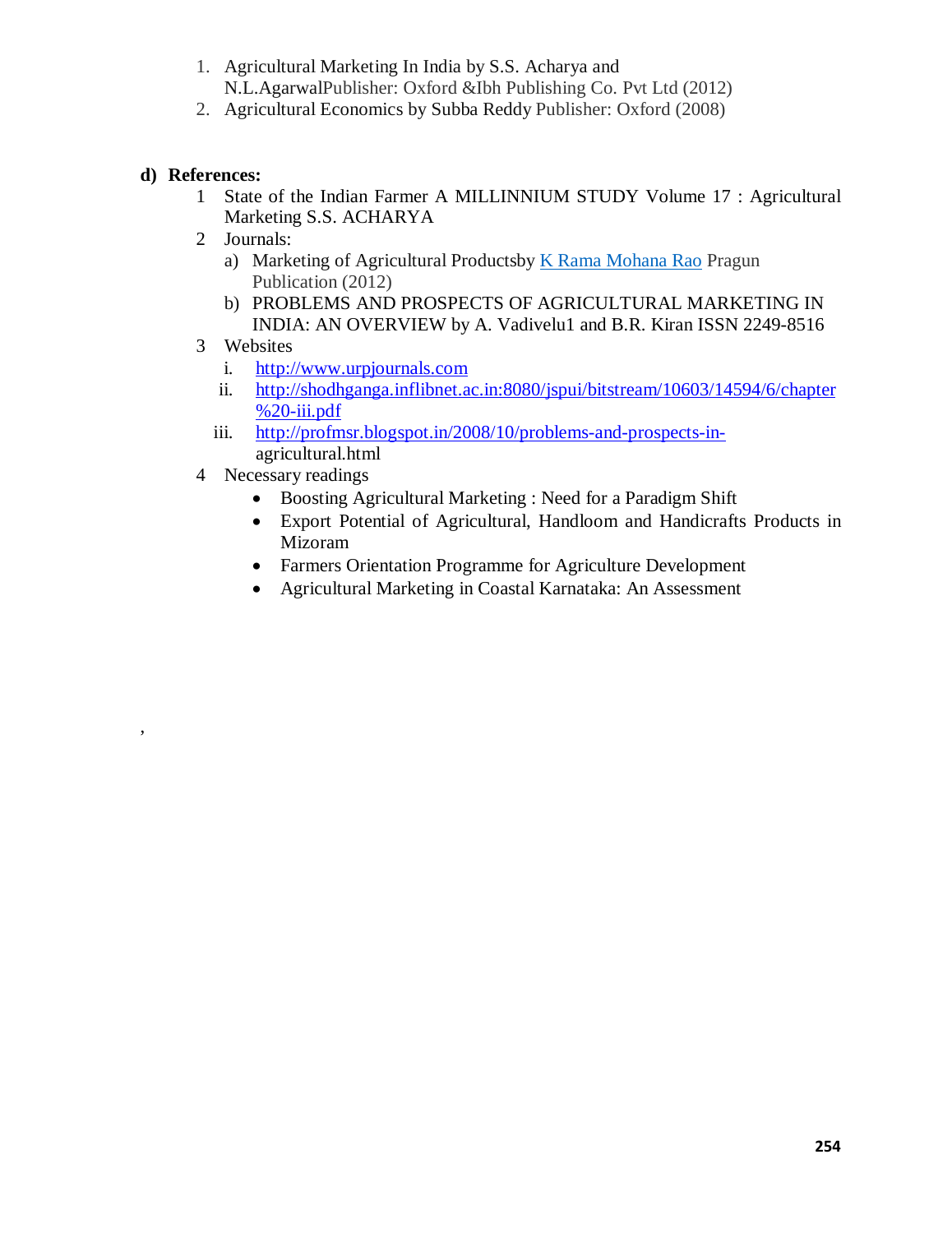# **CUSTOMER RELATIONSHIP MANAGEMENT**

| Subject Code: ---  | Credits: 02        |
|--------------------|--------------------|
| Contact Hours : 30 | Weekly Hours : 02  |
| External Marks: 40 | Internal Marks: 10 |

### **OBJECTIVE:**

To help students to gain insights into valuable customer relations

### **Expected outcome:**

To prepare students for career in Relationship marketing

### **Concept and Context of CRM**

Introduction to CRM, Meaning of CRM, Definitions, Evolution and scope

Explosion of CRM both in IT & Marketing, Benefits of CRM, Growth of CRM– Pre-Industrial Age, Industrial Age, Service Economy Age and Knowledge Age.

Types of CRM (Operational, Collaborative and Analytical) Types of Customers & Relationship styles-CRM, Marketing & Relationship marketing, Difference between Transaction marketing and relationship marketing, difference between Marketing and CRM, difference between relationship marketing & CRM. Types of Customers and the relationship styles, Customer segmentation reexamined, Loyalty as a basis of Segmentation.

### **Module 2 (10 hours)**

Building and Managing Customer Relationship

Economics of CRM-CRM Cost –Benefit Analysis, Market Share V/s Share of customer

Customer Value –Concept and Characteristics, Customer Value Co-creation, Customer Lifetime Value (CLTV) - meaning and measurement.

Building Customer Relationship - CRM Process, Objectives and benefits of CRM Process, an Insight into CRM and e-CRM, requirements of e-CRM, Key e-CRM features, The Customer life cycle, Modules in CRM, 4C's (Elements) of CRM Process.

Relationship building as a process- IDIC framework,The ladder of loyalty, Bonding for customer relations- four levels of bonding, Loyalty program, Zero customer defections, CRM framework.

### **Module 3 (10 hours)**

### **Technology for Customer Relationship**

CRM Architecture - IT and CRM, Customer profiling using Data mining.

**Module 1 (10 hours)**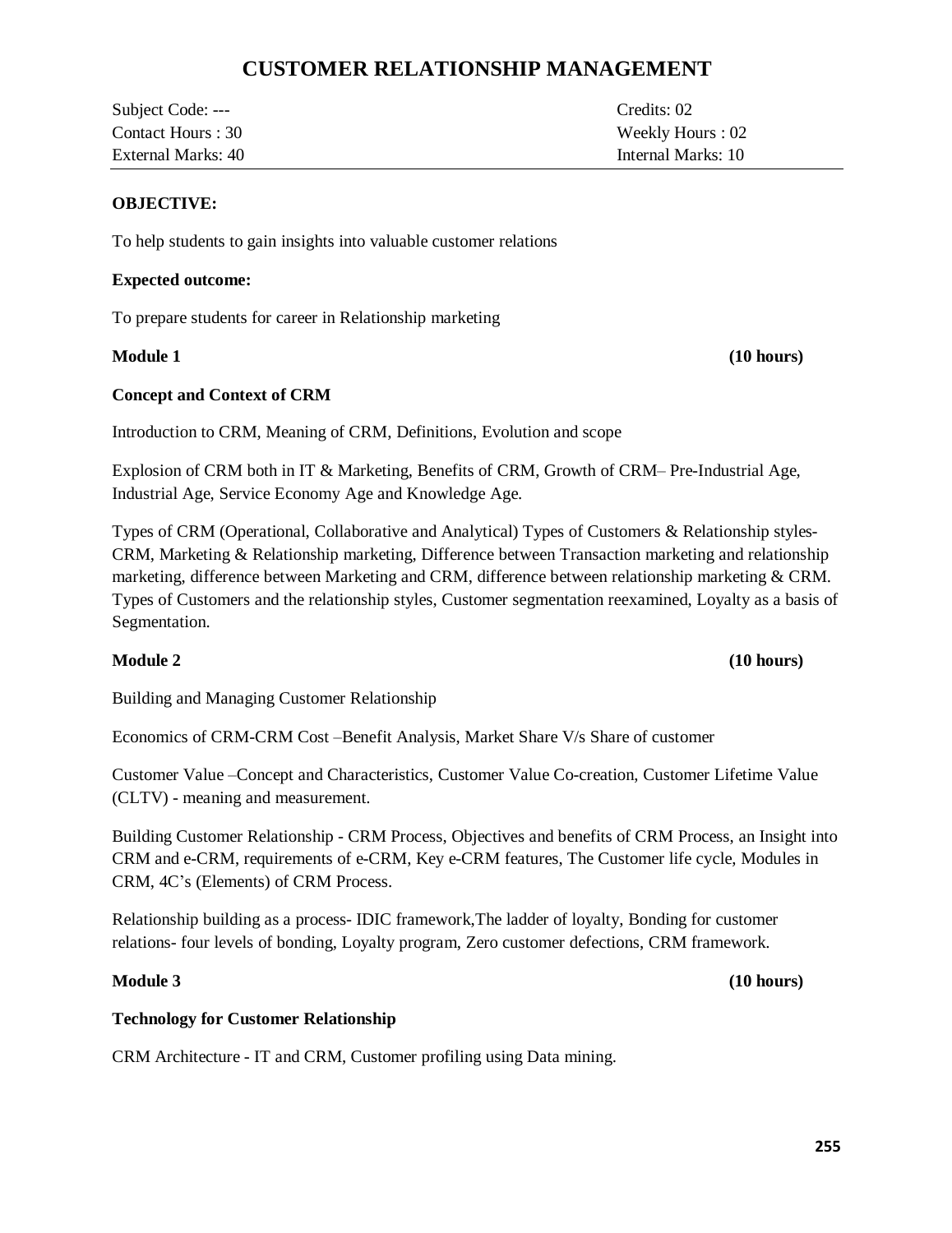Contact Center Technology (IVR, CTI, ACD), Customer Complaint Management Technology, Front Desk Management Technology, Introduction to Sales Force Management, Marketing Automation & Service automation.

Managing Customer Relationship-Key principles of relationship management, Managing Customer Lifecycle. Techniques and applications to manage relationships- Acquisition stage, Customer Retention, customer Development, Customer Termination stages.

# **Activities:**

- 1. Students can be asked to study the effectiveness of Loyalty programs, on customer retention.
- 2. Students can take up projects to understand the CRM practices of various companies and its impact on building relations with the customers.

# **RECOMMENDED READINGS:**

# **a) Essential Reading**

- 1) Customer Relationship Management- Concepts and Applications by Alok Kumar, Chhabi Sinha Rakesh Sharma, Biztantra
- 2) Customer Relationship Management -A Strategic Perspective, by G Shainesh and JagdishSheth, Published by Macmillan India ltd
- 3) Francis Buttle, Customer Relationship Management- Concepts and Technologies. 2<sup>nd</sup> Edition, Elsevier

# **b) References**

- 1) Alok Kumar Rai, Customer Relationship Management- Concepts and Cases. PHI.
- 2) Shraddha M. Bhome, Dr. Amarpreet Singh Ghura, Customer Relationship Management. International Book house Pvt Ltd.
- 3) William, G. Zikmund, Raymund McLeod Jr.; Faye W. Gilbert, Customer Relationships Management. Wiley.
- 4) Alex Berson, Stephen Smith, Kurt Thearling, Building Data Mining Applications for CRM. Tata McGraw Hill.
- 5) Mohammed, H. Peeru and a Sagadevan, Customer Relationship Management. Vikas Publishing House, Delhi.
- 6) Paul Greenberge, CRM-Essential Customer Strategies for the 21st Century. Tata McGraw Hill.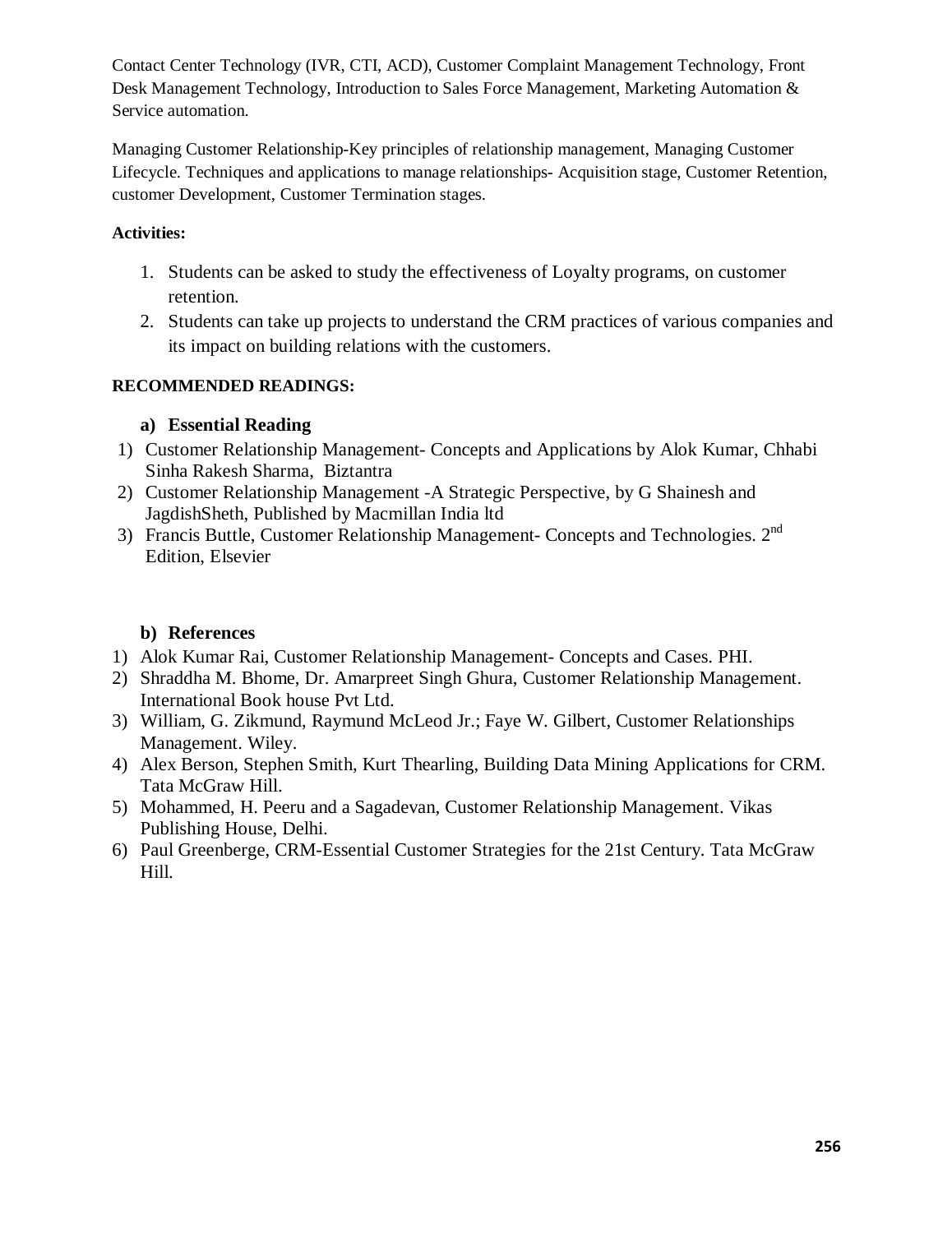# **EVENT MARKETINGAND MANAGEMENT**

| Subject Code: ----      | Credits: 02        |
|-------------------------|--------------------|
| ContactHours / Week: 02 | External Marks: 40 |
| Semester: IV            | Internal Marks:10  |

### **Objectives:**

- 1. To help the students to gain insights into marketing aspects of Event Management.
- 2. To equip the students to develop and implement Marketing strategies through events.

**Expected Outcome:** To prepare students for careers in event management.

# **Module: 1 (8 Hours)**

What are Events - Events defined, Event management,Types of events,Key Elements of Events (brief description): Event infrastructure, clients, event organizers, venue, media. Code of ethics. Event marketing, 5 C's of Events, Event designing. Reach and Interaction.

Why Events - Event as a marketing tool, the diverse Marketing needs addressed by event.

# **Module: 2 (14 Hours)**

Understanding the event market - Concept of market in events, segmentation and targeting of the market for events, positioning in events and the concept of event property.

Concept of product in events - Benefit levels, event hierarchy, categories of events and their characteristics, competitive, artistic, cultural, charitable, special business, retail Events, Event variations.

Concept of pricing in events - Risk rating.

Concept of promotion in events - networking components.

# **MODULE: 3 (8 Hours)**

Event management - Planning, organizing, staffing, leading, coordinating and controlling.

Strategic market planning: setting objectives, developing plan, assessment, problem analysis, opportunity & resource analysis. Event Life Cycle – Meaning, Process

Evaluation of event performance - Evaluation process, measuring evaluation, correcting deviations, critical evaluation.

### **Activities:**

1) Identify a local event or an event broadcasted on TV

- · Study the key elements and Relevant legislations applicable for the event
- Identify the sponsors and do some research on them to find out their products or services. Follow the event carefully for pre and post-event promotion activity. Attend the event and observe the positioning of the sponsors boards. Interact with the event manager to find out the cost of advertising during the event and what others costs that the sponsors have borne to make a success of their association.